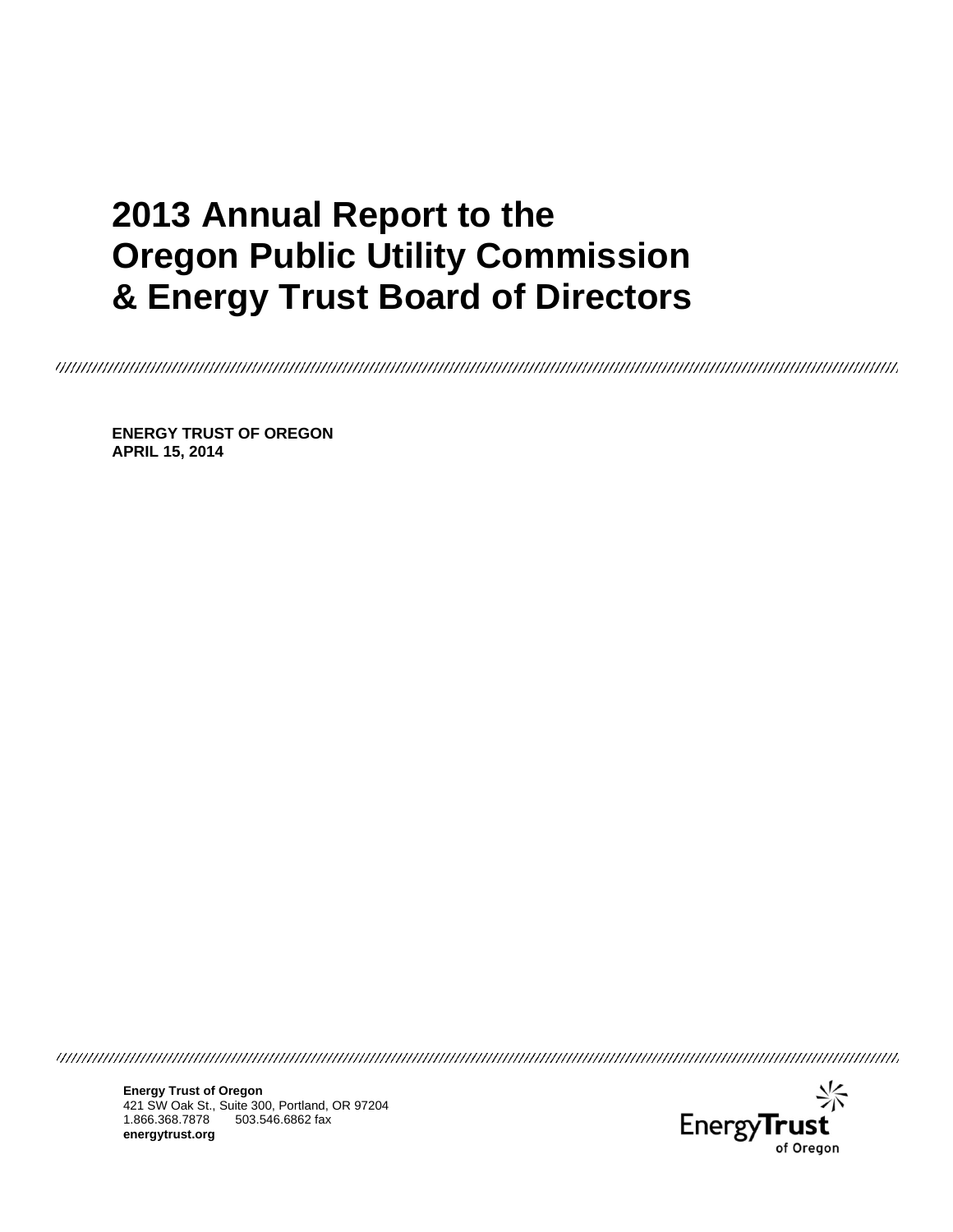| <b>Table of Contents</b>                    |                                  |    |  |  |
|---------------------------------------------|----------------------------------|----|--|--|
| From the Executive Director: 2013 in Review |                                  |    |  |  |
| I                                           | Background, Mission and Goals    | 5  |  |  |
| $\mathbf{I}$                                | <b>General Highlights</b>        | 7  |  |  |
| Ш                                           | 2013 Activity at a Glance        | 11 |  |  |
| IV                                          | Highlights of 2013 Activities    | 13 |  |  |
| V                                           | <b>Revenues and Expenditures</b> | 23 |  |  |
| VI                                          | Savings and Generation           | 25 |  |  |
| VII                                         | 2013 Performance Measures        | 28 |  |  |

# **Appendix**

| 1: Geographic Distribution of Sites Served                                     | 31         |
|--------------------------------------------------------------------------------|------------|
| 2: 2013 Customer Service and Satisfaction Results                              | 32         |
| 3: Renewable Resource Development Targets                                      | 35         |
| 4: NW Natural Industrial Demand-side Management Activities                     | 41         |
| 5: Energy Trust Program Descriptions                                           | 42         |
| 6: 2013 Energy Trust Board of Directors                                        | 45         |
| 7: Board Development Guidelines;<br>2013 Advisory Council Members and Meetings | 49         |
| 8: 2013 Utility Activities Supported by SB 838-authorized Funding              | 52         |
| 9: Energy Trust 2013 Annual Report on Activities for NW Natural in Washington  | -53        |
| Energy Trust 2013 Audited Financial Statement                                  | Attachment |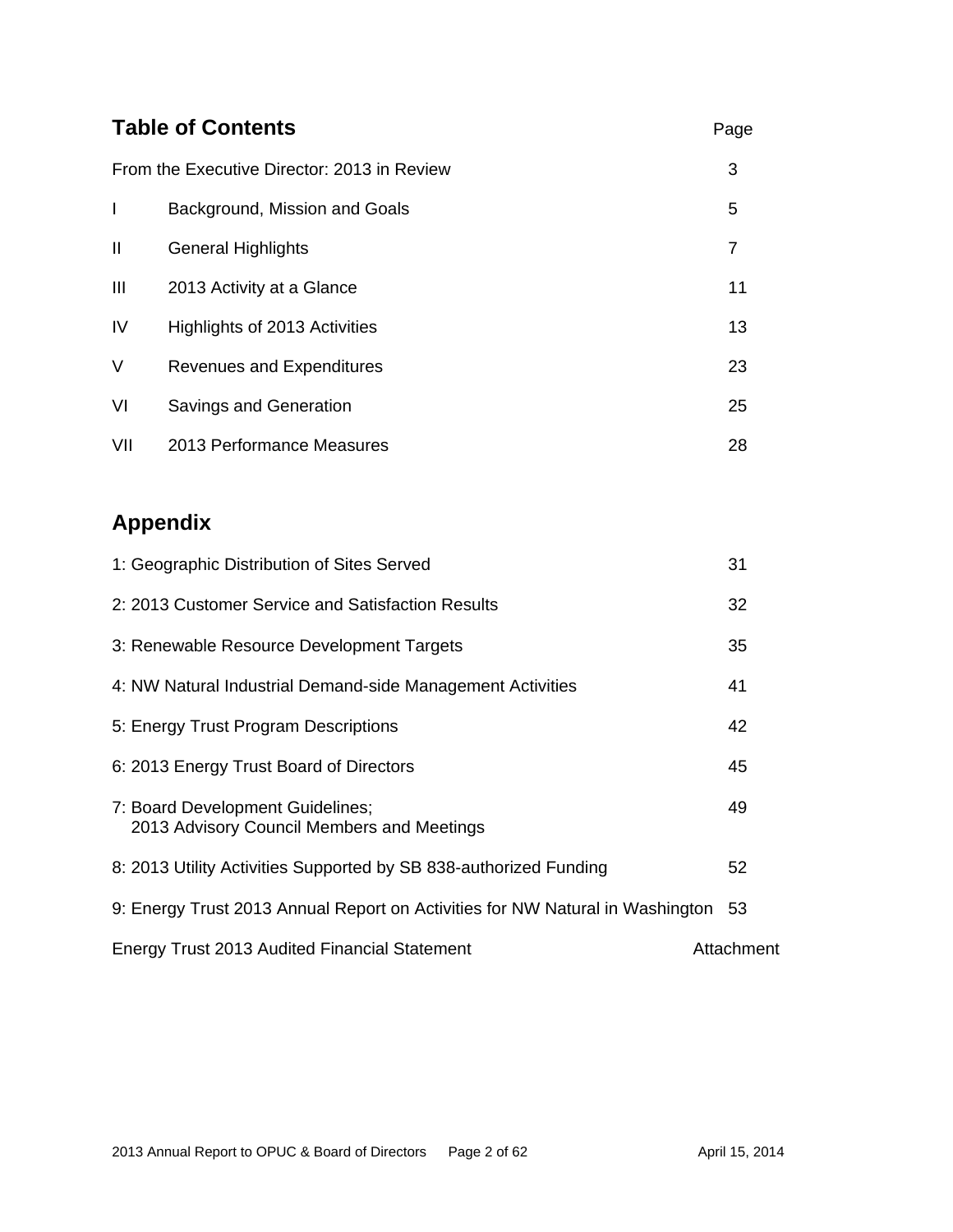# **FROM THE EXECUTIVE DIRECTOR: 2013 IN REVIEW**

I am pleased to submit this comprehensive Energy Trust of Oregon 2013 annual report to the Oregon Public Utility Commission and Energy Trust Board of Directors. This report details Energy Trust achievement of cost-effective energy efficiency and clean, renewable energy generation for the benefit of Oregon utility customers.

In 2013, our portfolio of established programs, new initiatives, exploratory pilot activities and strong utility collaboration enabled Energy Trust to reach and serve all types of customers, delivering a broad array of energy solutions. The maturity and diversity of our portfolio of programs and customer services enabled us to keep costs low while exceeding 2013 goals. This was true even during a year of significant program transitions and cost-effectiveness challenges related to low natural gas prices.

By year-end, Energy Trust annual results exceeded the stretch goal for overall electric savings, nearly achieved stretch goal for overall gas efficiency savings, surpassed Integrated Resource Plan efficiency targets for three out of four utilities and met 72 percent of the renewable energy conservative goal.

We achieved savings at outstanding value for utility customers, delivering the lowest-cost energy resources utilities can buy at 2.4 cents per kilowatt hour and 33 cents per therm (levelized). A full range of renewable technologies received support through project incentives and development assistance in 2013, delivering generation at 2.7 cents per kWh (levelized). We accomplished these results while maintaining high overall customer satisfaction at 93 percent and satisfaction with program representatives at 97 percent. In addition, low administrative costs were maintained at 4 percent of annual revenue.

Notably, the lowest-cost savings were acquired from new commercial construction of data centers, a very large industrial project, highly efficient technologies such as LEDs and energy-efficient TVs, and behavioral savings in homes and industrial facilities. Other areas of energy-saving activity included expanded services to renters in apartment buildings and low-income housing, customer responsiveness to simple, packaged incentives and services for small new commercial construction, and strong engagement of home builders as the building industry began to rebound.

Concurrently, we undertook significant program and operational adjustments in 2013. We refined incentives, services and strategies to sustain market momentum given cost-effectiveness challenges, and we developed systems to target customers with offers most relevant to their needs. In particular, we worked closely with our four affiliated utilities to implement new data sharing agreements, and established internal processes and security to apply such data to program design and marketing services for customers in future years.

A number of program milestones were accomplished in 2013, as well. The 5,000th home with solar installed and the state's first commercial food waste biogas generation plant, JC Biomethane, received Energy Trust incentives. Energy Trust led the way among many state and national organizations interested in home energy scoring by releasing EPS™, an energy performance score for existing homes. With EPS for new homes already established in the market, a broader promotion of EPS for all consumers was initiated by year-end.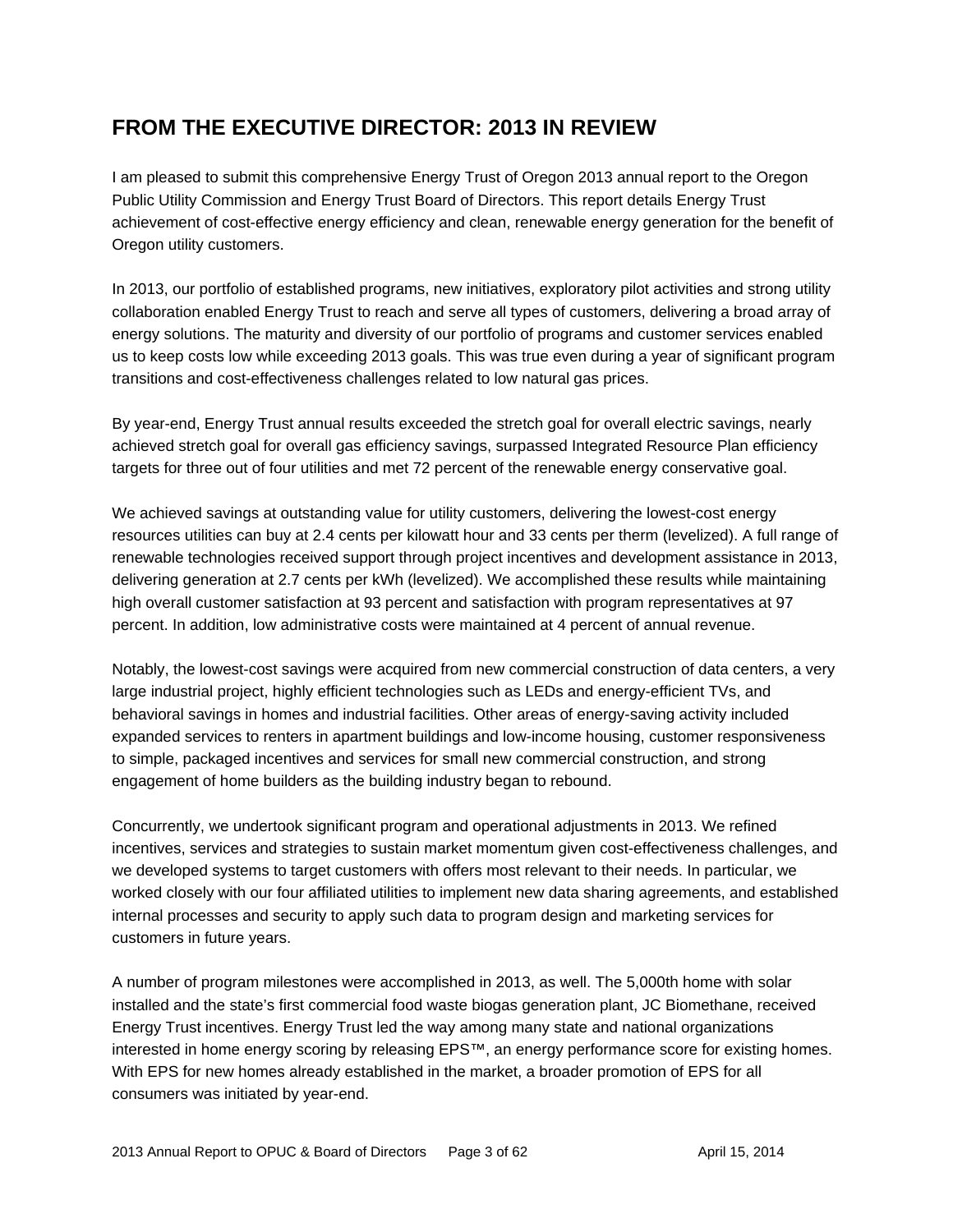With our strong 2013 results added to prior year accomplishments, we are now solidly within range of accomplishing the aggressive energy-efficiency goals established in our 2010-2014 Strategic Plan, having delivered 91 percent of the electric savings goal of 479 aMW and 95 percent of the gas savings goal of 34.7 million annual therms. For renewable energy, we have made significant progress, reaching 91 percent of our goal of 124 aMW, even within the challenging economy and absent state tax credits.

More important than reaching our goals are the far-reaching benefits all Oregonians experience when we reduce energy waste and our reliance on fossil fuels. Families, businesses and communities are stronger from the jobs created and additional wages paid when we save energy and money. Air quality is improved when we avoid carbon emissions, with long-term benefits for our health, environment and quality of life.

Every year I am pleased to thank our many customers and enjoy the collaborative relationships we have built together with PGE, Pacific Power, NW Natural, Cascade Natural Gas, Northwest Energy Efficiency Alliance, the Oregon Department of Energy, our nearly 2,700 trade ally contractors and allied professionals throughout the state, the Energy Trust Board of Directors and staff, and the many thousands of customers who participated in our programs. I look forward to ongoing work to deliver more affordable, clean energy and, in so doing, improving the lives of Oregonians.

Sincerely,

Margie Harris Executive Director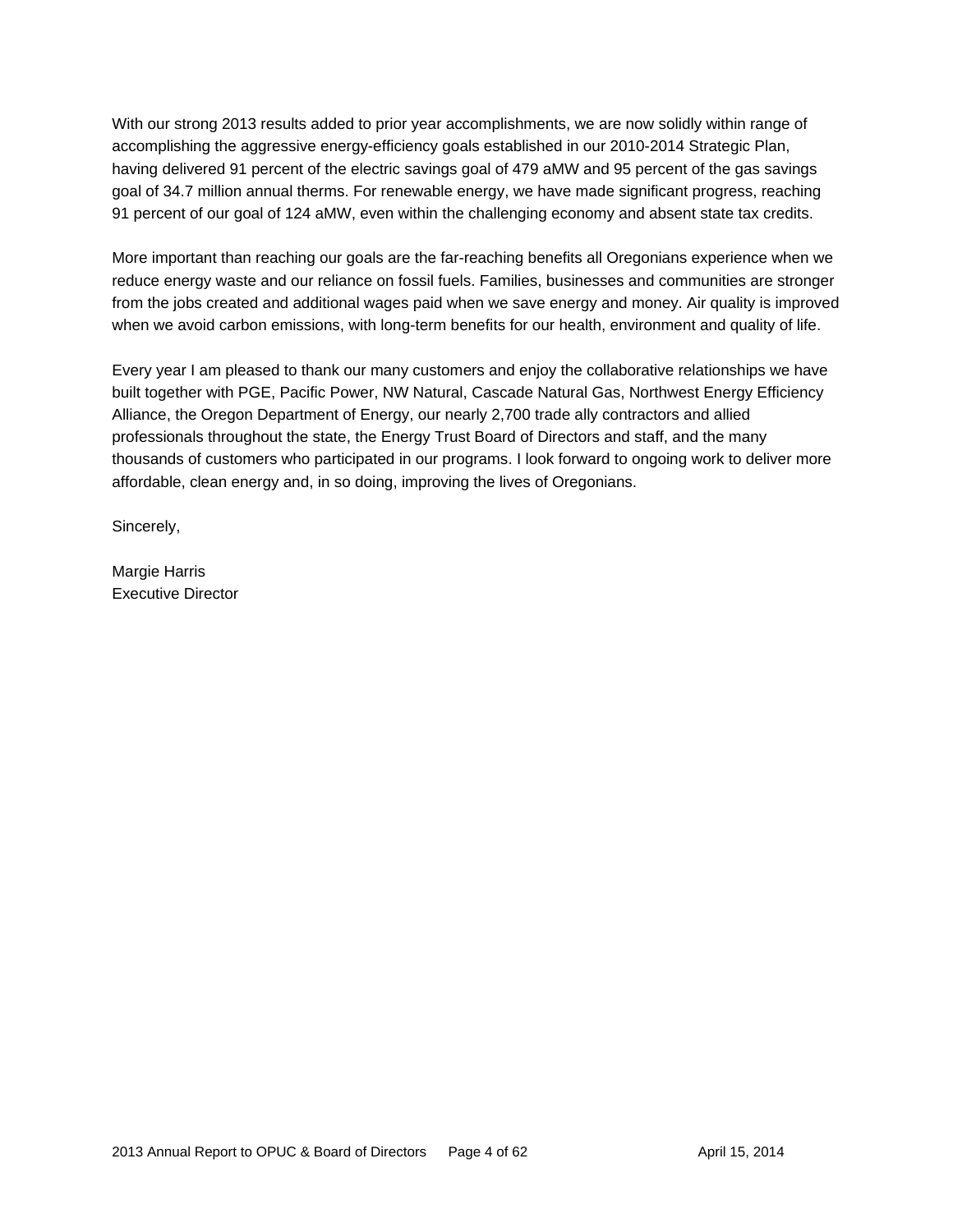# **I BACKGROUND, MISSION AND GOALS**

# **A. Background**

Since March 2002, Energy Trust has invested public purpose funds from utility customers so all can benefit from energy-efficiency improvements and renewable energy generation. Our mission is to help utilities meet the energy needs of their customers with the cheapest and cleanest energy available. We serve customers in coordination with utilities, community and industry organizations, government agencies and the other electric public purpose fund administrators—Oregon Housing and Community Services and the Oregon Department of Energy. This critical work benefits our state by building a more sustainable and brighter energy future, and contributing to our local and state economy in positive ways.

Energy Trust is an independent 501(c)(3) nonprofit organization funded by and serving Oregon customers of Portland General Electric, Pacific Power, NW Natural and Cascade Natural Gas, and NW Natural customers in Washington. We serve every type of customer, including those who own, rent or lease their home and building, product manufacturers, farmers and ranchers. New offers and effective collaboration enable us to provide clean energy solutions for a growing number of consumers, businesses, communities and schools. Our programs provide the necessary information, technical expertise and financial assistance to motivate people to modify their energy usage habits, choose high-efficiency products, invest in energy-efficient renovations and construction and install renewable energy projects. Through these actions, participating customers derive a range of benefits—lower energy bills, greater comfort, better indoor air quality, improved productivity and lower carbon emissions.

Energy Trust's program management, design and delivery strategies support innovation while providing ongoing value for ratepayers. As market conditions change and new technology emerges, Energy Trust has the flexibility to adapt its services and incentives to capture cost-effective energy efficiency and support viable renewable energy generation.

As a steward of ratepayer dollars, we consistently maintain low administrative and program support costs, and ensure funds are directed to customers through incentives, services and trainings. Our residential and commercial energy-efficiency programs are competitively bid and managed by contractors. The Production Efficiency program for industrial and agricultural customers and all renewable energy programs are internally managed by our staff. For most programs, Energy Trust leverages specialized local businesses already serving customers in the marketplace. We support and leverage a network trade ally contractors, allied professionals and participating retailers throughout the state who are familiar with Energy Trust incentives and can help customers access them. This approach keeps Energy Trust costs low, supports our region's energy services sector and sustains job opportunities in the areas we serve.

Our work is shaped with advice from two advisory councils comprised of stakeholders and is led by an independent, diverse board of directors whose members volunteer their time and expertise. We pride ourselves on being inclusive and transparent by holding open meetings and publishing online meeting agendas, notes, independent third-party evaluations of programs, draft and final budgets and action plans, reports and audited financial statements.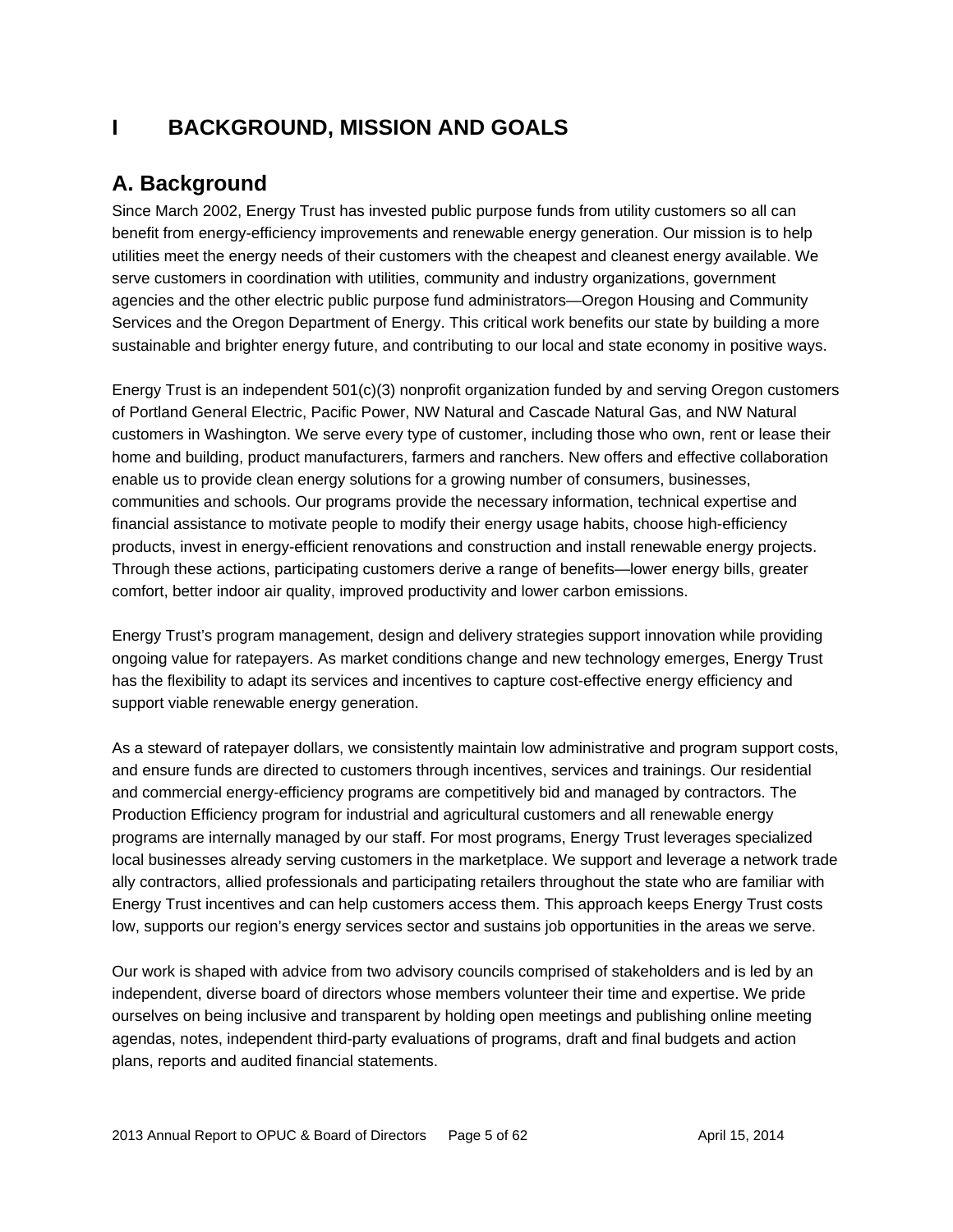We comply with legal requirements and minimum performance measures set forth in our contract with the Oregon Public Utility Commission. In addition, annual goals for electric and natural gas energy savings and renewable energy generation are developed in consultation with PGE, Pacific Power, NW Natural and Cascade Natural Gas. An even stronger connection with Energy Trust activities and utilities serving their customers was made through changes in 2013. Starting in 2014, Energy Trust annual efficiency goals are built from each utility's Integrated Resource Plan. This collaboration helps Energy Trust focus on and be accountable for delivering the lowest-cost energy available to meet the needs of every utility customer.

### **B. Purpose Statement**

Energy Trust provides comprehensive, sustainable energy efficiency, conservation and renewable energy solutions to those we serve.

# **C. Vision Statement**

Energy Trust envisions a high quality of life, a vibrant economy and a healthy environment and climate for generations to come, built with renewable energy, efficient energy use and conservation.

# **D. 2010-2014 Strategic Plan Goals**

- 1. Save 479 average megawatts of electricity
- *2.* Save 34.7 million annual therms of natural gas
- 3. Produce 124 average megawatts of electricity from new renewable generation

### **E. Five-year Activities 2010-2014**

- 1. Accelerate energy-efficiency investments
- 2. Support a variety of renewable energy technologies
- 3. Encourage innovative technologies
- 4. Support industry and business infrastructure to deliver energy efficiency and renewable energy
- 5. Provide excellent customer service
- 6. Consider overall balance and equity among programs and initiatives
- 7. Communicate the value of energy savings and renewable resource generation
- 8. Maintain an efficient, effective and transparent organization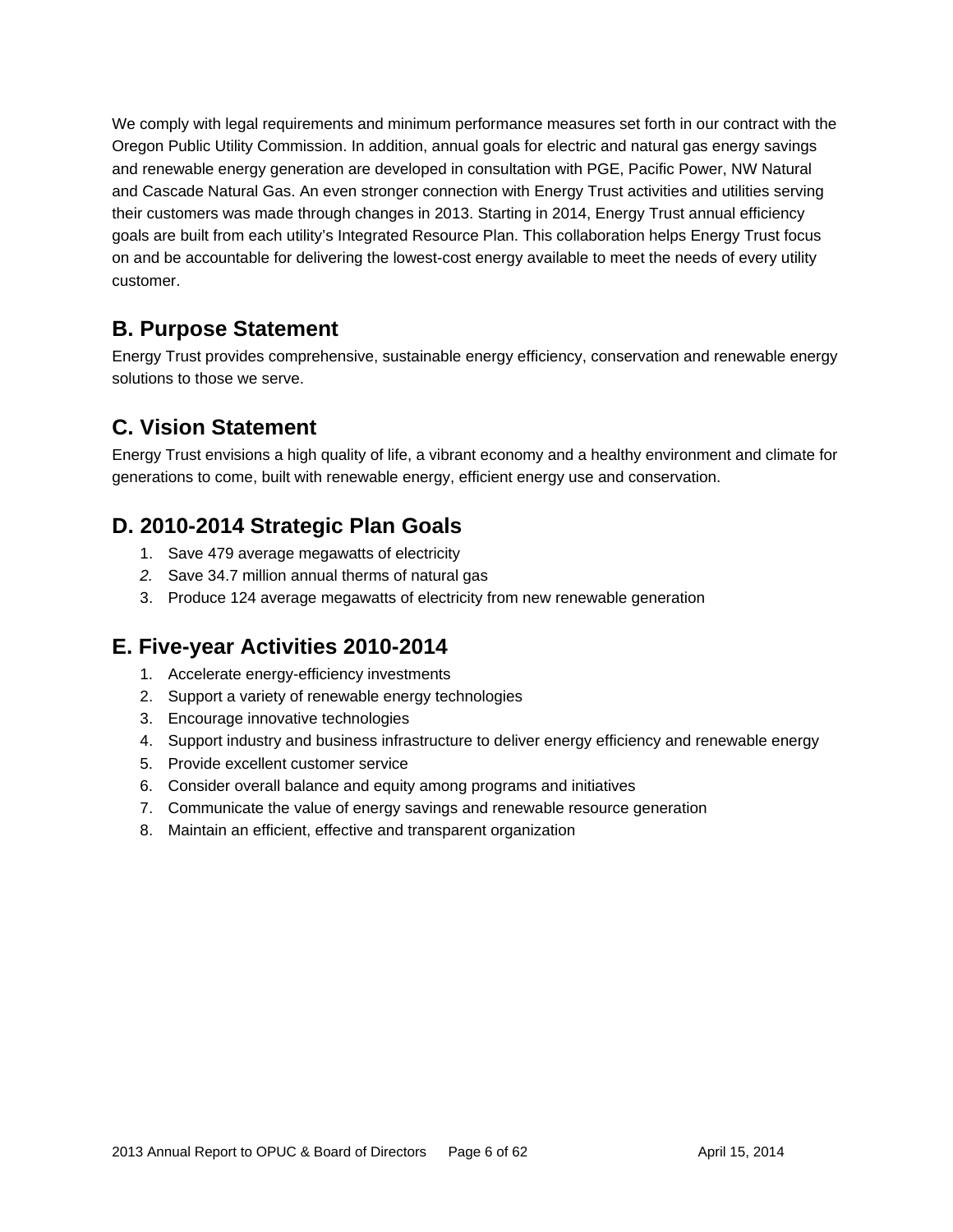# **II GENERAL HIGHLIGHTS**

### Annual results<sup>12</sup>

- **Energy savings for 2013 were achieved at lower-than-budgeted cost**. Expenditures for 2013 were below budget—by 20 percent for electric spending and 23 percent for gas spending. This reflects the relatively high proportion of savings derived from lower-cost strategies, including very cost-effective savings from a large industrial project and construction of large data centers. Increasingly, behavior-based savings from efforts such as industrial Strategic Energy Management and residential Personal Energy Reports through Opower are contributing to lowcost savings acquisition.
- **Energy Trust's diverse portfolio of programs and savings strategies is a strength** that helps the organization adjust to variable market conditions and meet goals, even when some programs encounter challenges. Achievements in 2013 were largely led by New Homes and Products, New Buildings and data center construction, lighting, existing multifamily buildings and a large industrial project. These successes balanced other programs impacted by low natural gas costs, making it more difficult to attract and complete energy-efficiency projects, and unfavorable market fundamentals for the renewable energy sector.
- **Energy Trust met every OPUC performance measure in 2013.** Electric and gas efficiency savings exceeded OPUC performance measures, along with annual levelized life-cycle costs.
- **2013 results exceeded Energy Trust's annual stretch goal** for electric efficiency savings, nearly reached stretch goal for gas savings and fell short of the renewable energy generation conservative goal.
- **Savings results exceeded contracted utility-specific Integrated Resource Plan targets** for Portland General Electric, Pacific Power and NW Natural territories.
- **In Cascade Natural Gas territory, Energy Trust achieved 86 percent of IRP target** and fell short of annual conservative goal. A relatively small annual budget and associated savings can be significantly impacted when a few large projects are canceled or delayed to subsequent years. This was the case for Cascade Natural Gas territory where a few commercial and industrial projects did not complete in 2013. To manage this dynamic, Energy Trust and Cascade Natural Gas adjusted how savings are forecasted and budgeted, and planned to utilize reserves for large projects in 2014.
- **Electric efficiency projects completed in 2013** saved 57.8 aMW of electricity at a levelized cost of 2.4 cents per kWh. This savings is 4 percent over the 2013 stretch goal. Energy Trust delivered roughly the same electric savings in 2013 as in 2012, at roughly the same levelized cost.
- **Gas efficiency projects completed in 2013** saved more than 5.3 million annual therms of natural gas $^3$  at a levelized cost of 33 cents per therm. Gas savings were 3 percent below the 2013 stretch goal and 15 percent over the conservative goal. Gas results for 2013 are 5 percent

<sup>1</sup> This document reports net savings, which are adjusted gross savings based upon results of current and past evaluations.

 $2$ This report includes the best available energy savings data as of the date of submission. Energy savings reported here for periods prior to January 1, 2013, may be different than previously reported as a result of applying updated evaluation factors to Energy Trust funded program savings in Oregon through our annual true up process. The full True Up 2013 Report is available online at www.energytrust.org/reports.

<sup>3</sup> The gas savings do not include results for NW Natural in Washington. These results are reported in Appendix 9, p. 53.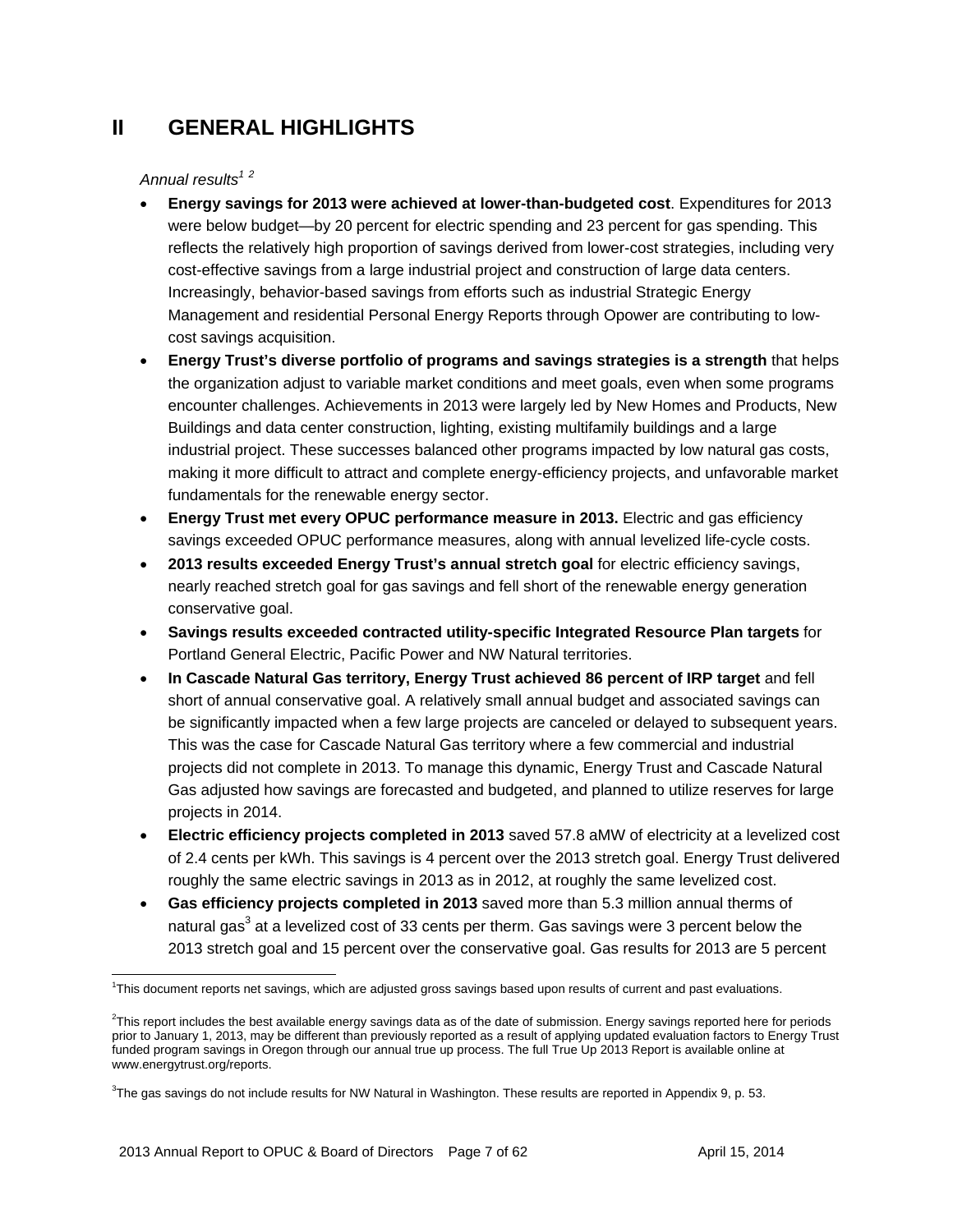less than 2012 gas savings, and were delivered at a lower levelized cost (6 cents per therm lower).

- **Renewable energy projects achieved 2.9 aMW in new generation** in 2013 at a levelized cost of 2.7 cents per kWh, largely from the state's first commercial food waste biogas generation plant, JC-Biomethane. This volume is 28 percent below the annual conservative goal and 41 percent less than renewable generation installed in 2012 due to ongoing challenging market conditions and project delays. Solar electric projects generated 0.7 aMW.
- **Energy Trust maintained low administrative and program support costs** at 4 percent of total revenue, well below the OPUC performance measure of 9 percent. An unmodified (previously "unqualified") financial audit opinion was obtained and strong customer satisfaction ratings recorded in 2013, meeting additional OPUC performance requirements.
- **Energy Trust helped all types of customers save energy and money** through innovative strategies and technologies. Accomplishments detailed in this report include:
	- o **Economic growth and rebounds in new construction bolstered New Buildings savings** and led to high project enrollments in 2013, and the program acquired a large volume of highly cost-effective savings through construction of large data centers.
	- o **A market solutions offering for New Buildings customers exceeded expectations**, with 70 projects completed in 2013.
	- o **Strategic Energy Management continued to grow as a cost-effective** source of industrial savings, and industrial savings were further complemented by a very large project in PGE territory.
	- o **Existing Buildings and New Buildings programs served 186 schools**—more than twice the number served in 2012—and 2013 audits led to projects identified for 2014.
	- o **More small business customers around the state** engaged with Energy Trust through industrial and commercial programs.
	- o **The multifamily initiative delivered energy savings directly to renters** and residential tenants of affordable housing, assisted living and campus living facilities through installation of energy-saving products.
	- o **Energy Trust engaged commercial trade allies** through a new Allies for Efficiency training series and developed new market connections, such as working with roofing contractors who can identify and promote opportunities for ceiling and attic insulation.
	- o **Market transformation efforts through the Northwest Energy Efficiency Alliance** and the New Buildings program provided exceptional savings for residential and commercial sectors. NEEA achieved 199 percent of anticipated savings for the residential sector due largely to a West Coast TV initiative, specialty lighting and uptake of the new residential code.
	- o **Year-end bonuses boosted savings and expedited completion of projects** for Existing Homes and Existing Buildings customers.
	- o **Increased construction of energy-efficient new homes and new lighting products** led to savings in New Homes and Products, which exceeded stretch goals for three utilities.
	- o **Energy Trust installed the 5,000th residential solar system in 2013**, bringing the total number of supported solar installations of 6,066 systems for a total 58 MW capacity. The renewable energy sector developed robust pipelines for all technologies in 2014.
- **Energy Trust developed systems to protect and use utility customer data** for program planning, marketing and evaluation purposes. In collaboration with PGE, the first application of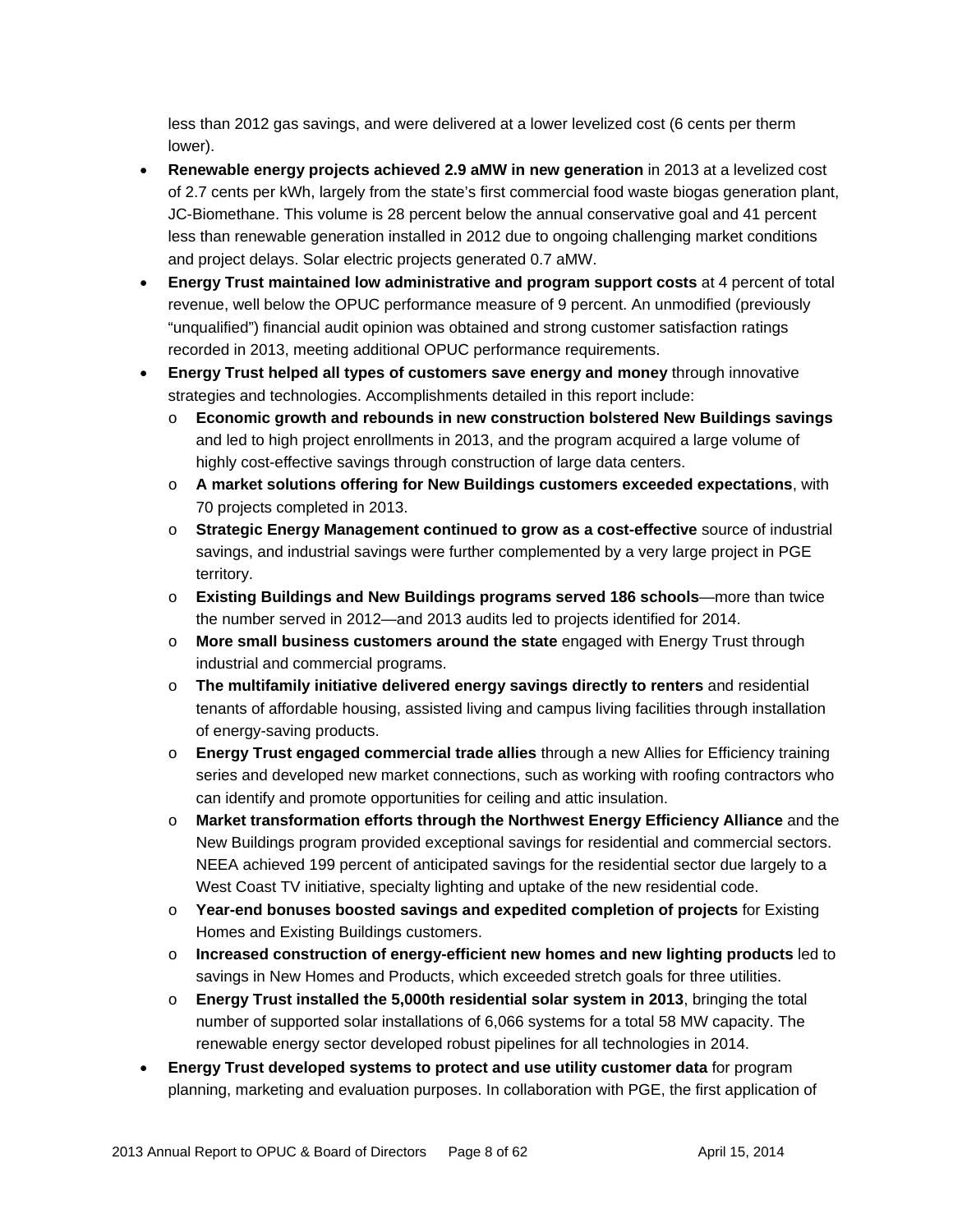utility data was a targeted communication to potential commercial solar customers. Functionality was developed to target and track marketing based on utility data and will be utilized in 2014.

- **Energy Trust completed competitive selection processes** for the New Buildings Program Management Contractor and four Production Efficiency Program Delivery Contractors. Strong competition helps to ensure delivery of effective services and value for customers.
- **Early in the year, Energy Trust completed transitions to two new PMCs** for Existing Buildings and Existing Homes programs. These new PMCs were selected through competitive processes in 2012.
- **The Production Efficiency and New Buildings programs received national recognition** as exemplary programs by the American Council for an Energy-Efficient Economy. The multifamily initiative was also cited in a separate ACEEE report as a successful national example of achieving energy and cost savings in multifamily buildings.
- **To enhance customer service, Energy Trust improved web pages and online tools**, including adding options to identify trade allies by location and redesigning program pages. In addition, a mobile-optimized version of www.energytrust.org launched to provide an easy user experience for web visitors using mobile devices. Over the past five years, Energy Trust experienced increased website visits from customers in areas outside of the Portland metro area, with web traffic doubling or tripling in Coos Bay, Medford, Redmond and Salem.
- **Energy Trust, the OPUC and utility representatives established a new energy efficiency goal framework** for implementation in 2014, resulting in a single energy-savings goal for each utility that approximates individual utility annual IRP targets. Additionally, Energy Trust Board of Directors reviewed and amended its reserves policy to clarify reserves usage and access.
- **Energy Trust regularly engaged stakeholders and the OPUC on its cost-effectiveness docket,** gathering data for a report on measure and program cost-effectiveness due to the OPUC on July 1, 2014. An evaluation of savings and a report on the comparative costs of three tracks within the Existing Homes program was undertaken to inform this report. OPUC action is expected in October 2014. In the interim, Energy Trust continued to operate gas weatherization programs under current policy approved by OPUC in 2012 allowing for cost-effectiveness exceptions.
- **Energy Trust invested in foundational improvements to IT systems** to accommodate future program needs and reduce future costs of integrating functionality, including expanding capacity of database servers, improving ability to integrate IT systems with PMC systems, adding functionality to Energy Trust's Customer Relationship Management system, and completing the first stage of a project to determine upgrades and improvements to FastTrack, Energy Trust's current measure and project tracking system.

#### *Cumulative and total annual results*

- **Since 2002, annual savings total 436 aMW of electricity and 33.1 million annual therms** of natural gas, equal to 91 percent of 2014 electric goal and 95 percent of the 2014 gas goal. (Totals include 22 aMW of savings from self-direct customers.)
- **Since 2002, annual generation equals 112 aMW of renewable energy**, approximately 91 percent of the 2014 goal of 124 aMW.
- **Total electric savings and generation since 2002** represent energy savings equivalent to building an energy-efficiency power plant or enough clean energy to power more than 425,000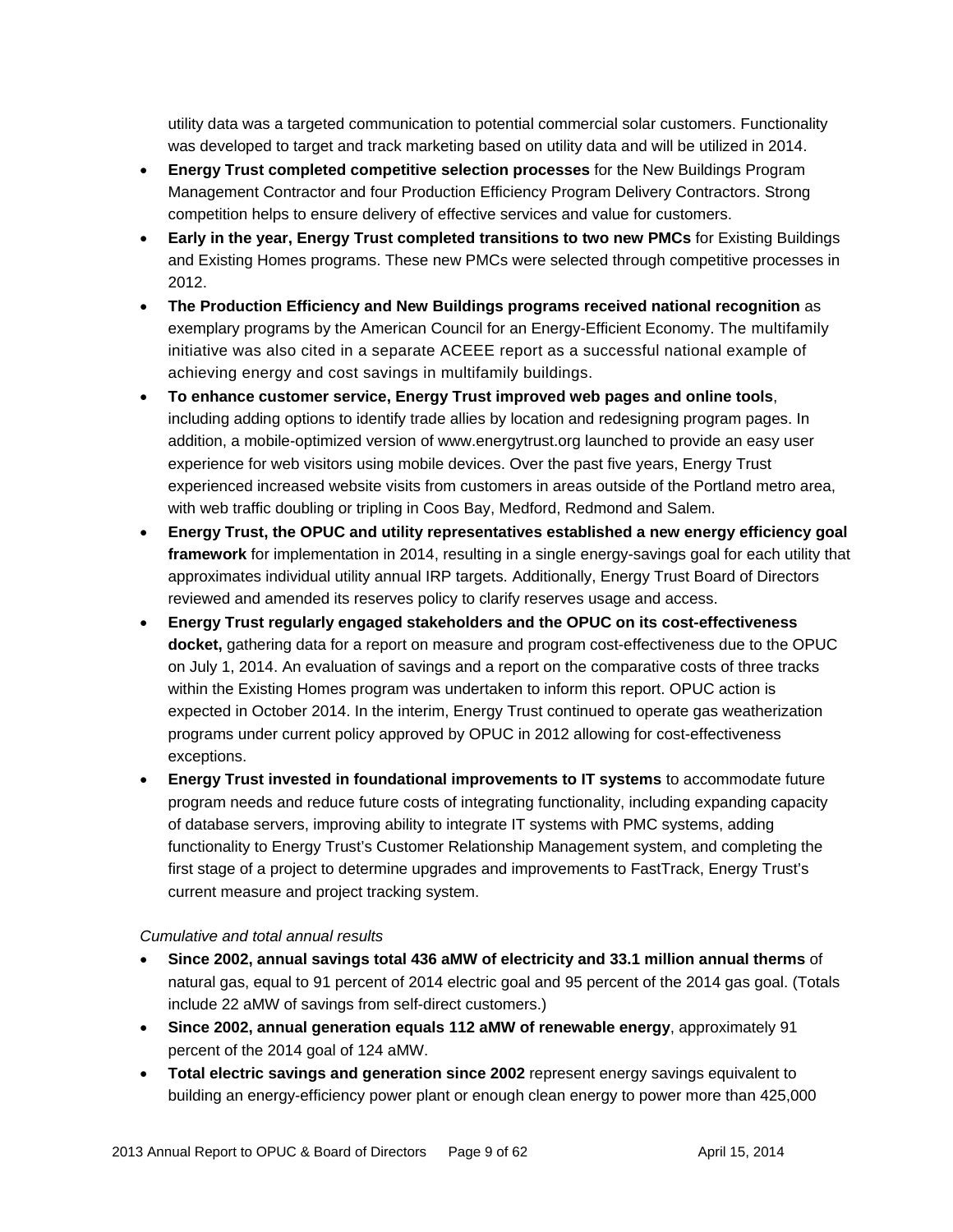Oregon homes. Total gas savings represent enough fuel to heat more than 65,000 Oregon homes with natural gas for a year.

- **In 2012, the net economic benefits of Energy Trust 2002-2012 expenditures**, energy savings and renewable energy generation added \$2.7 billion to the local economy, including \$793 million in wages, \$155 million in small business income and employment equivalent to 2,200 full-time jobs lasting a decade. With the inclusion of 2013 results, these benefits are expected to increase.4
- **Since 2003, Energy Trust has invested nearly \$6.5 million in energy-efficiency projects** at more than 1,600 public and private K-12 schools in Oregon. The organization also provided more than \$1.7 million in funding for solar electric and wind energy systems at nearly 50 schools.
- **Air quality improvements stemming from Energy Trust investments** have kept more than 10 million tons of carbon dioxide out of the atmosphere, the equivalent of removing nearly 1.8 million cars from Oregon roads for one year.

<sup>4</sup> These benefits will likely increase as a result of the completion of the third-party 2013 economic impacts study in spring 2014. Shown here are the net economic benefits from Energy Trust 2002-2012 expenditures, savings and generation as based on a 2013 independent analysis of an ECONorthwest economic impact study completed in 2012.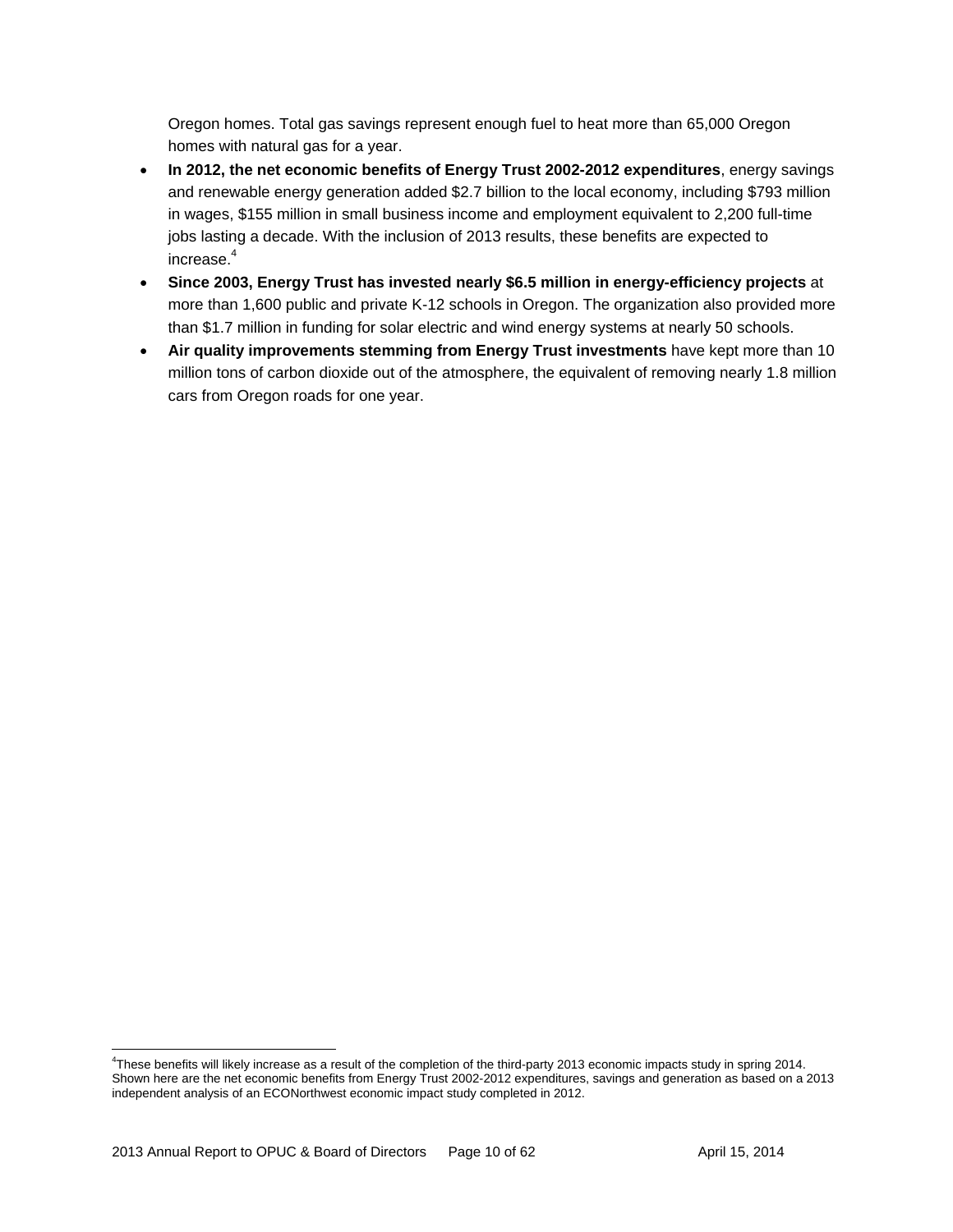# **III 2013 ACTIVITY AT A GLANCE**

### **Savings and Generation**



# **Expenditures**









Actual - Budget

### **Progress Toward 2014 Strategic Plan Goals (2002-2013)**

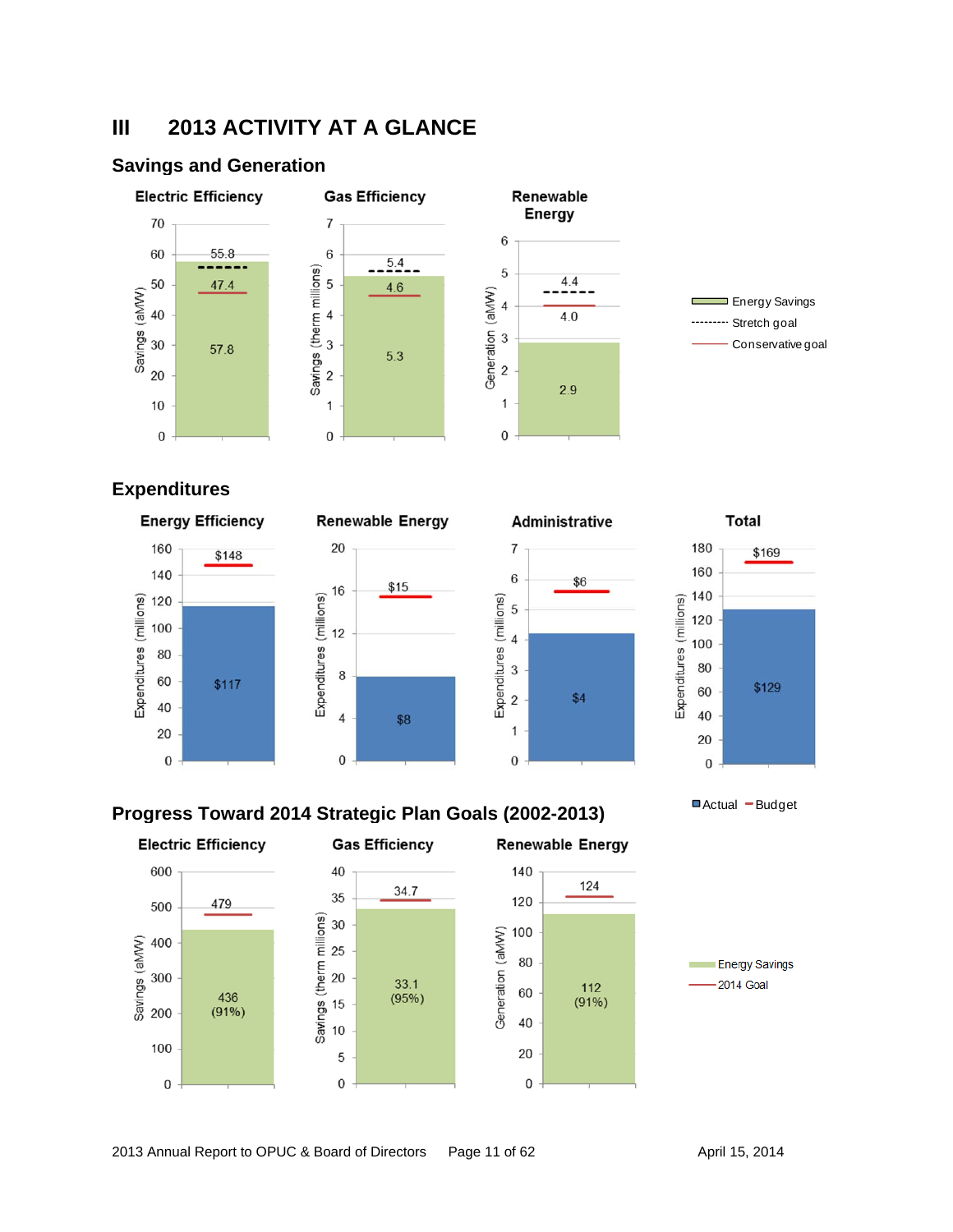#### **Residential Activity in 2013**

| New homes and major remodels     | 2,446     |
|----------------------------------|-----------|
| New manufactured homes           | 107       |
| <b>Weatherization retrofits</b>  | 8,586     |
| Single-family site-built         | 6,850     |
| Mobile                           | 1,736     |
| Home Energy Reviews*             | 1,877     |
| <b>Total Sites</b>               | 12,909    |
| <b>Heating systems</b>           | 4,979     |
| <b>Water heaters</b>             | 844       |
| Solar                            | 55        |
| <b>High-efficiency products</b>  | 19,542    |
| Washing machines                 | 15,322    |
| Refrigerators & freezers         | 4,220     |
| High-efficiency lighting**       | 2,083,699 |
| Refrigerators, freezers recycled | 16,176    |
| <b>Energy Saver Kits sent</b>    | 13,886    |
| <b>Total Other Activity</b>      | 55,427    |

\*Includes in-home reviews only; Home Energy Reviews are also available online and by phone \*\*Lighting excluded from totals

### **Commercial Activity in 2013**

| New Buildings sites served <sup>1</sup>  | 387   |
|------------------------------------------|-------|
| Whole building approaches                | 90    |
| Packaged solutions for market segments   | 34    |
| Standard/system-based approaches         | 243   |
| <b>Existing Buildings sites served</b>   | 2,769 |
| Operations and maintenance               | 181   |
| $C$ ustom <sup>2</sup>                   | 265   |
| Lighting                                 | 1,399 |
| Prescriptive/standard <sup>3</sup>       | 926   |
| <b>Existing multifamily sites served</b> | 1,661 |
| Solar water heating sites served         | 15    |
| <b>Sites with technical assistance</b>   | 681   |

<sup>1</sup>New Buildings and Existing Buildings total sites served may include sites that participated in more than one program track

 $2$ The most common custom improvements are building

controls and HVAC<br><sup>3</sup>The most common prescriptive/standard improvements are foodservice and grocery equipment

### **Industrial/Agricultural Activity In 2013**

| Projects                                       | 1021 |
|------------------------------------------------|------|
| $C$ ustom $1$                                  | 157  |
| Strategic Energy Management <sup>2</sup>       | 35   |
| Lighting                                       | 299  |
| Small industrial and agricultural <sup>3</sup> | 530  |
| <b>SEM participating companies</b>             | 31   |
| Studies                                        | 117  |

<sup>1</sup>The most common custom improvements are compressed air system and process upgrades

<sup>2</sup>Savings from no-cost or low-cost operational steps (i.e., turning off equipment when not in use) identified through trainings in SEM approaches

<sup>3</sup>The streamlined initiative, formerly the small industrial initiative, delivers savings from irrigation improvements, small compressed air, variable frequency drives and other prescriptive and calculated improvements

#### **Renewable Energy Activity in 2013**

| <b>Biopower projects</b>     | 2   |
|------------------------------|-----|
| Solar electric installations | 881 |
| Residential                  | 839 |
| Commercial                   | 42  |
| Other renewable projects     | 5   |
| Wind projects                | З   |
| Hydropower projects          | 2   |
| Geothermal projects          |     |
|                              |     |

### **Trade Ally Activity in 2013**

| Regional trade ally roundtable  |     |
|---------------------------------|-----|
| meetings                        | 17  |
| Attendance                      | 635 |
| <b>Trainings provided</b>       | 159 |
| Trade allies added to network   | 264 |
| Trade allies accessing business |     |
| development funds               |     |

### **Customer Outreach Activity in 2013**

| Calls                            | 27,413  |
|----------------------------------|---------|
| <b>Website visits</b>            | 735,891 |
| info@energytrust.org inquiries   | 1,612   |
| <b>Customer complaints</b>       | 18      |
| News stories in print, broadcast | 345     |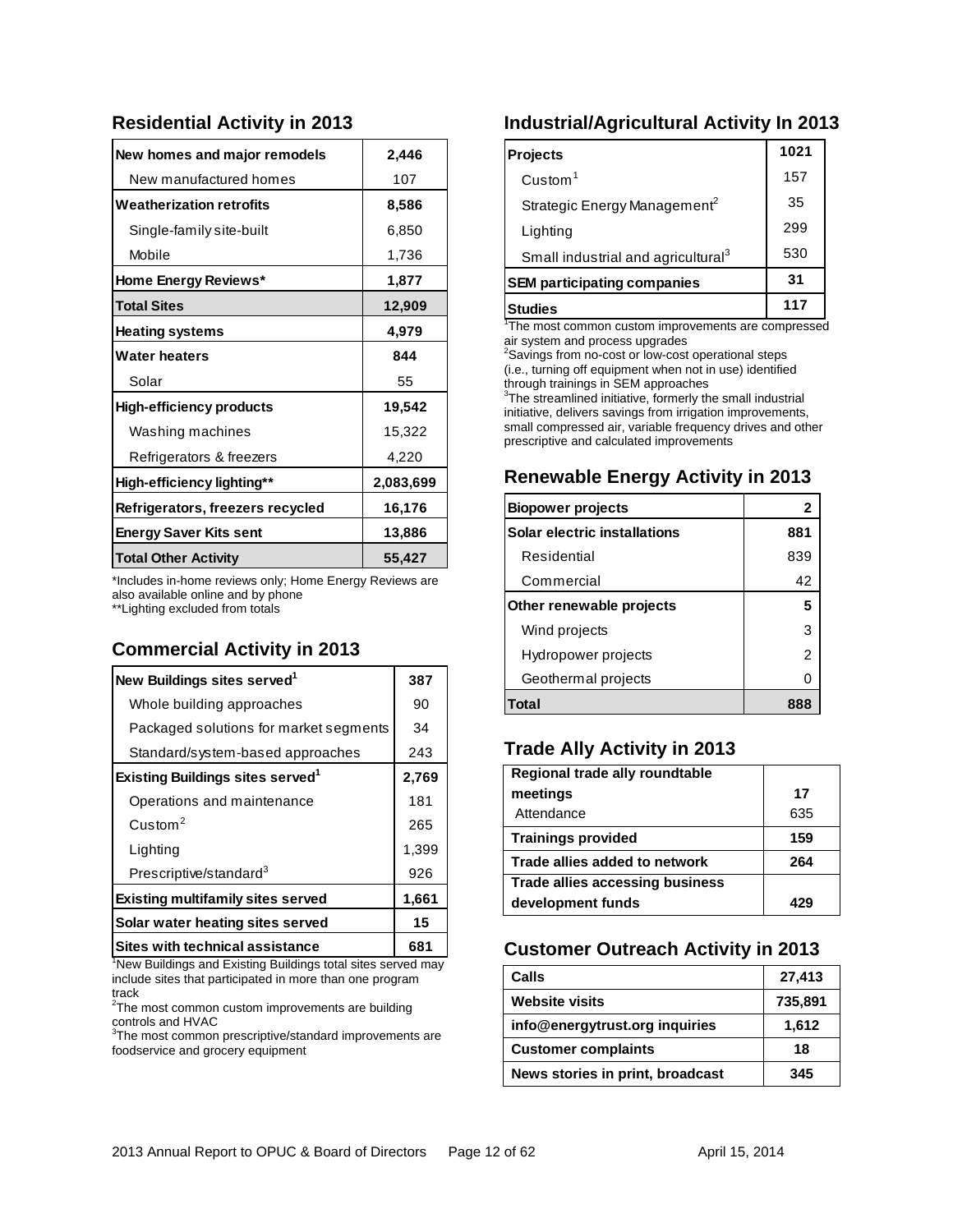# **IV HIGHLIGHTS OF 2013 ACTIVITIES**

# **A. Commercial Sector Highlights**

- **The commercial sector, comprising the Existing Buildings program, New Buildings program and multifamily initiative**, exceeded stretch goals in Pacific Power and NW Natural territories, approached stretch goal in PGE territory and fell short of conservative goal in Cascade Natural Gas territory, as described in section II. Sector savings benefited from strong activity in commercial construction, expansion of the multifamily initiative and increased installation of energy-saving products for existing multifamily buildings, and growth of lighting projects as a source of Existing Buildings' savings.
- **Commercial sector savings represented 43 percent of Energy Trust total electric savings**  and 41 percent of total gas savings in 2013. Approximately 4,700 sites were served during 2013, representing a wide variety of business types and widely dispersed locations throughout Energy Trust territory.
- **Commercial activity included services for 11 school districts through Cool Schools** in coordination with the Oregon Department of Energy, and supported energy-efficiency improvements at 185 schools. A strong 2014 pipeline was developed by providing audits and project assistance.
- **A total of 24 commercial deep retrofit<sup>5</sup> projects** were completed out of 117 identified as renovations in 2013, resulting in upgrades to at least two major building systems.
- **Staff developed and distributed a draft request for proposals for a Pay for Performance**  pilot, soliciting stakeholder input in preparation for a public hearing in Q1 2014. The Pay for Performance pilot will determine if paying incentives for capital and operations and maintenance improvements over a multiyear period will help contractors close projects and achieve additional energy savings from more comprehensive projects.

#### *Existing Buildings*

- **Existing Buildings exceeded stretch goal in NW Natural territory**, met conservative goals in PGE and Pacific Power territories and fell short of conservative goal in Cascade Natural Gas territory, as described below.
- **Lighting projects contributed a majority of Existing Buildings electric savings in 2013**, with LEDs comprising a greater portion of lighting savings than in previous years. Staff anticipates that LED projects will continue to increase as a portion of overall savings.
	- o Working with PGE, the program saved 6 million kWh through LED upgrades to more than 12,500 streetlights, doubling expectations.
	- o A market test to encourage small commercial customers to purchase reduced-price LEDs at distributor-hosted events resulted in approximately 600,000 kWh of savings.

 <sup>5</sup>Based on a working definition of commercial deep retrofits developed for the purpose of OPUC reporting, deep retrofit projects typically achieve approximate savings of 40 percent beyond market average by following a number of pathways. A project must be a major renovation of an existing commercial building and receive incentives for one of the following: market solutions package, Leadership in Energy and Environmental Design achieving a 25 percent reduction for Energy and Atmosphere credit 1 points, Path to Net Zero or upgrades to at least two major building systems (such as HVAC, lighting or shell measures). The building can be large or small and the project can be simple or complex, applying multiple system-level upgrades or more holistic, customized energy-efficiency strategies.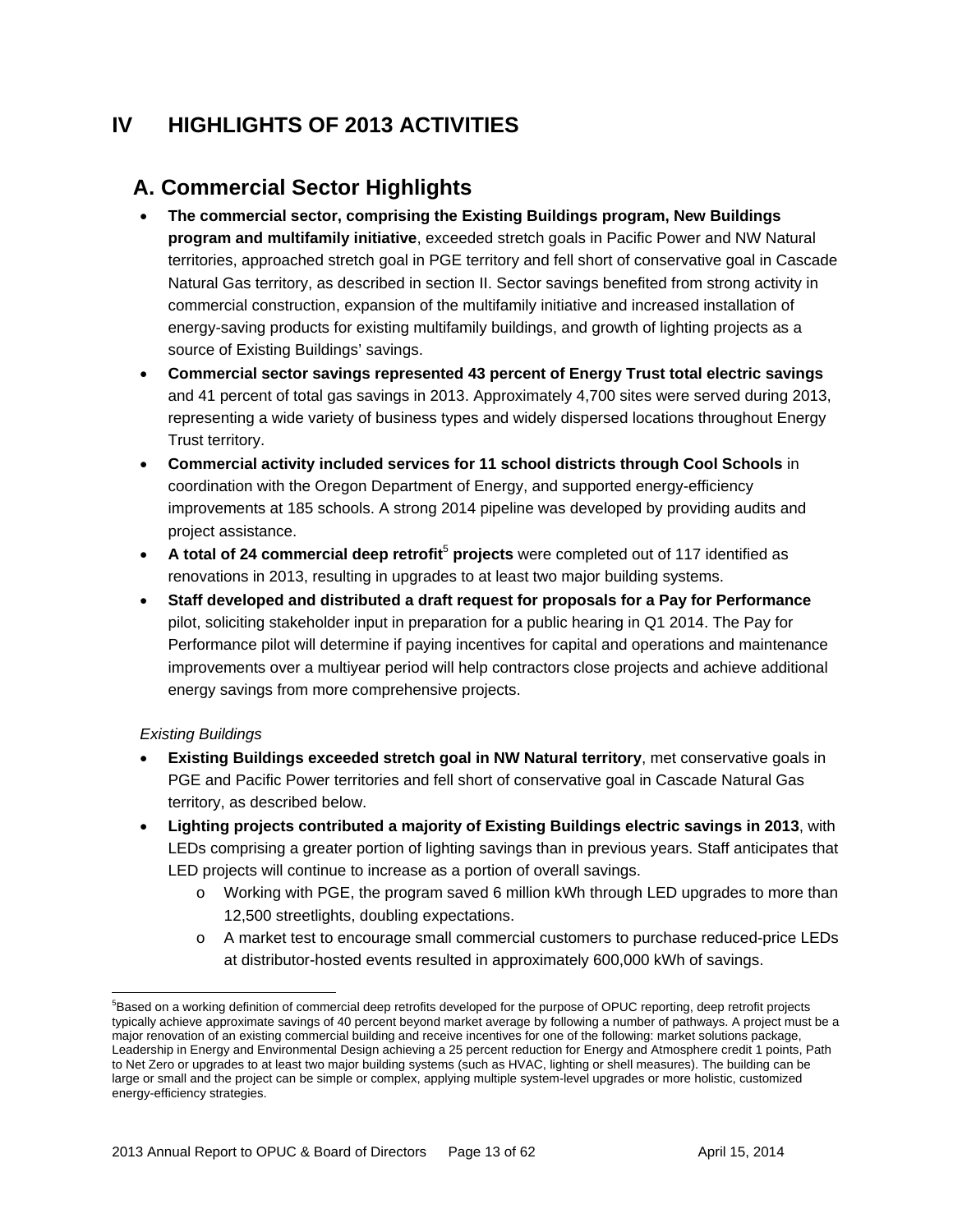- **In its second year, commercial Strategic Energy Management brought substantial savings**  and demonstrated continued growth. A second SEM cohort launched with five participants. While SEM provided fewer electric savings than budgeted, gas savings exceeded expectations. Recruiting customers was initially difficult due to high time commitments for customers, and staff planned changes to increase early engagement and executive sponsorship through outreach and recruitment in 2014.
- **Challenges impacting gas savings included cancellation of a large project and delays** of several large custom projects in Cascade Natural Gas territory. Fewer savings were achieved from custom projects, Building Operator Certification and rooftop HVAC unit tune-ups, which were discontinued in Q3.
- **Existing Buildings increased gas savings from prescriptive projects** through a direct mailing promotional opportunity for kitchen equipment. Additional outreach efforts helped in-progress projects to complete in 2014.
- **More than 100 custom projects were expedited and completed from a Q4 bonus** of \$0.05 per kWh and \$0.50 per therm.
- **The program helped 15 projects complete the City of Portland's** *Bucks for Buildings* rebate program, ranging from retail to office buildings. Funded by a federal American Recovery and Reinvestment Act grant, *Bucks for Buildings* paid additional rebates to small commercial facilities for energy-efficiency upgrades qualifying for Energy Trust incentives.
- **Existing Buildings educated outreach staff and trade allies, including non-lighting trade**  allies, to help them identify both lighting and non-lighting opportunities. The program's efforts to engage more non-lighting trade allies resulted in new market connections, such as working with roofing contractors who can identify and promote opportunities for ceiling and attic insulation. The program engaged 24 new non-lighting trade allies, including 16 HVAC contractors and eight roofing and insulation contractors, for a total of 265 non-lighting trade allies in 2013.
- **Staff added a first commercial-only lending ally for Existing Buildings and multifamily**  customers, TIP Capital, which specializes in commercial lighting, HVAC and data center equipment leasing. TIP Capital collaborated with Energy Trust to promote its new lender ally status in a press release that received coverage in Oregon business media, and delivered live webinars for trade allies in 2013.
- **Existing Buildings outreach representatives in Southern and Northeastern Oregon** provided customer service, identified project opportunities and also served schools in coordination with the Oregon Department of Energy. In 2014, the program will add additional outreach representative to serve Central Oregon and other regions.
- **Multifamily reached stretch goals in gas utility territories**, achieved conservative goal in Pacific Power territory and fell short of conservative goal in PGE territory due to delay of some custom projects.
- **The multifamily initiative served more than 19,600 dwelling units in 1,660 properties,**  including apartments, campus living facilities, assisted living facilities and affordable housing, a more than 50 percent increase over 2012.
- **Direct installation of energy-saving products** comprised approximately 82 percent of multifamily gas savings and 68 percent of multifamily electric savings in 2013. These products light bulbs, showerheads and faucet aerators—provide energy and bill savings directly to renters at a very low cost.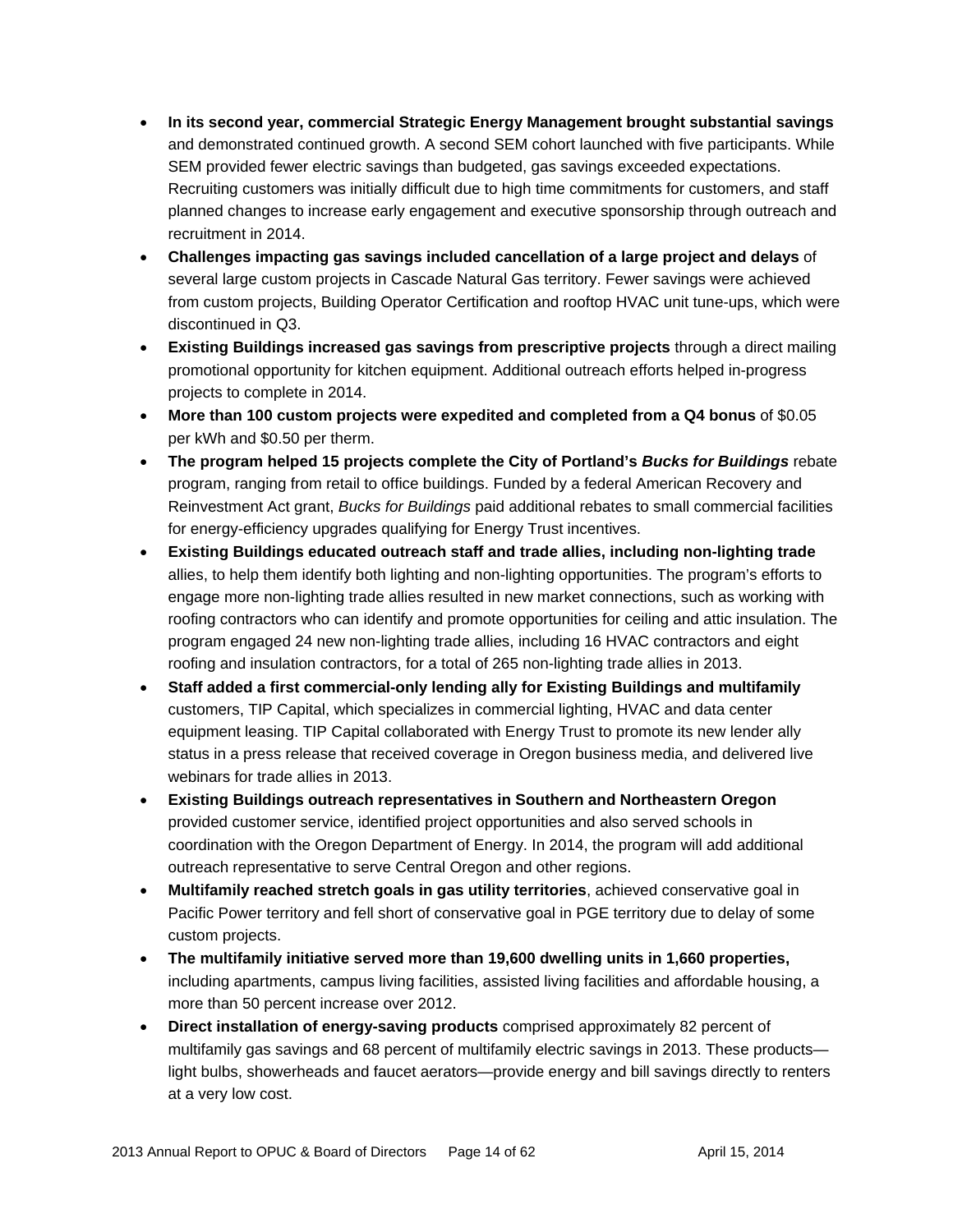- **The portion of multifamily savings from common-area lighting projects increased** from 12 to 18 percent over 2012, contributing significantly to the initiative's overall electric savings.
- **Custom and prescriptive projects such as energy-efficient windows and insulation** provided additional gas savings.
- **Multifamily provided incentives directly to distributors** for promotion of highly efficient equipment, resulting in 1,345 units purchased, including refrigerators and clothes washers.
- **Multifamily staff cultivated relationships through outreach to a diverse set of building owners** and residential tenants, and collaborated with other agencies to incorporate waterefficiency benefits into outreach materials and efforts. In Cascade Natural Gas territory, multifamily staff developed relationships with key stakeholders and building owners, resulting in installations of energy-saving products and a strong pipeline of projects for 2014 and beyond.
- **In gas territories, multifamily completed numerous custom studies** to build a pipeline of future projects. Many custom projects in gas territories were delayed to 2014.
- **Multifamily began serving individual condominium unit owners** with more than 70 walkthroughs, stemming from concerted outreach to homeowners association presidents and managers, and promotion through newsletters and door hangers.
- **With local, regional and national organizations, staff developed Mpower Oregon, a pilot**  using a utility on-bill repayment mechanism to serve renters in affordable housing developments. By year-end, two project agreements were signed, and several additional leads identified through Mpower went on to participate in standard multifamily offerings.

#### *New Buildings*

- **Fueled by new construction and economic recovery, New Buildings exceeded stretch** goals for three utilities, and achieved 99 percent of stretch goal in NW Natural territory. New construction activity was observed statewide, with nearly one-half of all completed projects located outside of the Portland metro area.
- **The program enrolled a record 422 projects in 2013**. Small commercial buildings comprised a majority of total projects.
- **Significant savings came from one large data center in Pacific Power territory**. Since launching a data center offering in 2011, New Buildings has served eight projects ranging from small server rooms using 10 kW or less annually to large enterprise facilities using up to 250 MW annually. Savings from data centers has increased over past years, reaching 61 percent of electric savings in 2013. Staff anticipate some savings from data centers to continue, with two to five data centers enrolling annually for the next few years, based on findings from a market assessment. However, the size of data centers and volume of savings is expected to be less than achieved in 2013.
- **Exceeding expectations in its first year, the market solutions offering enrolled 70 projects**  and closed 14 projects. Market solutions helps customers achieve deeper energy savings in construction of small buildings under 70,000 square feet through standard tiered incentive packages for restaurant, grocery, multifamily, office, school and retail sectors. The program saw high participation with multifamily buildings, offices and schools, and launched a marketing campaign in Q3 to increase activity from the other sectors.
- **New Buildings supported increased construction of small, community-based healthcare**  facilities to serve an evolving healthcare market.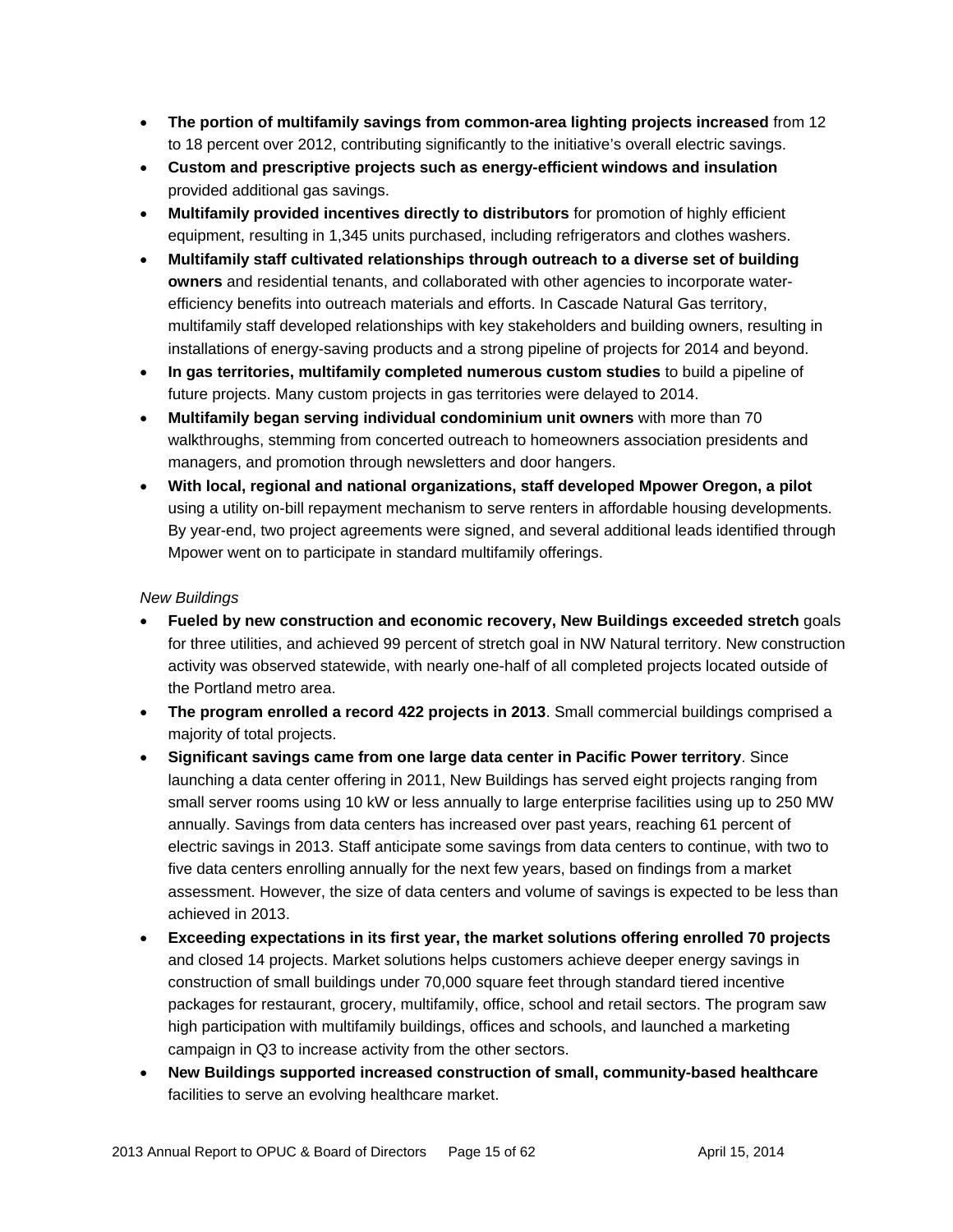- **A large addition to the Bay Area Hospital in Coos Bay contributed significant gas savings** while expanding medical services to Southern Oregon communities.
- **The program observed continued strong activity in low-rise multifamily buildings**, parking garages and retirement and assisted living facilities. Top participating market sectors were retail, office, restaurant, multifamily and schools.
- **New Buildings enrolled 13 projects in a new solar-ready offering.** Launched in coordination with the Solar program, solar ready offers technical and financial support to architects, engineers and builders who incorporate solar into their new commercial building designs. Building solar ready enables larger and less costly future solar installations.
- **The market transitioned to the 2010 commercial building code**, completing a full code cycle with more stringent code requirements.
- **More than 350 allies attended the first three Allies for Efficiency trainings**, a new series designed to advance the knowledge, skills and technical capabilities of allies and establish New Buildings as a resource to advance market awareness. Topics included financing construction of a high-performance building, emerging technologies and design strategies and post-occupancy results of the Path to Net Zero pilot. In total, New Buildings allies participating with the program reached 70 companies in 2013.
- **Staff increased contractor awareness and participation through sponsorship** of the Daily Journal of Commerce's annual Disadvantaged, Minority, Women and Emerging Small Business awards banquet and outreach to the Oregon Association of Minority Entrepreneurs.

# **B. Industry and Agriculture Sector Highlights**

- **The industry and agriculture sector exceeded stretch goal** in PGE territory, approached stretch goal in NW Natural territory and fell short of conservative goals in Pacific Power and Cascade Natural Gas territories, as explained below.
- **Industrial sector savings represented 29 percent and 20 percent of Energy Trust's** electric and gas savings in 2013, respectively. Participating sites represented a broad range of industry and agriculture businesses and were distributed across the state, with strong participation in rural and urban areas.

#### *Production Efficiency*

- **The program completed a record 1,021 projects in 2013**, a 5 percent increase over 2012. Trade ally-driven projects at small and large industrial sites, including calculated and prescriptive offerings, emerged as a growing source of savings. The program completed the 2,000th small industrial project through the streamlined initiative, which launched in 2009.
- **In 2013, Production Efficiency achieved nearly 10 percent more electric savings** than in 2012, with significant growth in PGE territory. Extremely cost-effective savings from a very large industrial project and higher-than-expected savings from Strategic Energy Management participants were major contributors to electric savings.
- **Total 2013 gas savings were 46 percent higher than in 2012** due to a few large custom projects and strong performance from trade ally-driven projects at small and large industrial sites. Thermal curtains and other gas efficiency improvements for greenhouses contributed the majority of gas savings. In Cascade Natural Gas territory, a large project shifted to 2014, significantly impacting 2013 savings.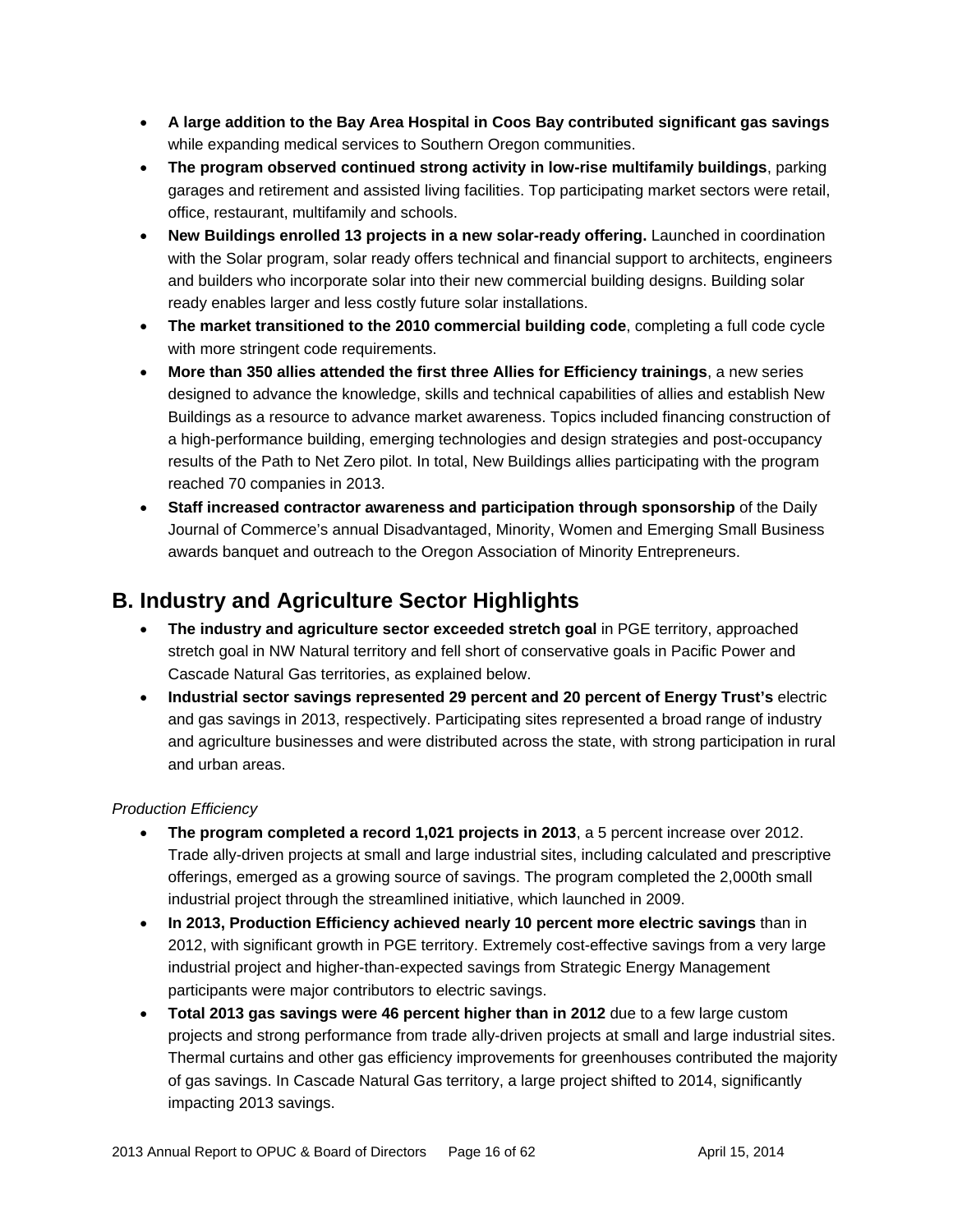- **Activity in Eastern Oregon plateaued**, impacting savings in Pacific Power and Cascade Natural Gas territories. Outreach efforts in Eastern Oregon resulted in significant 2014 project pipeline development in Pacific Power territory. In Cascade Natural Gas territory, a large project brought in less than one-half of expected savings. Relatively few projects comprised Production Efficiency savings in Cascade Natural Gas territory—six projects were completed in 2013. To minimize uncertainty, Energy Trust and Cascade Natural Gas adjusted how savings are forecasted and budgeted, and planned to utilize reserves for large projects in 2014.
- **Industrial SEM savings continued to grow, contributing 10 percent of gas savings** and 32 percent of electric savings in 2013. In 2013, more than 50 sites were engaged in SEM offerings and 35 participants completed SEM projects, and 31 participants enrolled in SEM offerings that will complete in 2014. In the past five years, Energy Trust trained staff from more than 100 companies to manage and reduce their energy use through SEM practices. The program is poised to bring SEM to scale in Energy Trust territory in the next few years.
- **Ten customers completed the first cohort of the Core Improvement Pilot**, a track of SEM services designed for small- to medium-sized industrial customers. The first cohort achieved on average 6 percent electric savings and 3 percent gas savings. Twelve participants began the second cohort in August, indicating high market demand from small manufacturing companies.
- **Seven Refrigeration Operator Coaching participants saved 2.9 million kWh**, an average of 5 percent of each sites' energy use. This SEM approach trains on best practices in operations and maintenance of industrial refrigeration systems.
- **High-tech sector participation increased in 2013**, with three new customers completing custom projects. Ten sites, including two in rural areas, enrolled in a new industrial systems retrocommissioning offering that helps participants identify and implement operations and maintenance improvements with technical guidance from Allied Technical Assistance Contractors. The offering uses approaches successful with other types of businesses to help large, high-tech companies achieve savings quickly.
- **Production Efficiency increased custom lighting incentives** to help drive additional and more comprehensive lighting projects in 2014. Savings from lighting projects fell short of expectations in 2013 and decreased nearly 40 percent from 2012. Though savings declined, the volume of lighting projects was relatively constant from 2012 to 2013, representative of the continuing trend toward smaller project sizes.
- **Staff revised custom track Program Delivery Contractors services and territories** to better support customers, expanding services from medium and large companies to include small companies, many of which are in rural areas. Custom track PDCs provide comprehensive approaches to one-of-a-kind process-efficiency projects, including replacement, retrofit and operations and maintenance projects.
- **Staff cultivated and maintained long-term customer relationships** by hosting two Breakfast of Champions meetings for industrial SEM customers, sending The Champion newsletter quarterly to stakeholders and customers, launching in-person delivery of incentive checks for custom projects and reaching out to customers in Eastern Oregon through events and trainings. Attention to customer relationships is evident in the program's very high customer satisfaction ratings, with 98 percent satisfaction reported overall and 98 percent satisfaction reported with program representatives.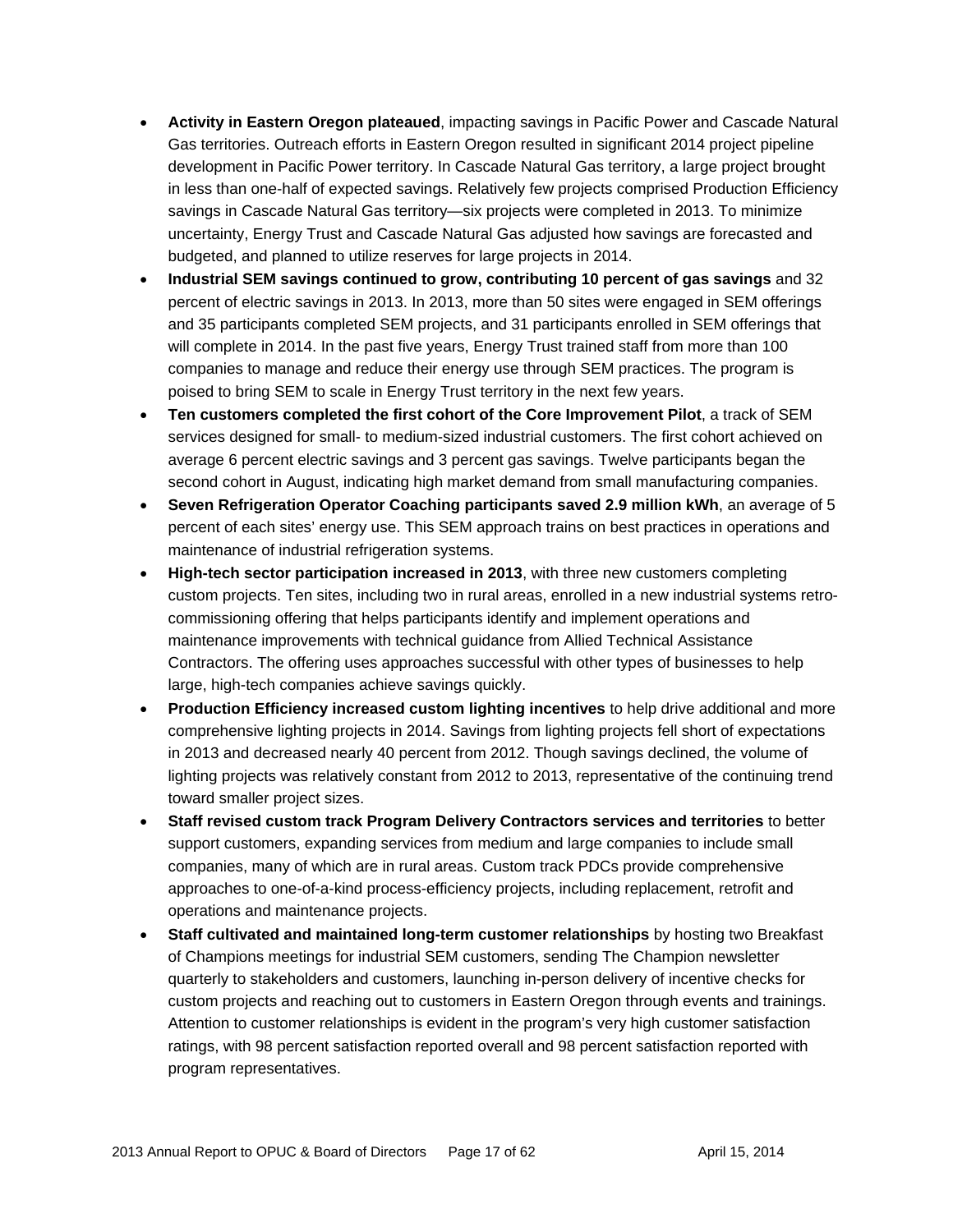# **C. Residential Sector Highlights**

- **The residential sector, comprised of Existing Homes and New Homes and Products**  programs, exceeded conservative goals for three utility territories, and achieved 99 percent of conservative goal in PGE territory. In the Existing Homes program, the strategy to reduce savings from CFLs, showerheads and faucet aerators and increase savings from weatherization and equipment proved overly optimistic. While the volume of weatherization and equipment grew in 2013, these measures were impacted by more stringent requirements to address costeffectiveness issues and the pace of growth was not strong enough to make up for planned reductions in kits.
- **Residential sector savings represented 28 percent and 39 percent of Energy Trust's** electric and gas savings in 2013, respectively. More than 60,000 new and existing homes received Energy Trust services in 2013.
- **More than 7,000 new and existing homes received EPS, an energy performance score**, which launched for existing homes in 2013. The volume of new homes receiving EPS exceeded expectations for the year by 40 percent, and a marketing campaign increased market awareness of EPS for both new and existing homes.
- **The sector achieved substantial market transformation savings** through NEEA, with 199 percent of anticipated savings achieved largely through energy-efficient TV sales. NEEA's promotion of ductless heat pumps and infrastructure also contributed strong savings.

#### *Existing Homes*

- **Existing Homes met conservative goal in NW Natural territory, and fell short** of conservative goals in the other utility territories. The majority of Existing Homes savings were achieved through behavioral savings studies and Energy Saver Kits. The program received fewer savings than expected from weatherization (as described below), Home Energy Reviews, mobile homes and the Savings Within Reach moderate-income offering.
- **A study determined that persistence of behavioral energy savings** resulting from Personal Energy Reports mailed to PGE and NW Natural customers saved 8.91 million kWh and 315,000 annual therms. In August, 15,000 high energy use Pacific Power customers began receiving similar reports and achieved 1.87 million kWh of savings. The Pacific Power effort will continue in 2014.
- **While equipment and weatherization project installations increased in 2013**, the pace of growth was not strong enough to make up for the planned reduction in savings from kits, impacting gas and electric savings. In 2014, the program plans to make a more gradual transition away from kits as a major source of savings.
- **In 2013, the program achieved fewer-than-expected savings through weatherization** projects, particularly through the Home Performance with ENERGY STAR® and Clean Energy Works tracks. Though approximately 20 percent fewer Home Performance and Clean Energy Works projects were completed in 2013 than 2012, the projects contributed 18 percent of the program's gas savings. Weatherization projects were impacted by measure reductions and restrictions due to a complex mix of low natural gas costs and lower measure savings realization informed by recent evaluations.
- **The program saw increased volume of windows, ductless heat pumps and gas hearths**, a trend that is expected to continue in 2014. Gas hearth installations increased 22 percent over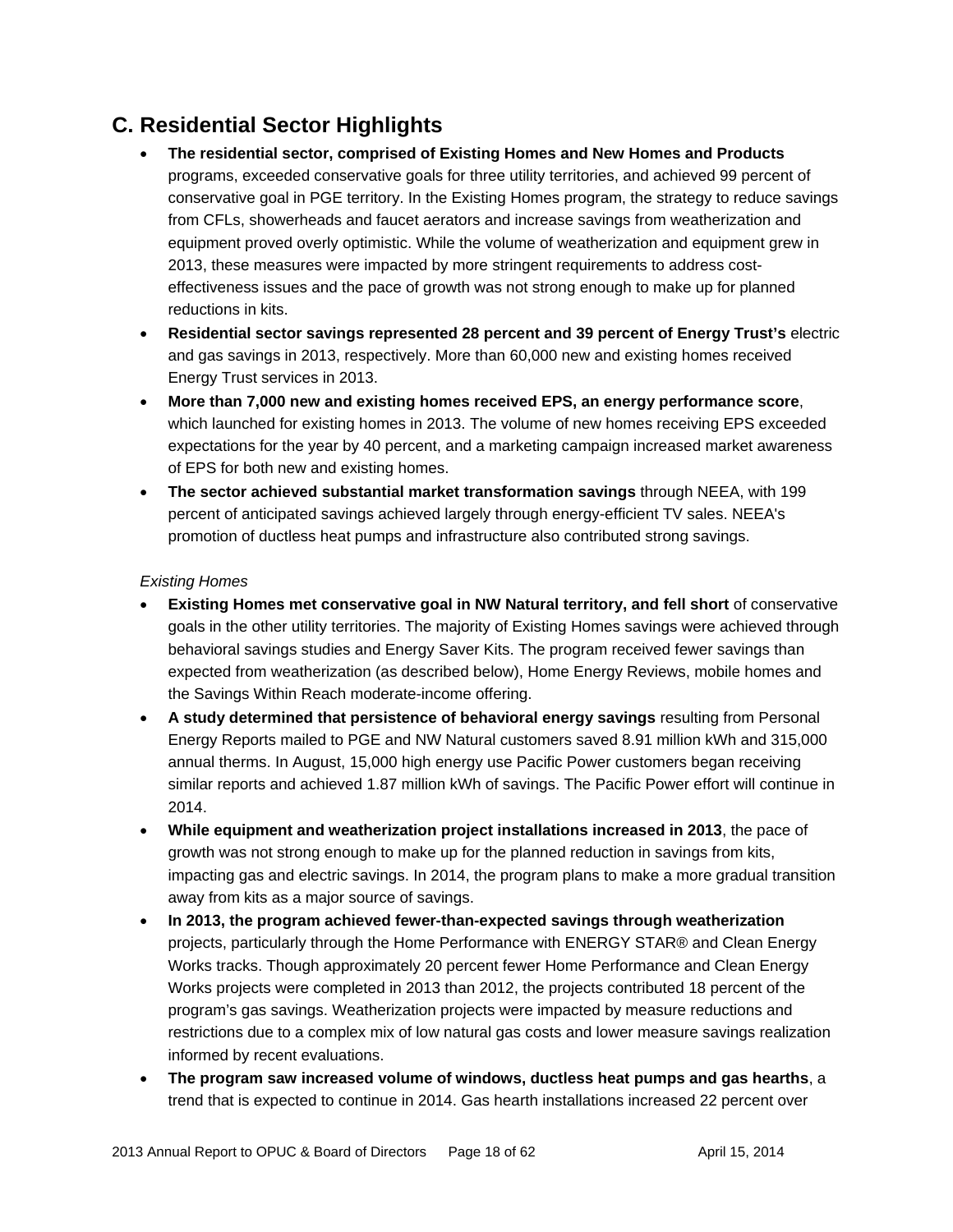2012, highlighting the positive impact of targeted retailer outreach and measure specific promotions.

- **Bonuses for insulation and hearths** resulted in installation of 852 upgrades during fall heating season, and the gas hearth bonuse was extended into 2014.
- **Existing Homes designed a web-enabled thermostat pilot and installed 177 Nest**  thermostats in participating homes. Analysis of energy usage data for the 2013-2014 heating season will provide information about consumer behavior in modifying thermostat temperature settings.
- **In 2013, Existing Homes completed three pilots:** a prescriptive duct sealing and repair pilot to address cost-effectiveness challenges, a cold water detergent pilot to explore new water heating savings strategies, and a customer engagement experiment in collaboration with Massachusetts Institute of Technology with results expected in 2014.
- **In 2013, staff enhanced support for trade allies through expanded tools and resources**, improved and new forms, and increased use of online forms. In addition, staff collaborated with the Home Performance Guild of Oregon to provide trade ally contractors with mentoring, training, business development and connections with lending allies.
- In 2013, Energy Trust completed 1,476 residential deep retrofits.<sup>6</sup> Many additional customers achieve whole-home savings through installation of a series of single measures over a period of months or years.
- **Implemented by Home Performance contractors, EPS launched for existing homes** and was supported by Clean Energy Works.
- **Energy Trust supported installation of 48 high-performance gas tank water heaters** by providing bonus incentives directly to George Morlan Plumbing Supply, which are passed onto customers at point of sale. Based on success, the program plans to expand the offering to additional high volume contractors in 2014.

#### *New Homes and Products*

- **The New Homes and Products program exceeded stretch goals in three utility territories**  and reached stretch goal in PGE territory. In 2013, activity increased across all measure categories, resulting in 1,540 homes rated with EPS and purchase of more than 2 million compact fluorescent light bulbs and LEDs, more than 4,000 new refrigerators and freezers and more than 15,000 clothes washers. Activity increased for air sealing projects and new manufactured homes.
- **Economic recovery bolstered new housing construction and supported gas savings**. Single-family permits were strong in 2013, driving a 40 percent increase in new homes built and a 10 percent increase in the average natural gas efficiency levels of these homes compared to 2012.
- **The program completed the 4,000th EPS-rated home and reached 21 percent market share**  for EPS in Energy Trust territory. Nearly one-half of all homes in 2013 Oregon green and solar home tours were rated with EPS, and the first verifier in Eastern Oregon began rating homes. The Central Oregon Builders Association tour of homes featured two Live Net Zero homes—homes that earned a superior EPS—some of the first presented in the state. Staff also coordinated with

 <sup>6</sup>Consistent with the definition developed in Q1 2013 for the purpose of OPUC reporting, deep retrofits are defined as energyefficiency actions in existing homes that include two or more shell or heating measures installed at the same time, and achieve a 20 percent or greater reduction in estimated heating load.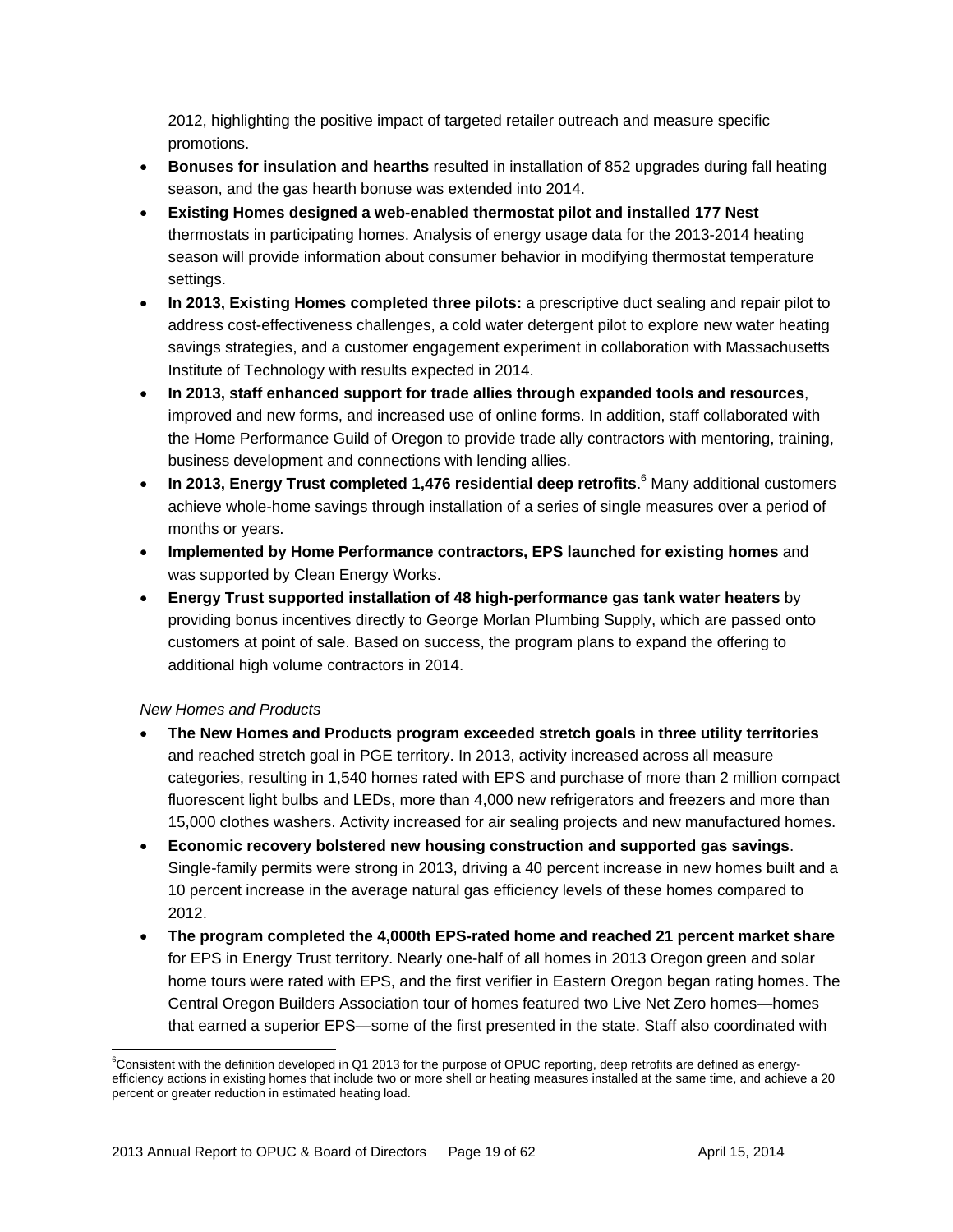NEEA to develop and implement a digital platform for online submission of EPS for new homes to streamline processes and improve trade ally experience.

- **New lighting measures resulted in significant electric savings**, including general purpose and specialty CFLs and LEDs. The program expanded discounted lighting products available in stores through new retailers and prominent product placement and promotions. LEDs continued to grow and comprised about 10 percent of lighting savings in 2013.
- **Appliances delivered fewer savings than expected in 2013**, impacted by expiration of Oregon appliance tax credits, more stringent specifications for eligibility and changes in stocking practices at stores.
- **Customers recycled 16,000 older refrigerators and freezers, and donated more than \$30,000** in refrigerator recycling incentives to Oregon Food Bank in 2013, providing approximately 95,000 meals for Oregonians in need. Due to success in 2013, the option to donate was extended through 2014.
- **The program completed 22 new solar-ready homes** in 2013, a significant increase over five solar-ready homes completed in 2012. The program expects completion of solar-ready homes to continue to grow in 2014.
- **Energy Trust collaborated with low-income agencies to distribute more than 7,000** Carry Home the Savings kits.

# **D. Renewable Energy Highlights**

- **The renewable energy sector, comprised of Solar Electric, Biopower and Other Renewables** programs, reached 72 percent of its conservative generation goal due to ongoing challenging market conditions and project delays. Two biogas projects comprised a majority of renewable energy generation in 2013.
- **Ongoing market challenges, including the loss of Oregon Business Energy Tax Credits**  and challenging market fundamentals, made it difficult for commercial solar and renewable energy custom projects to complete. In addition, commercial operation of several large custom projects—both solar and non-solar—shifted from 2013 to 2014. Delays are typical for both utility scale and distributed generation projects, often stemming from financing and other unanticipated schedule changes, making completion dates difficult to predict.
- **Nine custom projects were approved for funding in 2013, resulting in a robust pipeline** of new projects in 2014 and beyond.
- **The sector expanded project development assistance**, which includes financial and technical assistance to help project developers overcome market barriers. By providing project development assistance, the sector is able to develop a project pipeline and attract investment in new projects, while also complying with new OPUC performance measures.
- **The sector's achievement of 5,000 residential solar system installations** represents a key milestone for Energy Trust, demonstrating the viability of solar throughout Oregon and contributing to a maturing market to support solar in the state.
- **The board approved combining the Other Renewables and Biopower programs into one Other Renewables program** in 2014, providing flexibility to shift funding between the technologies and target strategic opportunities.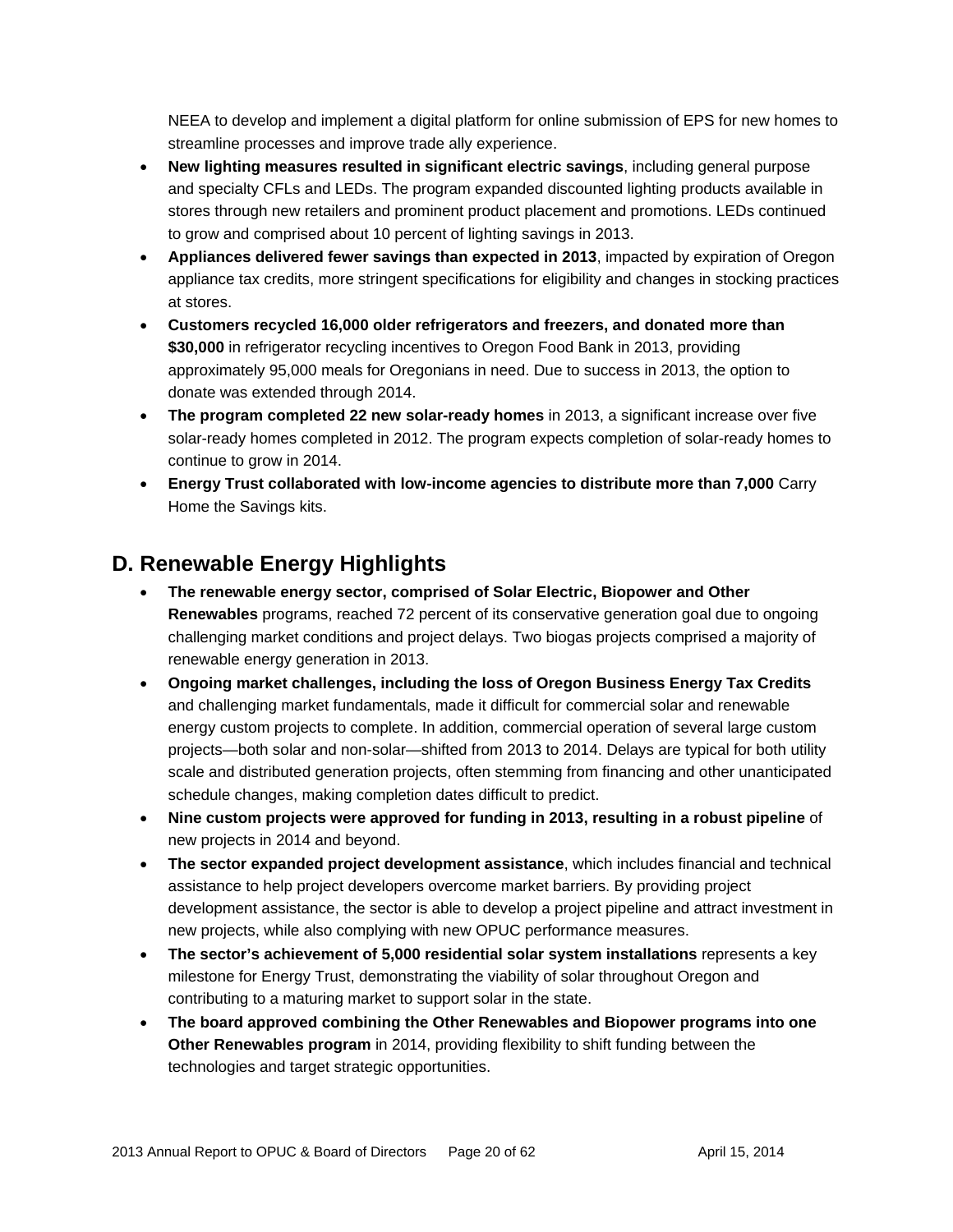*Solar* 

- **In 2013, 881 projects received solar incentives and contributed 0.72 aMW of new generation**, 98 percent of conservative goal and 109 percent of the OPUC performance benchmark.
- **The program installed the 5,000th residential solar system in 2013**. Since 2003, Solar supported installation of 6,066 systems for a total 58 MW capacity—more than 75 percent of all solar electric systems and capacity in Oregon. In 10 years, Energy Trust supported 5,256 residential systems totaling 20 MW capacity; 795 commercial, nonprofit and public systems totaling 22 MW; and 15 utility-scale projects totaling 16 MW.
- **The residential solar electric market performed as expected and comprised 75 percent** of new generation installed in 2013.
- **Third-party owned residential systems continued to grow**, representing 64 percent of new residential generation and almost one-half of the overall program generation in 2013. This ownership model allows customers to install solar with little or no upfront costs. Third-party residential providers are predominantly located in the Portland area, and have lower market share in Pacific Power territory (approximately 30 percent).
- **Residential solar installations were relatively strong in Central Oregon, Southern Oregon**  and the Southern Willamette Valley. Growth in Pacific Power territory was driven by lower installation costs compared to the Portland area and projects leveraging additional funding through the Pacific Power Blue Sky<sup>SM</sup> Community Projects program and U.S. Department of Agriculture Rural Energy for America grants.
- **New solar electric reservations increased in 2013**, with funds reserved for 11 percent more capacity than in 2012. The program will start 2014 with 80 percent more reserved capacity in the pipeline than at the start of 2013. Residential projects made up 70 percent of the new reserved capacity.
- **Commercial solar performed below expectations with 42 installations**, attributed to the loss of state Business Energy Tax Credits and low incentive levels. By increasing incentives in 2013, the program doubled the pipeline of project reservations for 2014.
- **The program issued the first competitive request for proposals for custom projects** in PGE territory, and selected one 400-kW project to complete in 2014.
- **Solar reserved \$700,000 to support two projects selected through a Pacific Power RFP** to meet Solar Capacity Standard requirements.
- **As solar equipment costs decline, "soft" costs—including labor, marketing and permitting**  work—make up a larger portion of the overall price of solar. The program developed strategies to reduce soft costs through standardization, simplification and scale, helping reduce project costs and augment a limited incentive budget.
- **The program sponsored and presented at Solar Now! University in Coos Bay**. The conference, led by nonprofit Solar Oregon, provided opportunities for local decision-makers from Southern Oregon to learn how to support solar growth in their communities.
- **Staff enrolled the first six solar design allies in a new solar-ready offering** with New Buildings, preparing them to work with commercial developers to integrate solar into new building designs.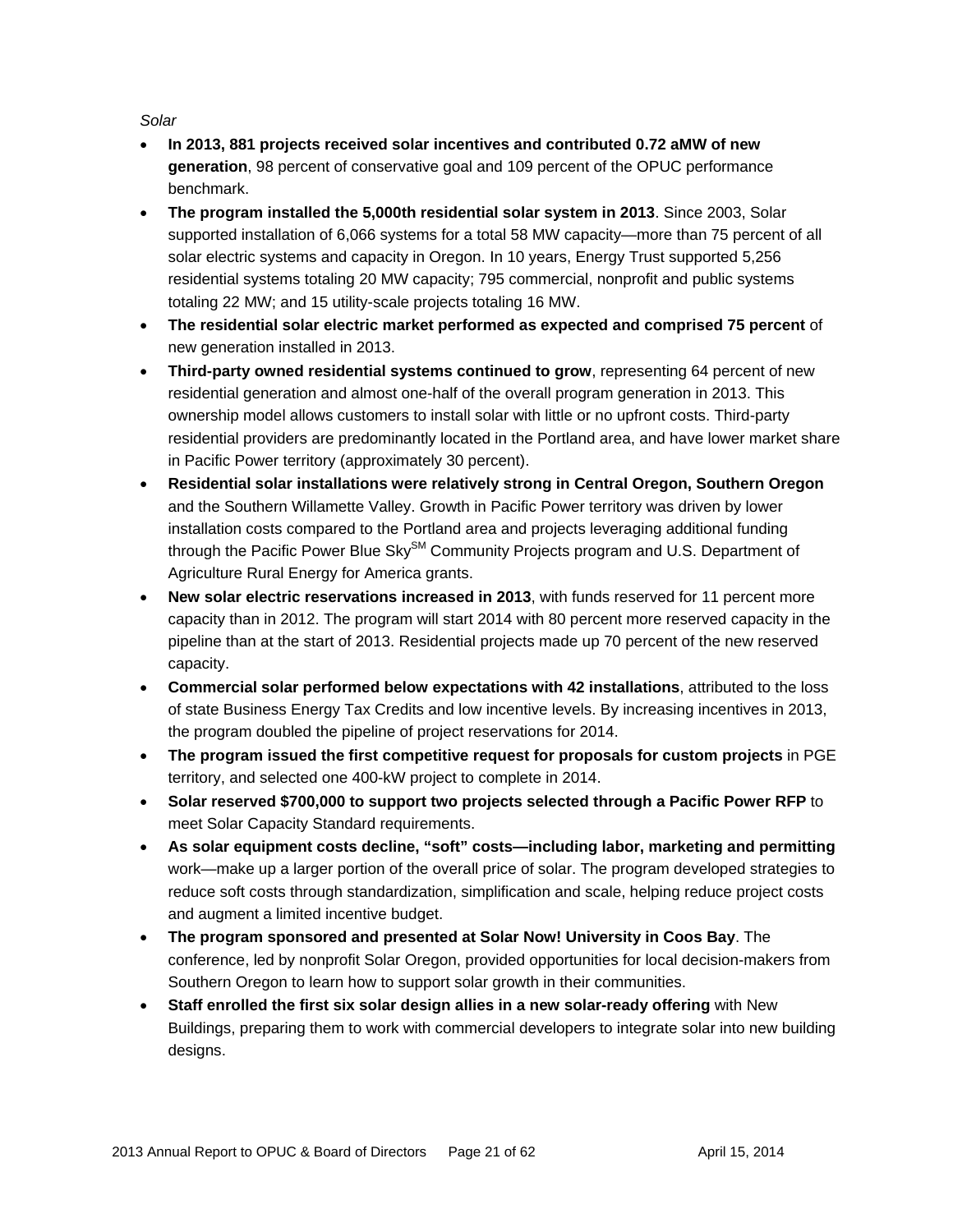#### *Biopower*

- **Biopower approached its conservative goal of 2.3 aMW**, generating 2.1 aMW through completion of two innovative projects in 2013.
- **JC-Biomethane began generating energy from anaerobic digestion of post-consumer**  commercial food waste, representing one-half of the renewable sector's annual generation. The plant, near Junction City, also produces fiber for compost and liquid nutrients for agriculture.
- **The 0.69 aMW Farm Power Misty Meadows Dairy digester biogas project in Tillamook**  began delivering power to Pacific Power. Processing manure from 2,500 cows, the plant is the third largest biogas project using dairy manure supported by Energy Trust.
- **The program committed \$3.3 million in project funding** to two biopower projects that will use metro area waste restaurant grease to generate electricity beginning in 2014 and 2015.

#### *Other Renewables*

- **Other Renewables fell short of conservative goal of 0.96 aMW**. The shortfall is attributed to completion of the Oregon Institute of Technology (Oregon Tech) geothermal project shifting to 2014. It is expected to produce 0.87 aMW. The program provided incentives to five projects in 2013, including two hydropower projects in Corbett and Hood River and three wind projects in Independence, Newberg and Scotts Mills.
- **The program committed funding for four hydropower projects** to complete in 2014 and beyond.
- **Other Renewables supported 22 projects with \$492,000** in project development assistance for design and permitting studies, feasibility studies, resource characterization and wind speed monitoring. Twelve of those projects completed their development assistance activities in 2013 and are not slated to receive additional dollars in 2014. Six engaged in development assistance activities and received funds in 2013 and will continue that work and receive additional dollars in 2014. Four projects committed to development activities in 2013 and will receive funding in 2014.
- **Staff completed three competitive processes for project installation incentives** and project development assistance in 2013, resulting in five projects funded.
- **Market challenges such as low avoided costs and few federal and state tax credits**  impacted renewable generation. In 2014, the program will cultivate projects that can be successful in these market conditions, such as projects that can maximize a resource (high capacity factor), offset retail rates by using power onsite, achieve additional non-energy benefits such as waste disposal and water savings, and leverage other funding sources, such as federal and state grants.
- **Energy Trust co-funded a Farmers Conservation Alliance case study**, finding that districts with hydropower generation have made substantial environmental improvements based on project revenues, reducing the amount irrigation water needed for agriculture and leaving more water in-stream. These findings demonstrate the beneficial intersection between renewable energy projects and other environmental goals.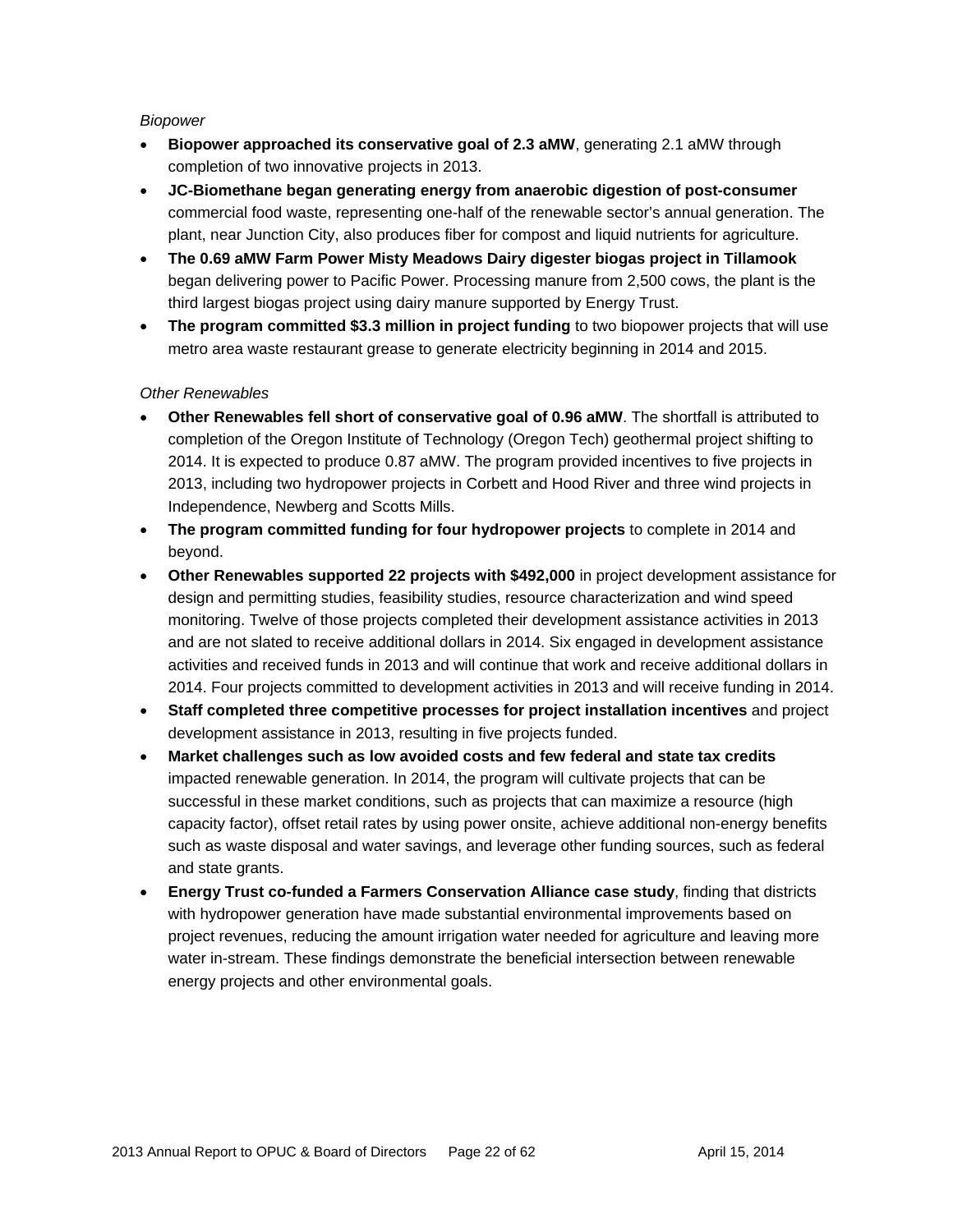# **V REVENUES AND EXPENDITURES**

- Received \$161.2 million in Oregon public purpose and incremental revenues during 2013.
- Invested \$129.1 million (including carryover funds from prior years), 16 percent less than in 2012.
- Paid \$67.2 million, 52 percent of expenditures, in incentives for energy-efficiency and renewable energy projects.

### **A. Revenues**

Energy Trust revenues for 2013 were \$2.7 million below the budgeted amount, or 2 percent.

| <b>Source</b>                    |    | <b>Annual Actual Revenues</b> | <b>Annual Budgeted Revenues</b> |             |  |
|----------------------------------|----|-------------------------------|---------------------------------|-------------|--|
| <b>Portland General Electric</b> | \$ | 34,273,605                    | \$                              | 34,019,088  |  |
| IPGE Incremental                 | \$ | 48,918,175                    | \$                              | 50,850,000  |  |
| Pacific Power                    | \$ | 25,809,694                    | \$                              | 25,472,491  |  |
| Pacific Power Incremental        | \$ | 25,557,205                    | \$                              | 25,881,600  |  |
| Cascade Natural Gas              | \$ | 2,413,481                     | \$                              | 3,293,912   |  |
| <b>NW Natural</b>                | \$ | 22,473,918                    | \$                              | 21,996,075  |  |
| <b>NW Natural Industrial DSM</b> | \$ | 1,727,838                     | \$                              | 2,391,083   |  |
| <b>Total</b>                     |    | 161,173,914                   | S                               | 163,904,249 |  |

Note: Incremental revenues are those authorized under SB 838 to support capturing additional cost-effective energy efficiency savings.

### **B. Expenditures**

Electric efficiency spending was \$25.6 million below budget for 2013, or 20 percent. Gas expenditures for 2013 were \$6.2 million, or 23 percent, below budget. Savings results for 2013 were achieved at lower cost than budgeted. New data center construction, a very large industrial project, increased savings from residential and industrial behavioral strategies and high NEEA activity provided very cost-effective savings. Renewable energy program spending was \$7.8 million, or 49 percent, below budget for the year, due to project completions shifting into later years.

| <b>Type</b>                |    | <b>Actual Annual Expenditures</b> | <b>Annual Budgeted Expenditures</b> |             |  |
|----------------------------|----|-----------------------------------|-------------------------------------|-------------|--|
| Energy Efficiency Programs |    | 116,979,428                       |                                     | 147,690,341 |  |
| Renewable Energy Programs  | \$ | 7,918,893                         |                                     | 15,475,634  |  |
| Administration             |    | 4,231,092                         |                                     | 5,607,323   |  |
| Total                      |    | 129,129,414                       |                                     | 168,773,298 |  |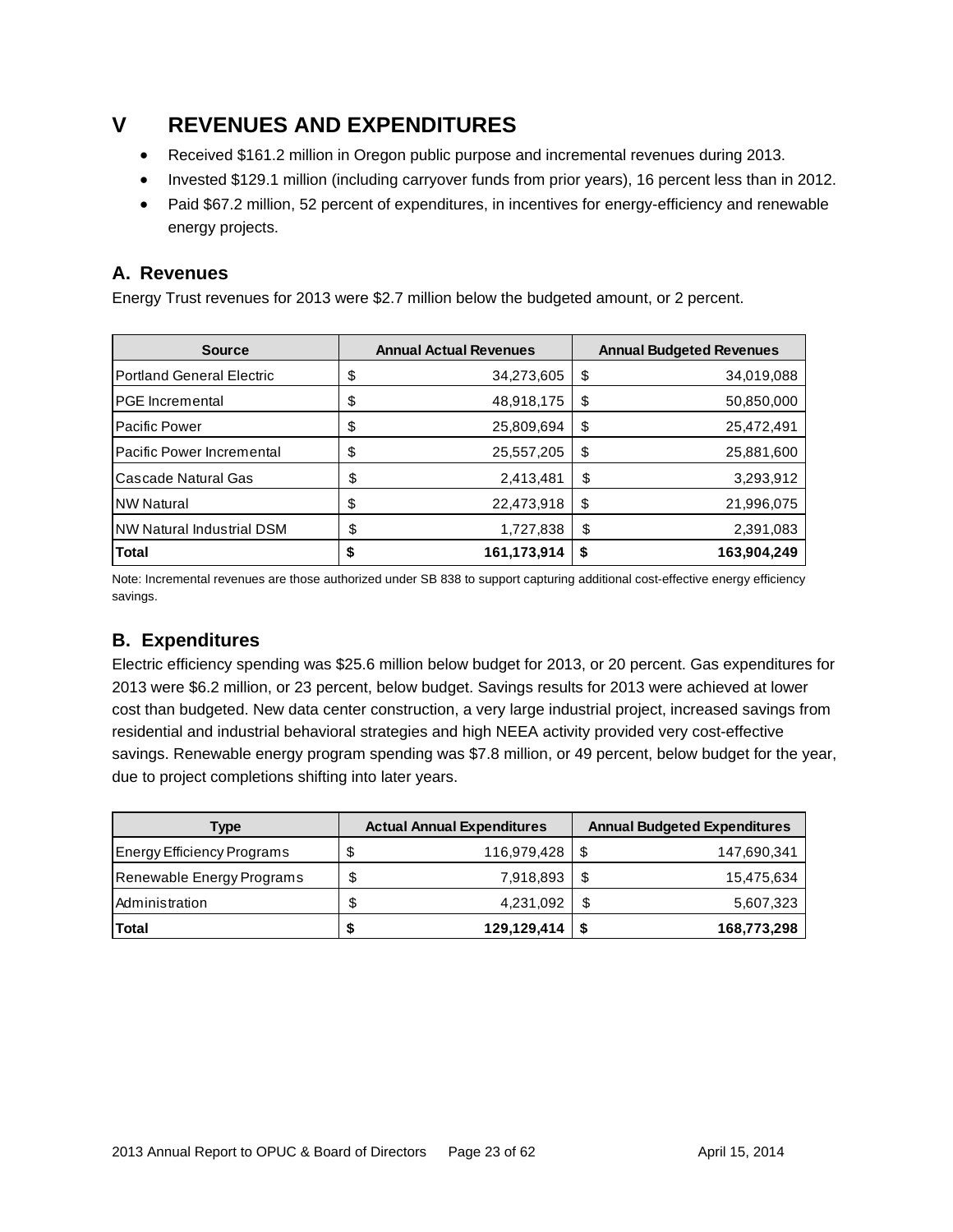| <b>Source</b>                     | <b>Actual Annual Expenditures</b> |             |    | <b>Annual Budgeted Expenditures</b> |  |  |
|-----------------------------------|-----------------------------------|-------------|----|-------------------------------------|--|--|
| <b>IPortland General Electric</b> | \$                                | 67,632,144  | \$ | 87,912,223                          |  |  |
| <b>Pacific Power</b>              | \$                                | 40,745,535  | S  | 53,859,391                          |  |  |
| Cascade Natural Gas               | \$                                | 1,362,939   | \$ | 2,508,049                           |  |  |
| <b>NW Natural</b>                 | \$                                | 16,917,395  | S  | 21,800,649                          |  |  |
| NW Natural Industrial DSM         | \$                                | 2,471,400   | S  | 2,692,986                           |  |  |
| <b>Total</b>                      |                                   | 129,129,414 | S  | 168,773,298                         |  |  |

### **C. Incentives Paid**

|                |                  | <b>Renewable Energy</b>        |                   |                               |                  |                                |                  |
|----------------|------------------|--------------------------------|-------------------|-------------------------------|------------------|--------------------------------|------------------|
| Quarter        | <b>PGE</b>       | <b>Pacific</b><br><b>Power</b> | <b>NW Natural</b> | Cascade<br><b>Natural Gas</b> | <b>PGE</b>       | <b>Pacific</b><br><b>Power</b> | <b>Total</b>     |
| Q <sub>1</sub> | \$<br>4,101,652  | \$<br>1,433,889                | \$<br>964,458     | \$<br>57,157                  | 476,302<br>-\$   | \$<br>252,458                  | 7,285,916<br>\$  |
| Q2             | \$<br>5,538,043  | 3,568,819<br>S                 | 2,412,322<br>S    | \$<br>120,252                 | \$<br>592,955    | \$<br>673,506                  | 12,905,897<br>\$ |
| Q3             | \$<br>5,986,467  | 3,748,265<br>\$                | \$<br>1,890,320   | \$<br>133,226                 | \$<br>729,026    | \$<br>675,469                  | \$<br>13,162,775 |
| Q4             | 17,503,491<br>\$ | 8,740,818<br>\$                | \$<br>4,646,527   | \$<br>359,627                 | \$<br>1,725,530  | \$<br>912,873                  | \$33,888,866     |
| <b>Total</b>   | 33,129,654<br>\$ | 17,491,792<br>S                | 9,913,627<br>\$   | 670,262<br>\$                 | 3,523,813<br>\$. | \$<br>2,514,306                | \$67,243,453     |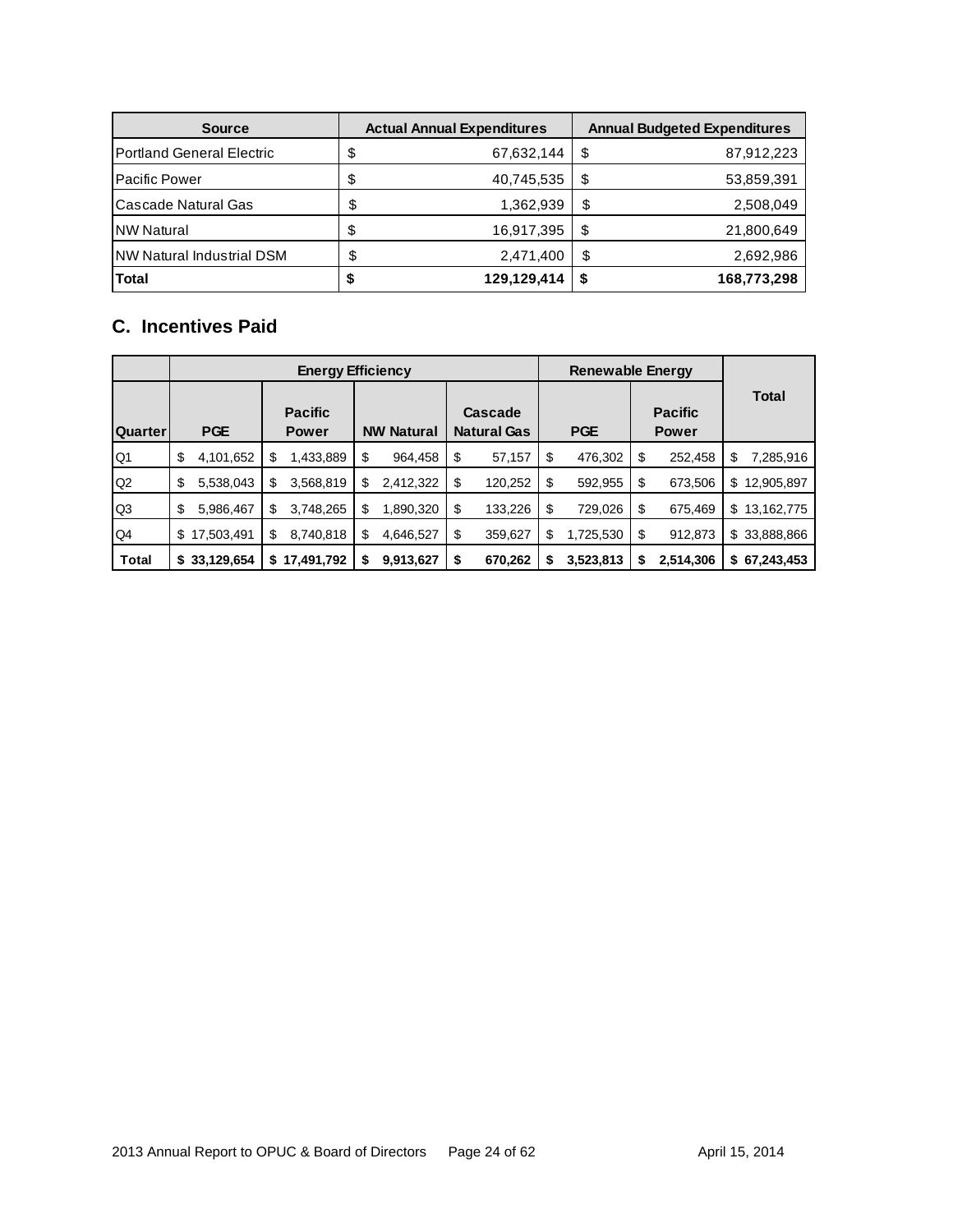# **VI SAVINGS AND GENERATION**

### **A. Electric Efficiency Savings**

In 2013, electric efficiency programs saved 57.8 aMW, 4 percent over Energy Trust's 2013 stretch goal of 55.8 aMW. From 2002 through 2013, these programs have achieved total annual savings of 436 aMW, including 22 aMW of savings from self-direct customers—representing 91 percent of Energy Trust's strategic 2014 goal.<sup>7</sup> This is equivalent to powering 338,000 Oregon homes for a year. The 57.8 aMW were acquired at a levelized cost of 2.4 cents per kWh.

| <b>2013 Electric Efficiency Savings</b>   | <b>PGE</b><br>aMW | <b>Pacific Power</b><br>aMW | <b>Total Savings</b><br>aMW | <b>Expenses</b>  | Levelized<br>Cost/kWh |
|-------------------------------------------|-------------------|-----------------------------|-----------------------------|------------------|-----------------------|
| <b>ICommercial</b>                        | 13.41             | 11.38                       | 24.79                       | 44,105,048<br>S. | 2.2 $\phi$            |
| <b>Industrial</b>                         | 12.50             | 4.55                        | 17.05                       | \$25,090,341     | 2.1 $\mathfrak{C}$    |
| <b>Residential</b>                        | 9.70              | 6.26                        | 15.96                       | \$30,995,134     | $3.0 \phi$            |
| <b>Total Electric Efficiency Programs</b> | 35.62             | 22.19                       | 57.80                       | \$100,190,523    | 2.4 $\phi$            |

### **B. Gas Efficiency Savings**

In 2013, gas efficiency programs saved 5.3 million annual therms of natural gas, 3 percent below Energy Trust's 2013 stretch goal of 5.4 million annual therms. Since gas programs began in 2003, total annual savings of 33.1 million therms have been realized, accounting for 95 percent of the 2014 goal of 34.7 million therms. This is equivalent to providing gas heat to 65,000 Oregon homes for a year. The 5.3 million annual therms were acquired at a levelized cost of 33 cents per therm.

| 2013 Gas Efficiency Savings          | <b>NW Natural</b><br><b>Therms</b> | Cascade<br><b>Natural Gas</b><br><b>Therms</b> | <b>Total Savings</b><br><b>Therms</b> | <b>Expenses</b>    | <b>Levelized</b><br>Cost/Therm |
|--------------------------------------|------------------------------------|------------------------------------------------|---------------------------------------|--------------------|--------------------------------|
| <b>ICommercial</b>                   | 2,014,862                          | 165,724                                        | 2,180,585                             | \$<br>6,069,970    | 26 $\mathfrak{c}$              |
| <b>Industrial</b>                    | 992.325                            | 57,119                                         | 1,049,445                             | 2,484,023<br>\$    | 23 $\phi$                      |
| <b>Residential</b>                   | 1,955,271                          | 124.248                                        | 2,079,520                             | 12, 197, 742<br>\$ | 45 ¢                           |
| <b>Total Gas Efficiency Programs</b> | 4,962,459                          | 347,091                                        | 5,309,550                             | 20,751,735<br>S.   | 33 $\boldsymbol{\phi}$         |

### **C. Renewable Energy Generation**

Renewable energy generation totaled 2.9 aMW for the year, 28 percent below Energy Trust's 2013 conservative goal of 4.0 aMW. Results for 2013 are 41 percent less than new generation from 2012. To date, annual renewable energy generation from 2002 through 2013 totals 112 aMW, or 91 percent of the 2014 generation goal of 124 aMW. $^8$  This is equivalent to powering 87,000 Oregon homes for a year.

 $\overline{a}$ <sup>7</sup>Savings from self-directed efficiency projects count toward the goal of achieving 479 aMW of electric savings by 2014. To date, 22 aMW of savings have been achieved by large commercial and industrial customers via self-directed funding. Electric savings also include transmission and distribution savings.

<sup>&</sup>lt;sup>8</sup>Renewable energy generation numbers include transmission and distribution savings, where appropriate.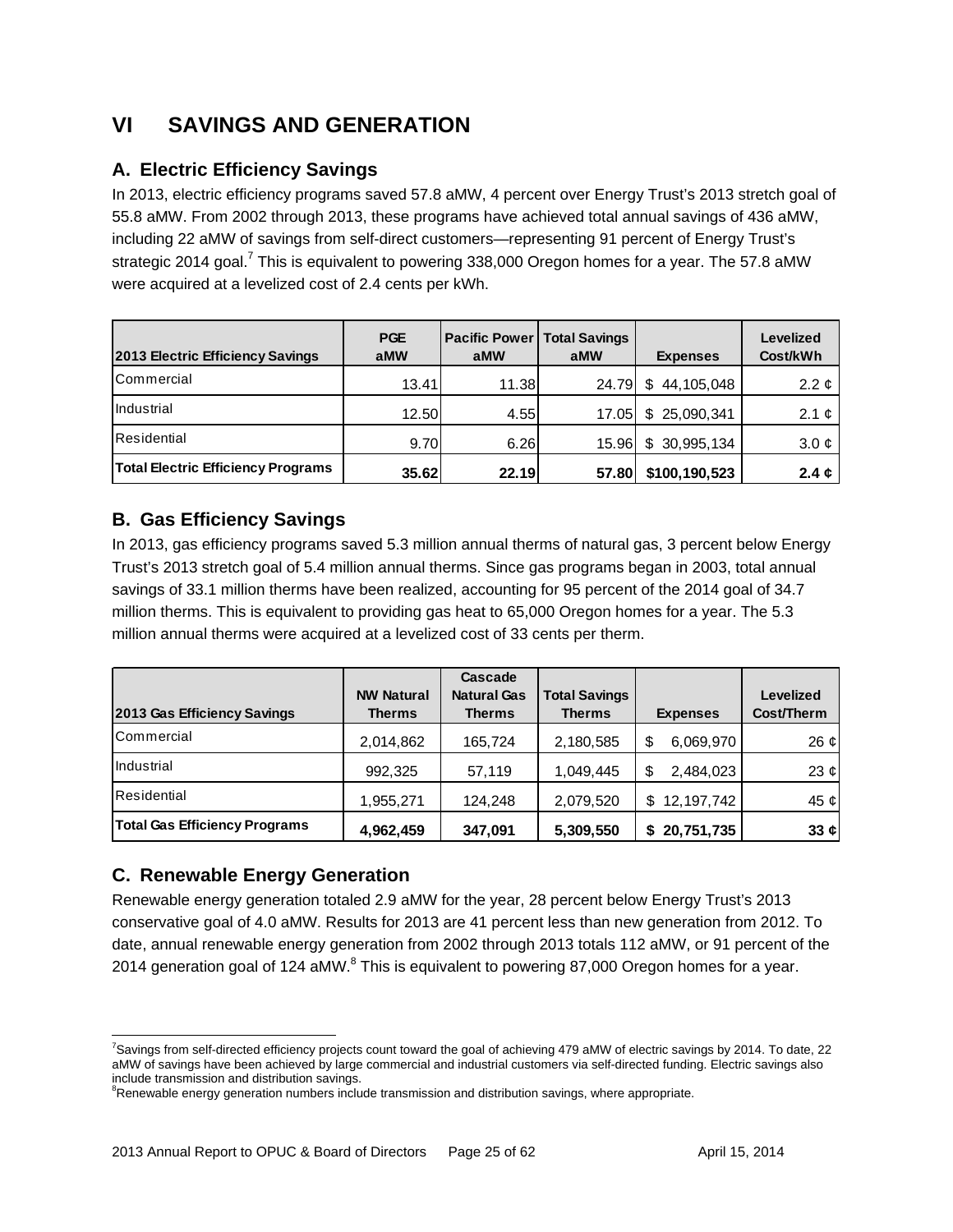| 2013 Renewable Energy Generation | <b>PGE aMW</b> | <b>Pacific Power</b><br>aMW | <b>Total</b><br><b>Generation</b><br>aMW | <b>Expenses</b> | <b>Levelized</b><br>Cost/kWh |
|----------------------------------|----------------|-----------------------------|------------------------------------------|-----------------|------------------------------|
| Biopower                         | 1.44           | 0.69                        | 2.13                                     | 1,545,733<br>\$ | $0.7 \phi$                   |
| Solar Electric Program           | 0.42           | 0.30                        | 0.72                                     | 5,563,351<br>\$ | 7.2 $\phi$                   |
| <b>Other Renewable Programs</b>  | 0.01           | 0.01                        | 0.02                                     | 1,078,072<br>\$ | 52.7 $\phi$                  |
| <b>Total Renewable Programs</b>  | 1.87           | 1.00                        | 2.87                                     | 8,187,156       | 2.7 $\phi$                   |

### **D. Progress Toward Annual Goals by Fuel Type**

|                        |                     |                               |                                  | <b>Energy Trust Annual Goal</b> |                     |            |  |
|------------------------|---------------------|-------------------------------|----------------------------------|---------------------------------|---------------------|------------|--|
|                        | <b>Expenditures</b> | Savings/<br><b>Generation</b> | <b>Levelized</b><br>Cost         |                                 | Goal                | % Achieved |  |
| Electric               | \$100,190,523       | 57.8 aMW                      | 2.4 $\phi$                       | Conservative                    | 47.39 aMW           | 122%       |  |
| savings                |                     |                               | per KWh                          | Stretch                         | 55.75 aMW           | 104%       |  |
| Natural gas<br>savings | \$20,751,735        | 5,309,550<br>therms           | 33.4 $\mathfrak{C}$<br>per therm | Conservative                    | 4,631,127<br>therms | 115%       |  |
|                        |                     |                               |                                  | <b>Stretch</b>                  | 5,448,385<br>therms | 97%        |  |
| Renewable              | \$8,187,156         | 2.9 aMW                       | 2.7 $\mathfrak{C}$<br>per KWh    | Conservative                    | $4.0$ aMW           | 72%        |  |
| electric<br>generation |                     |                               |                                  | Stretch                         | 4.4 aMW             | 65%        |  |

### **E. Progress Toward Annual Efficiency Goals by Utility**

|                     |                     |                                  |                                         |              | Energy Trust 2013 Annual Goal |            |           | <b>Annual IRP Goal</b> |
|---------------------|---------------------|----------------------------------|-----------------------------------------|--------------|-------------------------------|------------|-----------|------------------------|
|                     | <b>Expenditures</b> | <b>Savings</b>                   | Levelized<br><b>Cost</b>                |              | Goal                          | % Achieved | Goal      | ℅<br><b>Achieved</b>   |
| Portland<br>General | \$63,088,023        | 35.62                            | 2.4 $\phi$                              | Conservative | 30.67<br>aMW                  | 116%       | 29.22     | 122%                   |
| Electric            |                     | aMW                              | Per kWh                                 | Stretch      | 36.08<br>aMW                  | 99%        | aMW       |                        |
| Pacific             | \$37,102,500        | 22.19                            | $2.3 \; \mathfrak{C}$<br>aMW<br>Per kWh | Conservative | 16.72<br>aMW                  | 133%       | 16.70     | 133%                   |
| Pow er              |                     |                                  |                                         | Stretch      | 19.68<br>aMW                  | 113%       | aMW       |                        |
| <b>NW Natural</b>   | \$19,388,796        | 4,962,459                        | 33.6 $\mathfrak{c}$                     | Conservative | 4,228,797<br>therms           | 117%       | 3,593,679 | 138%                   |
|                     |                     | therms                           | Per therm                               | Stretch      | 4,975,055<br>therms           | 100%*      | therms    |                        |
| Cascade<br>Natural  |                     | 347,091<br>\$1,362,939<br>therms | 31.1 $\mathfrak{c}$                     | Conservative | 402,331<br>therms             | 86%        | 405,844   | 86%                    |
| Gas                 |                     |                                  | Per therm                               | Stretch      | 473,330<br>therms             | 73%        | therms    |                        |

\*Achieved 99.7 percent of stretch goal, rounded to 100 percent per Energy Trust reporting convention.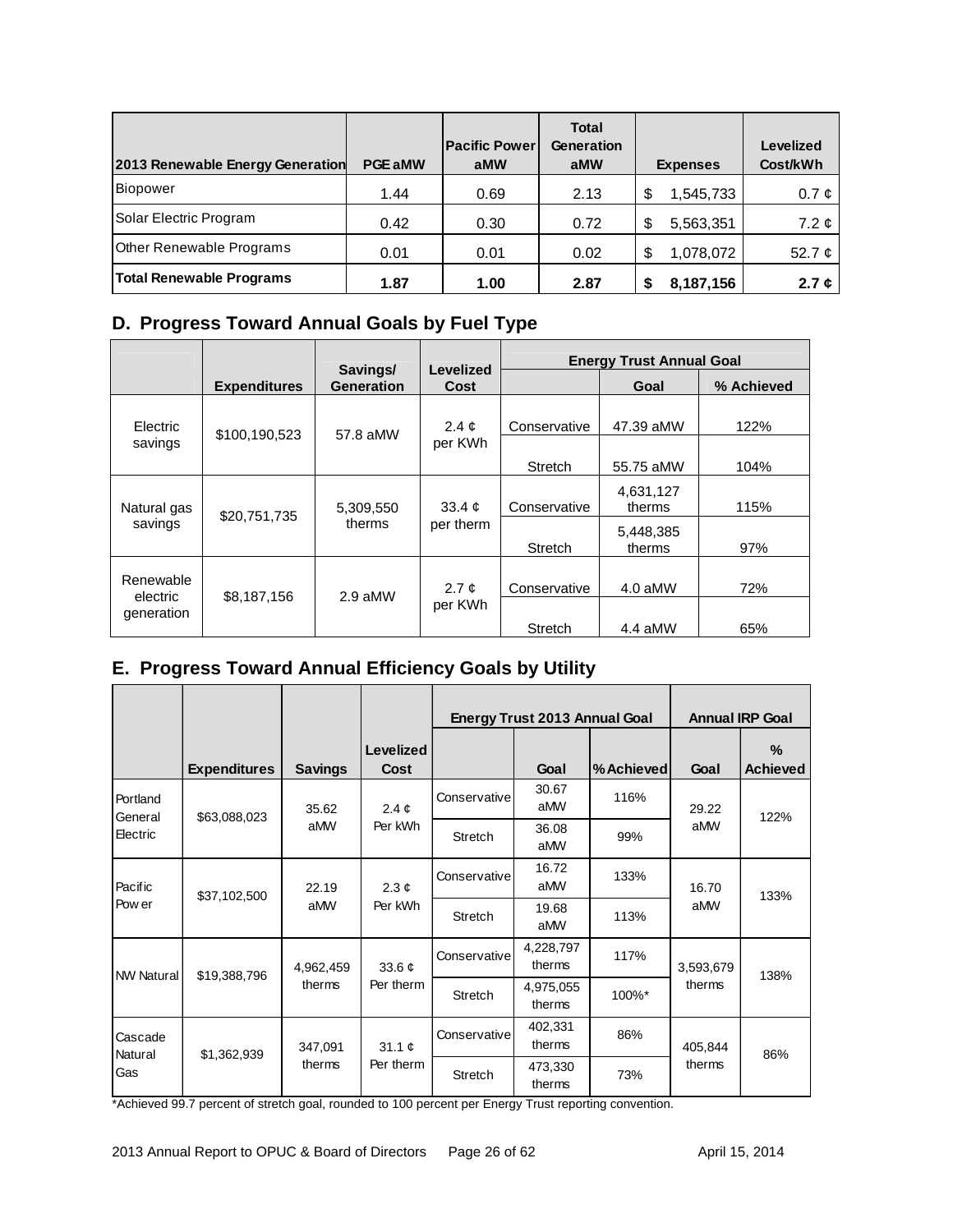### **F. Electric Efficiency Results for SB 1149 and SB 838 Funds**

Energy Trust will complete an analysis of the allocation of 2013 savings and related costs to SB 1149 versus SB 838 funding sources, along with the summary of SB 838 expenditures by utility, in summer 2014. We will then issue an addendum to the 2013 Annual Report with three SB 1149 and SB 838 tables:

- 1. 2013 SB 1149 savings and costs (total and by sector)
- 2. 2013 SB 838 savings and costs (total and by sector)
- 3. 2013 SB 838 utility expenditures (total and by utility)

As in past years, Energy Trust has engaged a third party to review energy consumption data provided by utilities and determine whether a project should be funded by SB 1149 (all sites using electricity from PGE or Pacific Power are eligible) or SB 838 (limited to sites using less than one average megawatt annually). In future years, with the benefit of access to utility data permitted under the new 2013 datasharing rules and subsequent Energy Trust-utility agreements, we may be able to perform this analysis internally.

**PGE and Pacific Power will each complete annual reports detailing activities supported by SB 838 authorized funding, with Energy Trust input and coordination. As such, utility activity reports are no longer included as appendices to Energy Trust annual reports. In spring 2014, the OPUC will receive the 2013 reports and PGE, Pacific Power and Energy Trust will jointly present highlights of the reports at a public commission meeting. The presentation will include areas of focus and collaboration, and progress toward goals of building awareness and engaging customers in Energy Trust programs.**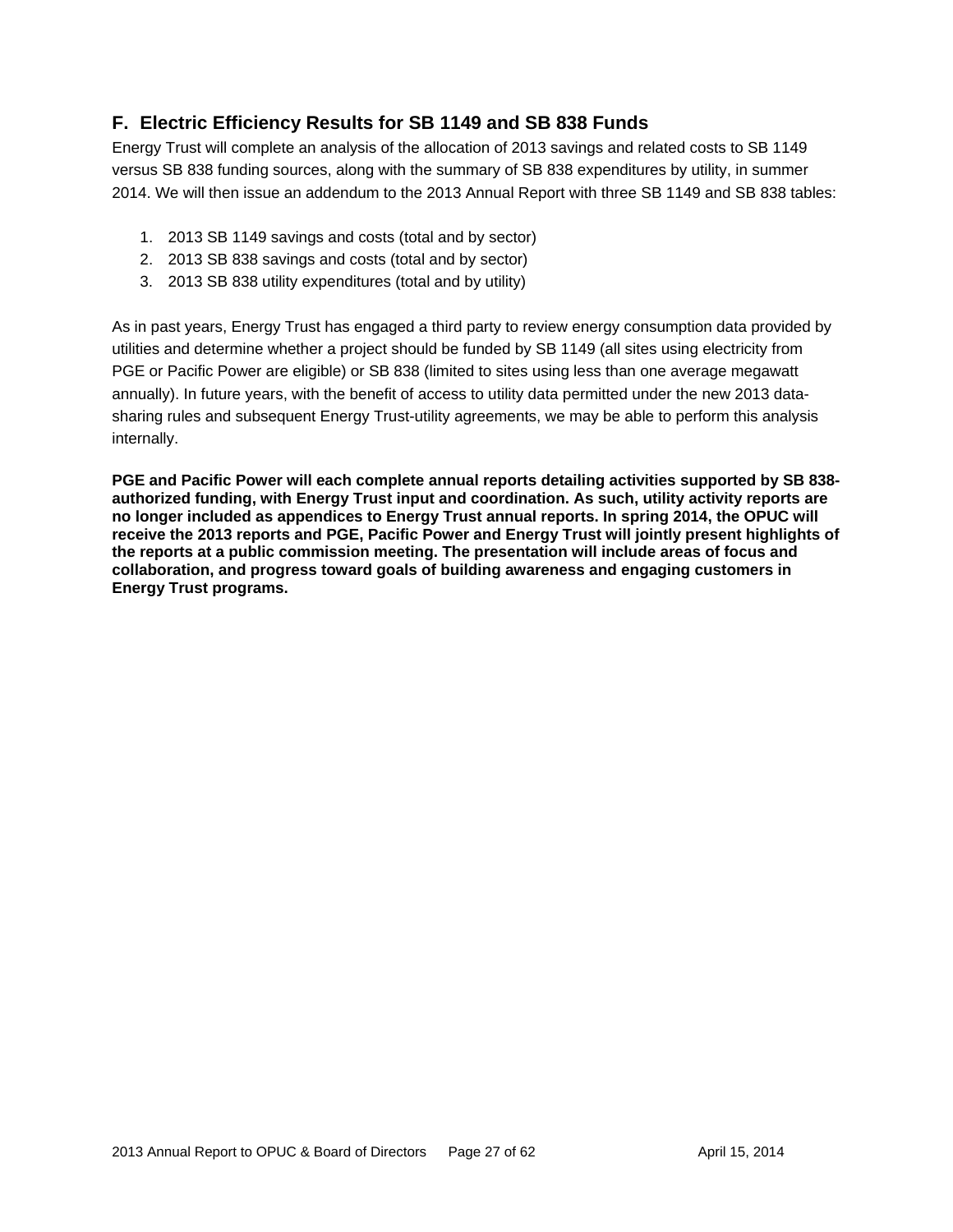# **VII 2013 PERFORMANCE MEASURES**

The Oregon Public Utility Commission establishes minimum performance measures for Energy Trust in a variety of categories. Minimum savings and generation figures for energy-efficiency programs and renewable energy programs are set at an aggregated level rather than at an individual program or sector level. This allows Energy Trust to pursue different program strategies in the residential, commercial and industrial sectors as market forces and technological advances change.

The following OPUC minimum performance measures apply to Energy Trust 2013 results.

#### **Electric Efficiency Performance Targets**

Electricity efficiency savings of at least 47 aMW in 2013

*Exceeded, with 57.8 aMW saved in 2013* 

Levelized life-cycle cost should not exceed 3.9 cents per kWh

*Well within requirement, with 2013 average levelized life-cycle cost at 2.4 cents per kWh*

#### **Natural Gas Efficiency Performance Targets**

Natural gas efficiency savings of at least 4.6 million annual therms in 2013

*Exceeded, with 5.3 million annual therms saved in 2013* 

Average levelized life-cycle cost should not exceed 57 cents per therm

*Well within requirement, with 2013 average levelized life-cycle cost at 33 cents per therm*

#### **Renewable Resource Development Targets**

 For project and market development assistance, report annual results, including number of projects supported, milestones met and documentation of results from market and technology perspective

*Full compliance, paid and committed \$492,000 in project development assistance to 22 projects, including 12 hydropower, seven wind and three geothermal. Details on the results of the 2013 project development assistance are in Appendix 3.* 

 Obtain at least 0.66 aMW in installed generation of standard, net-metered projects, including solar and small wind

*Exceeded, with 0.72 aMW of installed generation from standard solar projects. Additional detail is in Appendix 3.*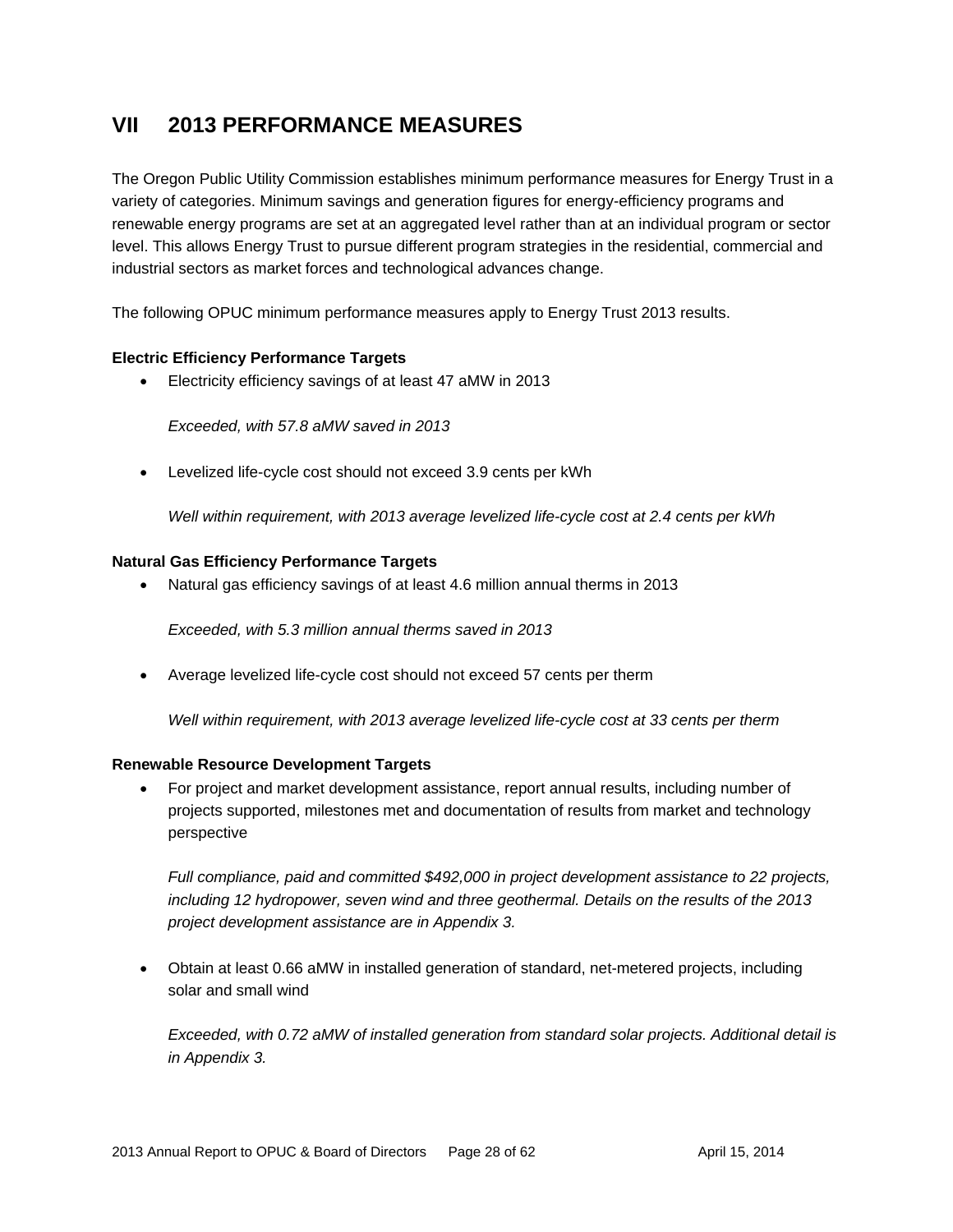For non-solar custom projects, the three-year rolling average incentive is not to exceed \$40 per allocated MWh

*Well within requirement, with a three-year rolling average incentive per allocated MWh for 2011- 2013 of \$15.71* 

 For innovative and custom solar projects, report sources of funding for projects and the selection criteria

*Full compliance, dedicated funding for two solar projects for Pacific Power to meet the state's Solar Capacity Standard. Funding became available for these unbudgeted projects after an RFP for non-solar projects had \$700,000 in unallocated funds.* 

#### **Financial Integrity**

 Receive an unqualified financial opinion from an independent auditor on annual financial statements

*Full compliance, with an unmodified (unqualified) financial audit opinion for 2013* 

#### **Administrative/Program Support Costs**

EXEP administrative and program support costs below 9 percent of annual revenues

*Well within requirement, with 2013 administrative and program support costs at 4 percent of annual revenues* 

#### **Customer Satisfaction**

 $\overline{a}$ 

- Demonstrate greater than 85 percent satisfaction rates for:
	- Interaction with program representatives
	- Overall satisfaction

*Energy Trust calculated customer satisfaction from telephone surveys of participants soon after project completion. Results for major programs are averaged to determine satisfaction rates. This analysis determined a 97 percent satisfaction rate for interaction with program representatives and a 93 percent overall satisfaction rate. See Appendix 2.* 

<sup>&</sup>lt;sup>9</sup>Program support costs are defined as all program costs except the following direct program costs: program management, program delivery, program incentives, program payroll and related expenses, outsourced services, planning and evaluation services, customer service management and Trade Ally Network management.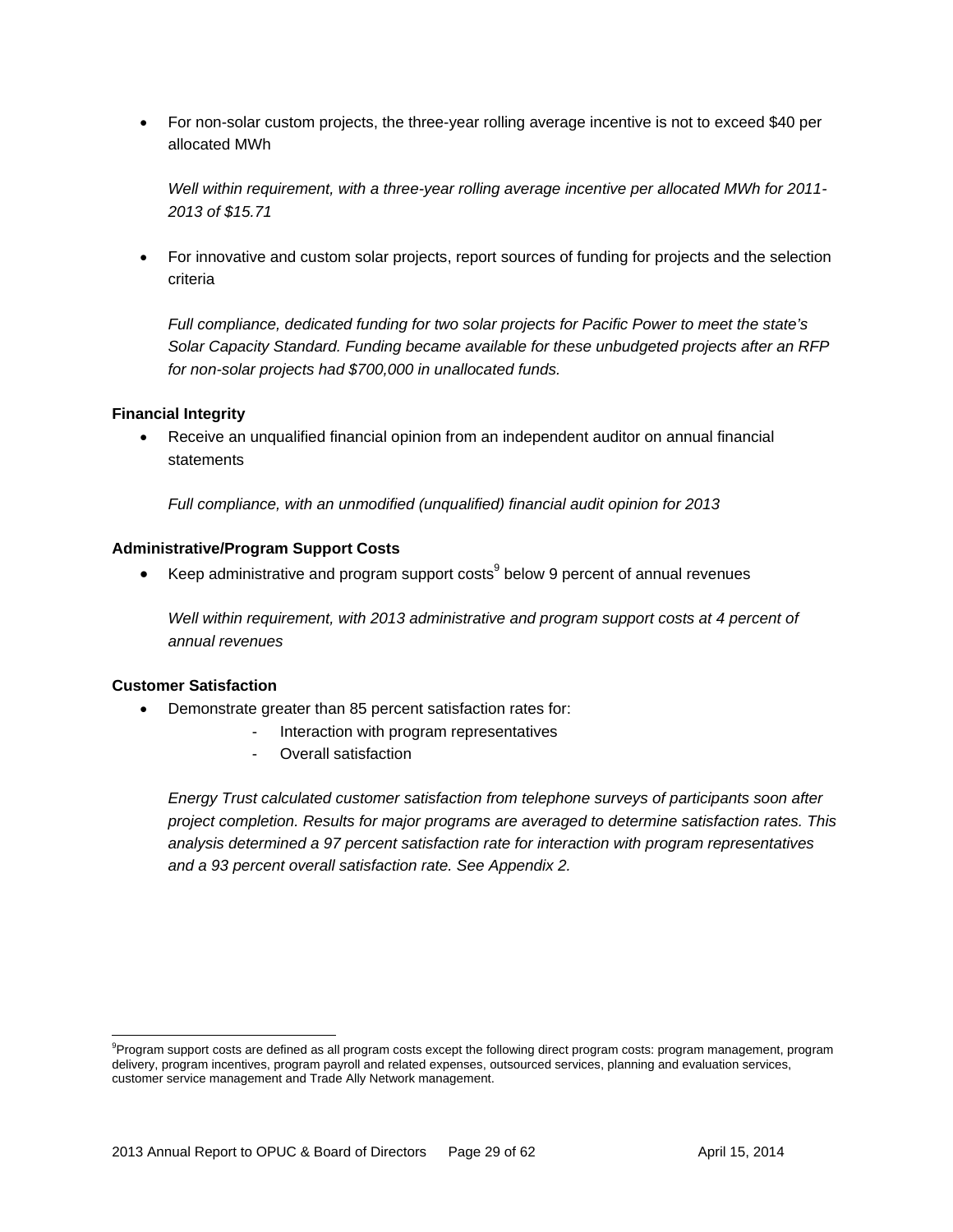#### **Benefit/Cost Ratios**

Report benefit/cost ratios for larger conservation acquisition programs for 2013

| Program                      | <b>Combined Utility System</b><br><b>Benefit/Cost Ratio</b> | <b>Total Resource</b><br><b>Benefit/Cost Ratio</b> |
|------------------------------|-------------------------------------------------------------|----------------------------------------------------|
| New Homes and Products       | 1.9                                                         | 2.4                                                |
| <b>Existing Homes</b>        | 1.4                                                         | 1.2                                                |
| <b>Existing Buildings</b>    | 2.1                                                         | 1.3                                                |
| <b>New Buildings</b>         | 4.0                                                         | 2.7                                                |
| <b>Production Efficiency</b> | 2.9                                                         | 2.0                                                |
| <b>NEEA</b>                  | 3.2                                                         | $0.8^{10}$                                         |

<sup>&</sup>lt;sup>10</sup>In 2013, the combined total resource benefit/cost ratio for NEEA is below 1.0 due in part to difficulty in quantifying single-year societal costs given NEEA's portfolio includes multi-year market transformation initiatives at various stages of development. NEEA is redesigning its program portfolio to enhance and assure cost-effectiveness. Energy Trust cannot be certain that the total resource benefit/cost ratio is less than one, due to the limited ability to collect consumer cost data for NEEA's many and complex initiatives and limited information on non-energy benefits.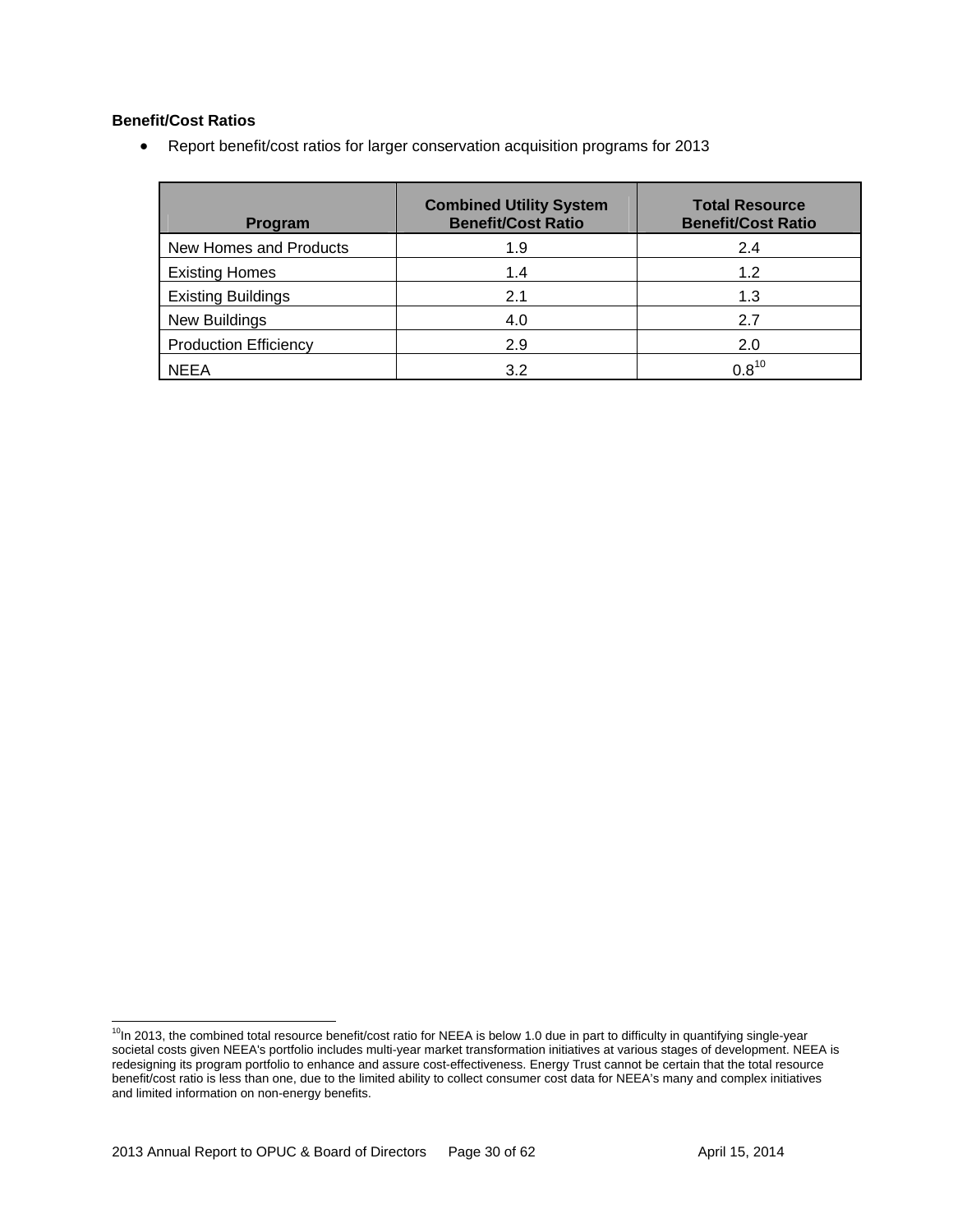# **APPENDIX 1: Geographic Distribution of Sites Served**

|                             | <b>Commercial</b> | <b>Industrial</b> | <b>Residential</b> | <b>Total</b> |
|-----------------------------|-------------------|-------------------|--------------------|--------------|
| Central Oregon              | 229               | 57                | 2,897              | 3,183        |
| Eastern Oregon              | 68                | 47                | 528                | 643          |
| <b>North Coast</b>          | 116               | 7                 | 951                | 1,074        |
| Portland Metro & Hood River | 3,257             | 361               | 36,217             | 39,835       |
| Southern Oregon             | 359               | 107               | 7,501              | 7,967        |
| <b>Willamette Valley</b>    | 773               | 261               | 11,291             | 12,325       |
| Total                       | 4,802             | 840               | 59,385             | 65,027       |

# **Energy Trust Sites Served by Region in 2013**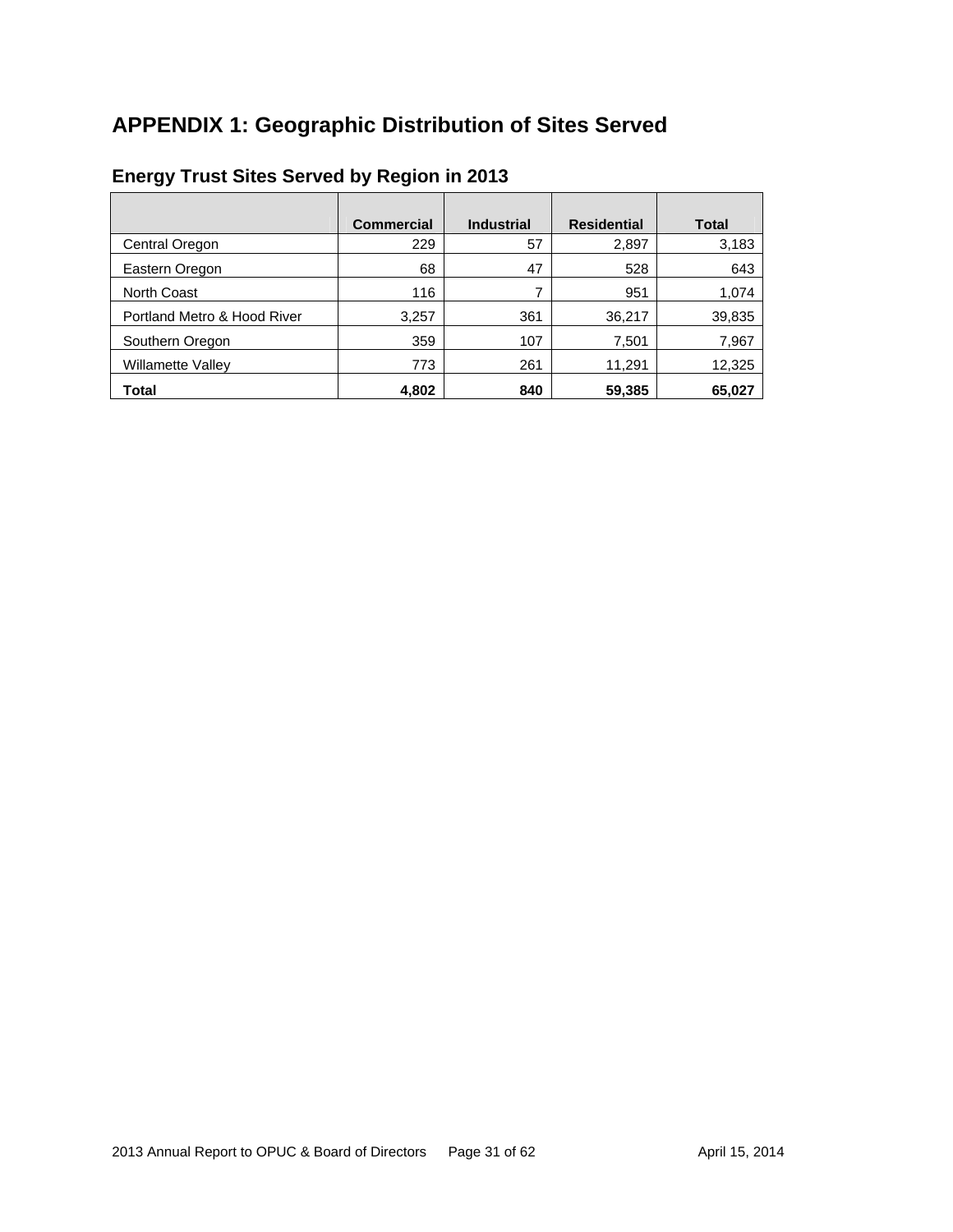# **APPENDIX 2: 2013 Customer Service and Satisfaction Results**

#### **Call and email volumes**

Energy Trust's call center received 27,413 calls in 2013, a 21 percent decrease from 34,752 calls in 2012. Call volumes have been trending down since 2009 as Energy Trust has released more online forms and enhanced web-based customer services, and customers increasingly contact programs directly rather than through the main call center. During 2013, call center staff responded to 1,612 inquiries via info@energytrust.org, most from residential customers, a decrease of 5 percent since 2012.



#### **Complaint report**

Energy Trust recorded 18 escalated customer complaints in 2013, twice as many as in 2012. These complaints represent a very small proportion of the tens of thousands of customers served. Of the 18 complaints, most fell into the categories of ineligibility and incentive check processing time. The large increase in escalated complaints in 2013 can also be attributed to improved training and standardized procedures for tracking and escalating complaints in accordance with a new Customer Relationship Management system implemented in late 2012.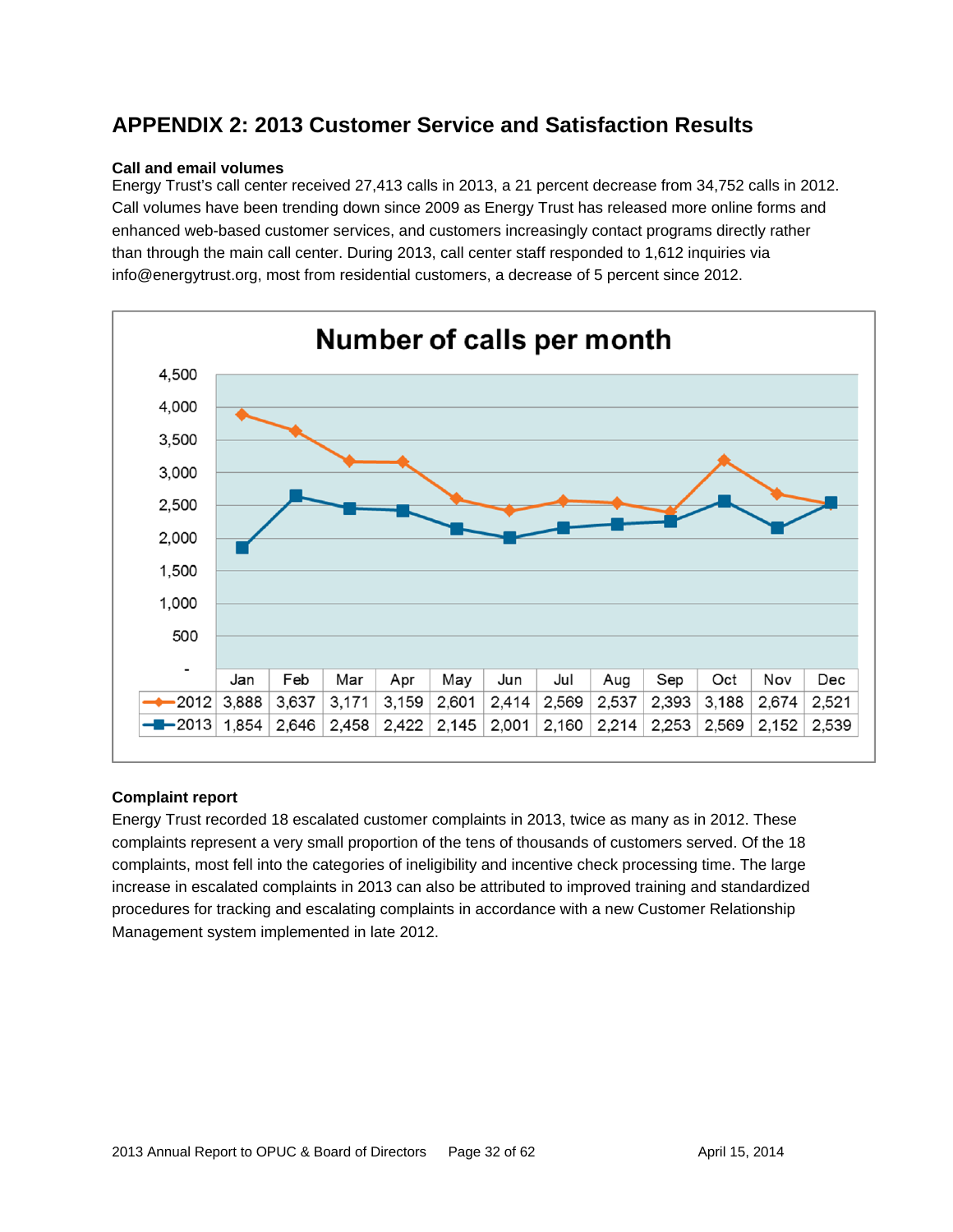#### **Website visits**

Energy Trust's website, www.energytrust.org, received 735,891 visits in 2013, a 28 percent increase over the 574,900 website visits in 2012. Web traffic has increased nearly 50 percent in the past five years, reflecting Energy Trust's increasing use of online applications and forms, mobile-optimized content, online advertising and social media. Also in the past five years, Energy Trust observed increased online use in areas outside of the Portland metro area, with web traffic doubling or tripling in Coos Bay, Medford, Redmond and Salem.



#### **Customer satisfaction**

Energy Trust calculated customer satisfaction from short telephone surveys conducted with randomly selected participants soon after they completed projects. The survey asked participants about overall satisfaction with Energy Trust. Participants in the Existing Buildings, Production Efficiency and Commercial Solar programs were also asked about satisfaction with program representatives.

In 2013, the average rate of overall satisfaction with Energy Trust was 93 percent, and the rate of satisfaction with Energy Trust program representatives was 97 percent.

New Buildings projects often involve numerous market actors (architects, engineers, developers and owners) at different project stages, so it is difficult to reach a project representative who is able to respond to questions about satisfaction. Satisfaction with the New Buildings program is obtained from interviews with program participants as part of annual program process evaluations. In the 2013 process evaluation, conducted in early 2014, 35 New Buildings project owners or representatives were surveyed about their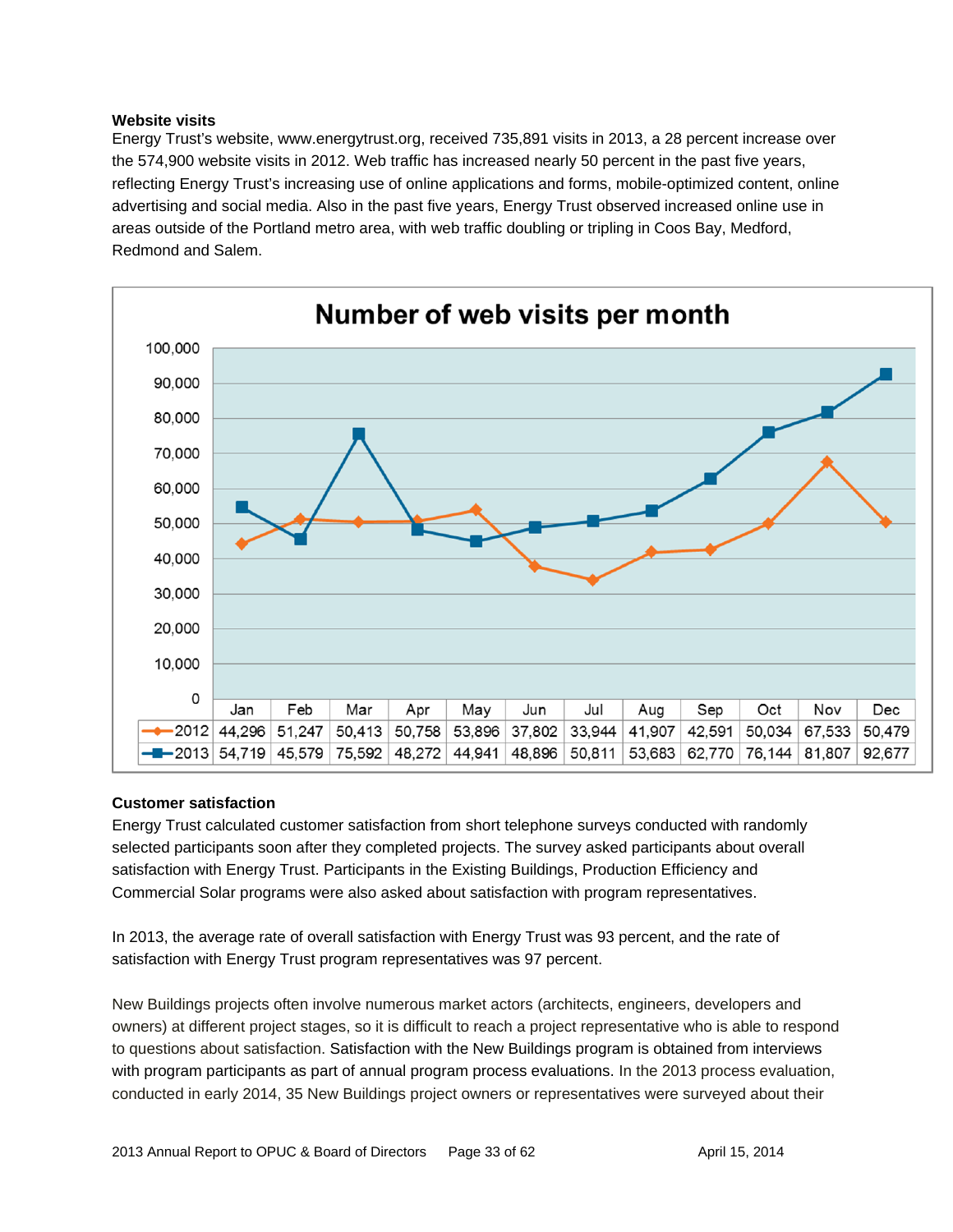overall program satisfaction and satisfaction with communications with program representatives. Of participants surveyed, 89 percent were satisfied with their overall program experience. Respondents were asked about five different aspects of their communications with program representatives, and these responses were averaged to determine that 96 percent were satisfied with program representatives.

|                                           |                    | 2013 Overall Satisfaction |
|-------------------------------------------|--------------------|---------------------------|
| Existing Buildings, including multifamily |                    | 91%                       |
| New Homes and Products <sup>11</sup>      |                    | 94%                       |
| <b>Existing Homes</b>                     |                    | 88%                       |
| New Buildings                             |                    | 89%                       |
| <b>Production Efficiency</b>              |                    | 98%                       |
| Solar <sup>12</sup>                       |                    | 98%                       |
|                                           | Unweighted average | 93%                       |

#### **Table 1. 2013 Overall Satisfaction**

#### **Table 2. 2013 Satisfaction with Program Representatives**

|                                           | 2013 Satisfaction with Program Representatives |               |  |  |
|-------------------------------------------|------------------------------------------------|---------------|--|--|
| Existing Buildings, including multifamily |                                                | 93%           |  |  |
| New Buildings                             |                                                | 96%           |  |  |
| <b>Production Efficiency</b>              |                                                | 98%           |  |  |
| <b>Commercial Solar</b>                   |                                                | 3 of $3^{13}$ |  |  |
|                                           | Unweighted average                             | 97%           |  |  |

Note: Energy Trust's customer feedback survey does not ask residential participants about satisfaction with program representatives. Residential participants interact with Energy Trust representatives to a varying degree—some have in-home energy reviews, some call the contact center and others may not interact with a program representative. In general, commercial and industrial participants have more interaction with Energy Trust representatives.

 $\overline{a}$ 

 $^{11}$ Only Products customers were surveyed. Energy Trust does not track purchasers of new homes.<br> $^{12}$ Customers that installed solar using a third party are not surveyed.<br> $^{13}$ Only commercial solar customers are survey customers were surveyed due to low project volume in 2013.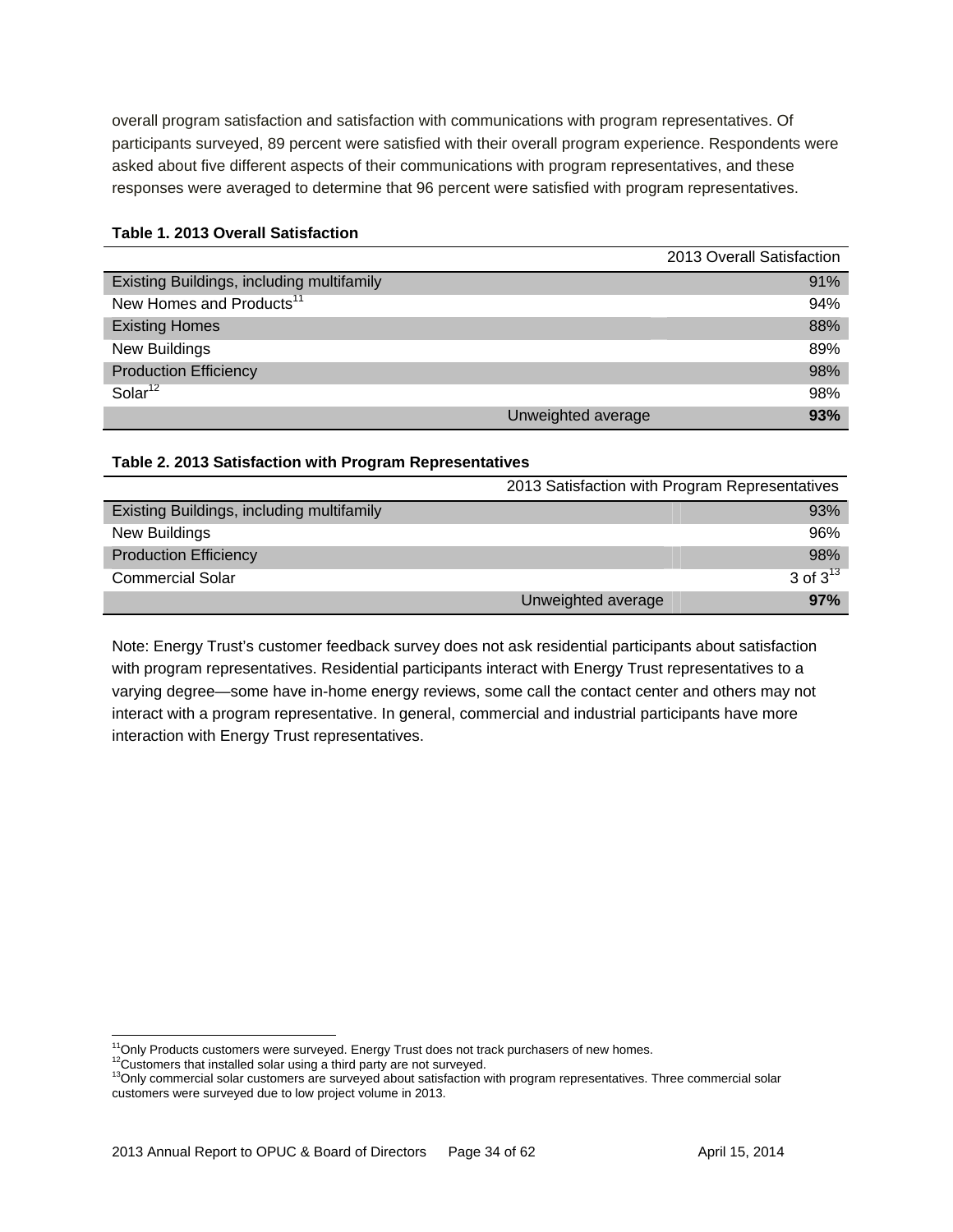# **APPENDIX 3: Renewable Resource Development Targets**

# **Project Development Assistance Activity in 2013**

#### **Introduction**

The primary goal of renewable energy project development assistance is to expand distributed renewable energy generation in Oregon by minimizing early stage development barriers. Funds for project development assistance help underwrite the cost of resource characterization, studies to support permit applications, technology evaluations and utility interconnection.

By providing project development assistance, the renewable energy sector is able to help build a pipeline of projects, enable project success, expand understanding of the market for various renewable energy technologies, and meet a need in the renewable industry for early stage project support that will help secure longer-term financing.

#### **2013 project development assistance results**

In 2013, Energy Trust supported 22 projects with project development assistance. The organization committed a total of \$492,000 for a wide range of development assistance, including non-solar technologies. (See table below.)

#### **Projects completing project development assistance activities in 2013**

Of the 22 projects in progress in 2013, 12 completed in 2013 and received a total of \$130,000. These projects included five hydropower projects, one geothermal project and six wind projects. Five of the wind projects received funding for wind monitoring prior to the program's internet-based wind monitoring tool was released. Eight of the projects receiving support were in PGE territory and four were in Pacific Power territory.

#### **Results for the completed development assistance**

#### **Hydropower**

- Design and interconnection support for a hydropower project at an irrigation district:
	- o Project subsequently received incentive funding from Energy Trust.
- Design and permitting assistance for an innovative, low-head hydropower project in an irrigation district:
	- o Surveying, mapping and preliminary design work were completed to enable permitting applications to be filed.
	- o Final design and cost estimating were completed to enable the project to go to bid.
	- o The project is now under construction.
- Feasibility studies for three hydropower projects at municipal water systems:
	- o A scoping level study was performed to determine the feasibility of hydropower at various sites at a municipal wastewater treatment plant. The study determined that while some hydropower potential exists, development would not be financially feasible.
	- o A scoping level study was performed to determine the feasibility of hydropower at a municipal water reservoir. The study determined multiple potentially feasible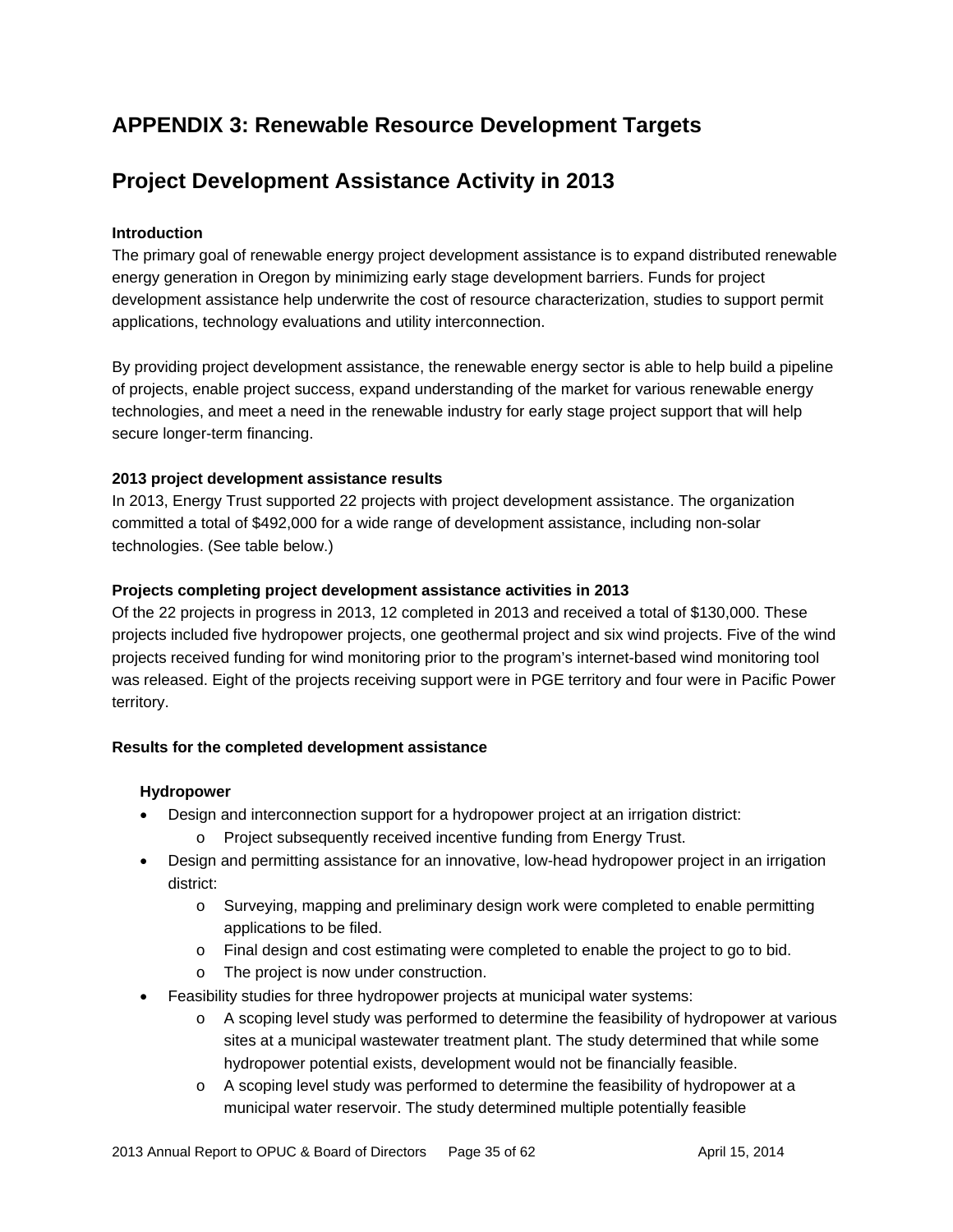configurations and potential issues for follow up. The project owner is now exploring the feasibility of interconnecting the potential facility output.

 $\circ$  Other Renewables program provided cost-share funding to assist with final Federal Energy Regulatory Commission permitting activities for a 10-kW municipal hydropower project. The permitting process was successful and the project reached commercial operation late in 2013.

#### **Geothermal**

- Resource characterization and feasibility work for a geothermal project:
	- o The study determined that there is a high likelihood of a geothermal resource at the site. The next step will be geophysical studies to characterize the fault structure and identify drilling targets. The site owner is looking for a developer who might be interested in the property and can invest in the additional testing and study.

#### **Small Wind**

- Interconnection studies for a community scale wind project (approximately 10 MW):
	- o The studies determined that interconnection is feasible, provided a cost and identified several issues that would need to be addressed such as the need to prevent sustained islanding.
- Small wind project monitoring:
	- o Staff provided assistance to five turbines that had old monitoring systems requiring monthly replacements of data chips. Energy Trust helped the customers install internetbased monitoring.
	- o The new internet-based wind-monitoring systems are not functioning as expected and staff are working to make them fully operational.

#### **New development assistance commitments in 2013**

Ten projects began development assistance activities in 2013 that will complete in 2014 or later. Technologies represented by these contracts included seven hydropower projects, one wind project and two geothermal projects. Total funds committed to these new projects are \$362,000.

#### **Development activities**

#### **Hydropower**

- Scoping level feasibility study to investigate micro hydropower potential at a residential property:
	- o When complete, the study will evaluate the site's technical potential, provide a preliminary design and identify the permitting processes necessary to develop the project.
- Design and permitting assistance for four innovative low-head hydropower projects in two irrigation districts:
	- o Preliminary designs and cultural resource reviews have been completed, enabling permit applications to be filed.
	- o Site surveys and geotechnical work completed, enabling more detailed civil and structural design and engineering works to proceed.
- Permitting and financing package assistance for an upgrade at an existing hydropower facility: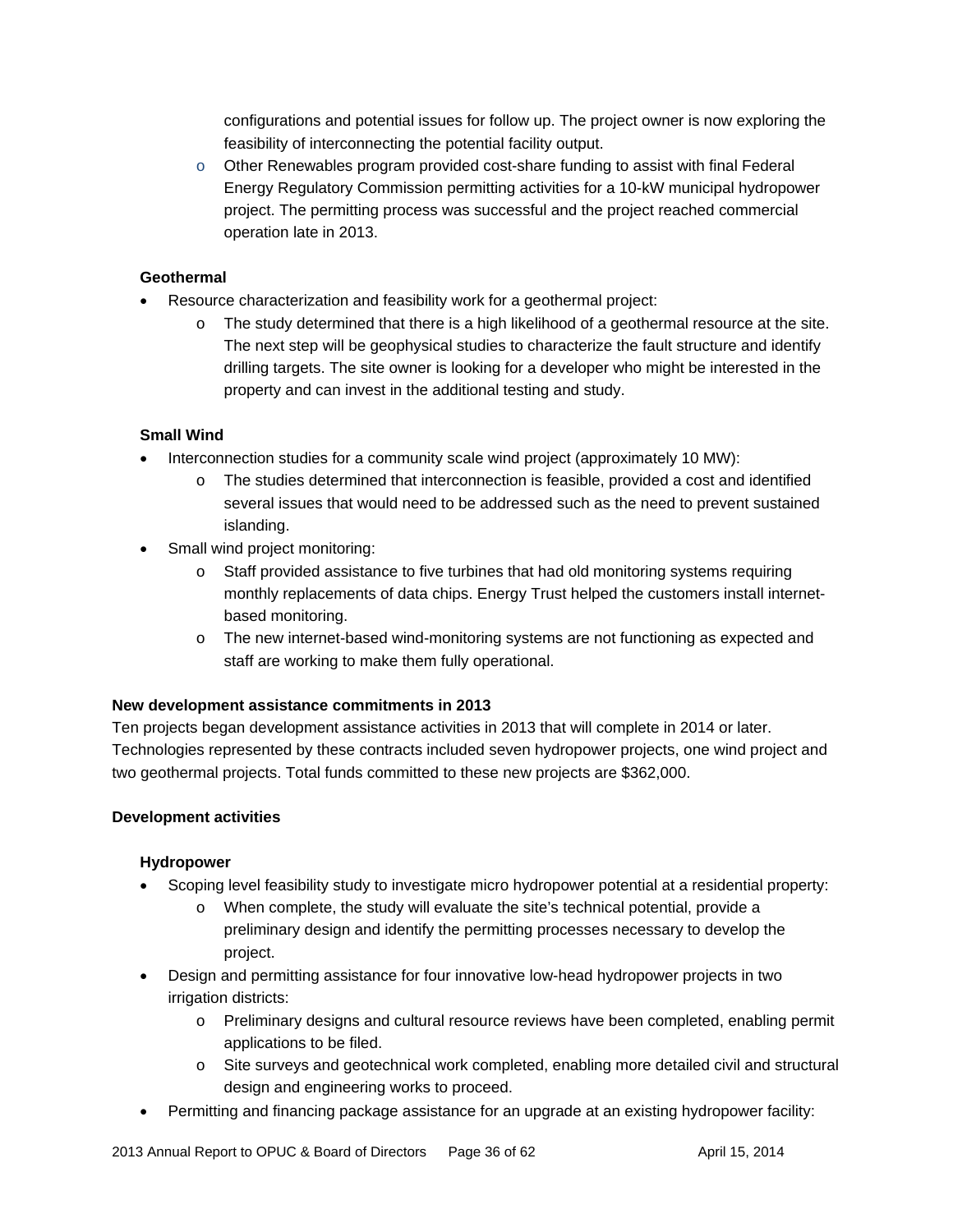- o Completion of wetland delineation and visual resource studies will enable the drafting of National Environmental Policy Act documents and permit applications.
- o Contract work with specific watershed partners to secure the balance of funds necessary for project development.

#### **Geothermal**

- Initial resource characterization for two potential geothermal projects:
	- $\circ$  The owner of the first project is gathering temperature and flow data from existing wells and soil chemistry information in the area, and will also conduct seismic testing. The resulting data will help determine if any locations have a fault structure likely to contain a geothermal resource.
	- o The second project includes completing a cultural resources study, site survey and well pad engineering, enabling the developer to apply for a well drilling permit.

#### **Small Wind**

- Studies related to permitting and interconnection for a community-scale wind project (approximately 10 MW):
	- o An interconnection facility study and two studies (revised cultural/archaeological and acoustic studies) are part of the permitting process.
	- o Completing this work will enable the project to finalize a power purchase agreement and interconnection agreement and attract financing.

Of these new projects, eight will receive standard assistance and two projects received commitments for an expanded funding offer of up to \$150,000. Energy Trust launched this expanded funding offer in 2013, through direct outreach and a request for proposals in 2013. Although developers have shown considerable interest in this offering, staff expect increased uptake as project owners learn to incorporate the possibility of larger amounts of assistance into their planning processes and propose activities within eligibility rules.

It should be noted that although several biopower projects received installation incentives in 2013, none received project development assistance. One project applied to an RFP, but was not mature enough to receive assistance. Staff is expanding outreach efforts in the biopower sector in 2014. A second project did receive a commitment of assistance very early in 2014, which will be covered in next year's report.

#### **Identification of project development barriers**

Energy Trust's project development assistance efforts are designed to address today's main barriers to project development. Helping projects overcome these barriers builds a pipeline of projects that can apply for incentives and complete construction.

#### **It is difficult to find capital to support early stage work.**

The most risky time to invest money in a renewable energy project is at the beginning. Investors are reluctant to put funds into what can be seen as an unproven resource or a project with unclear potential. Without early stage funding, a project cannot advance to the point where the risk is reduced. By providing early stage funds, Energy Trust builds a pipeline and helps move projects forward, enabling them to attract additional financing. In addition, Energy Trust's support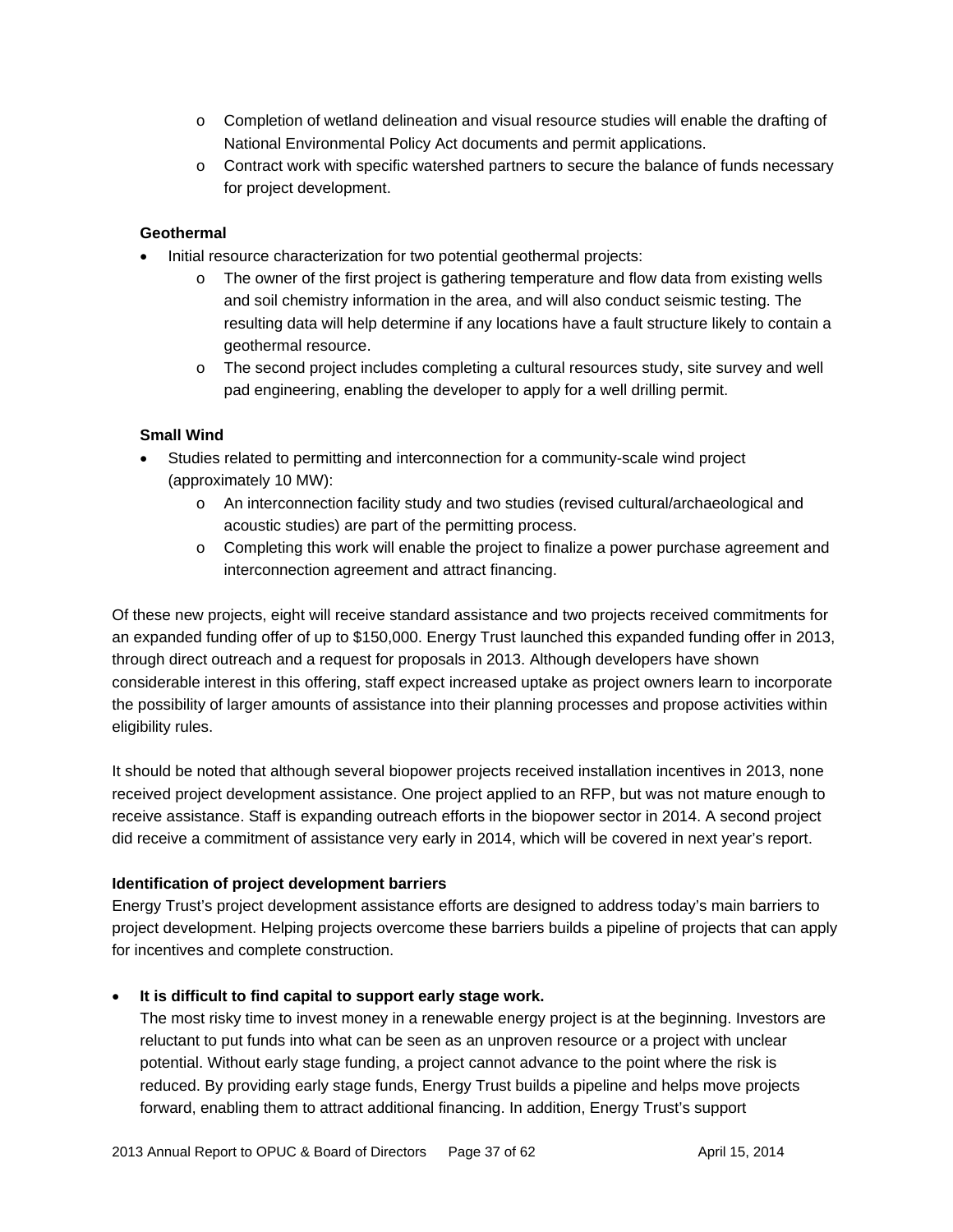demonstrates confidence that can help projects successfully secure other sources of funds. In some cases, projects at this early stage learn that they are not feasible. Energy Trust helps project owners reach that point with limited exposure.

### **Less sophisticated developers with limited energy experience encounter difficulties navigating stages of developing a project.**

Energy Trust works with many project developers that are not professional developers. Moving through the steps of resource characterization, feasibility, permitting and interconnection can be lengthy and difficult. Program development assistance—both financial and technical—helps them navigate these steps in less time and for less cost.

#### **Poor market conditions exist for distributed renewable generation in Oregon.**

At all stages of the development process, project owners face poor market fundamentals, including low avoided cost rates and diminished state and federal incentives. Project development assistance is a tool to continue to attract investment in projects in Oregon, and to maintain development capacity in the state.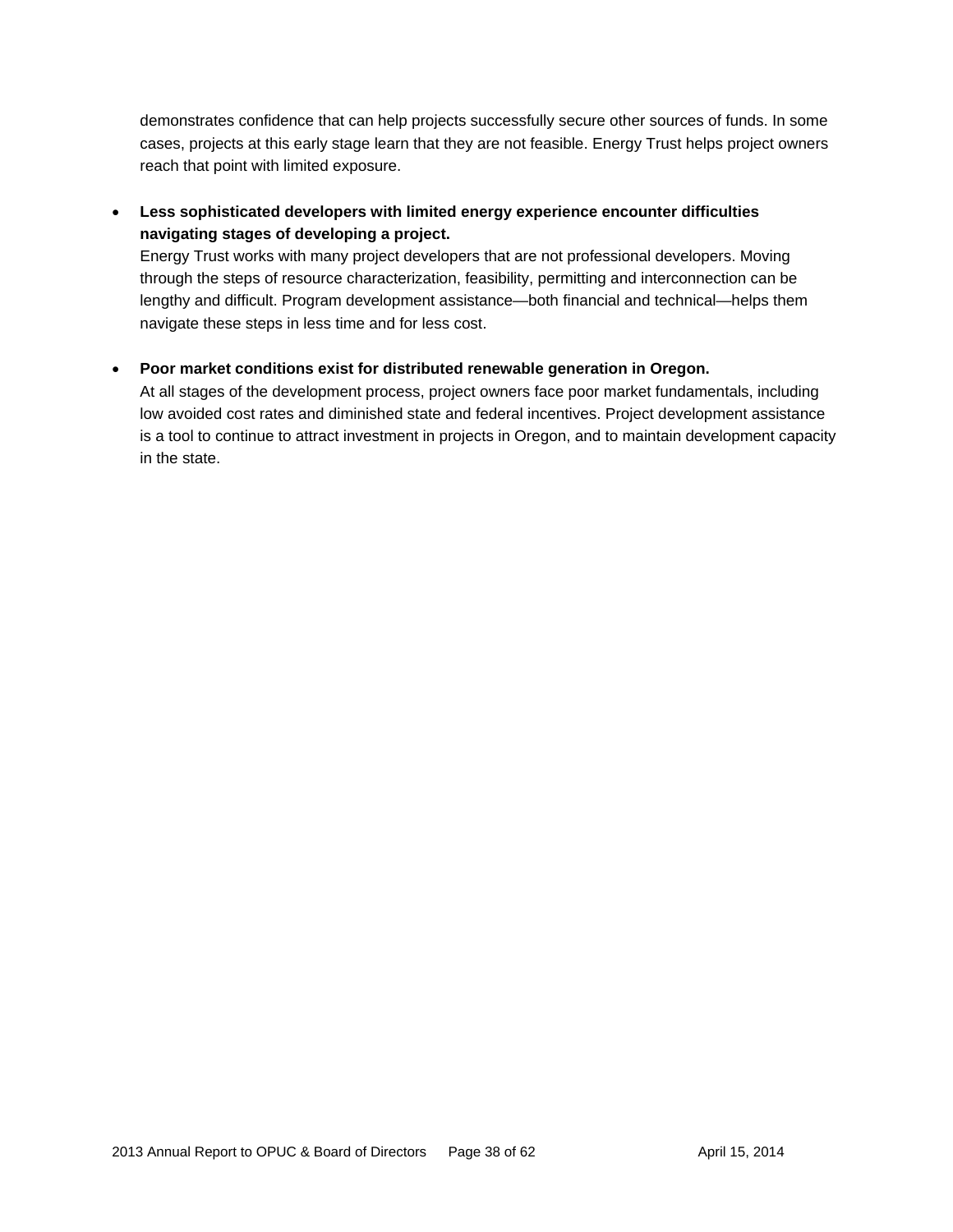| <b>Technology</b> | <b>Utility</b> | <b>Dedicated Date</b> | <b>Completed Date</b> | <b>Incentive</b> |
|-------------------|----------------|-----------------------|-----------------------|------------------|
| Geothermal        | Pacific Power  | 2012                  | 2013                  | \$39,351         |
| Geothermal        | Pacific Power  | 2013                  | 2014                  | \$5,311          |
| Geothermal        | Pacific Power  | 2013                  | 2014                  | \$75,000         |
| Hydropower        | <b>PGE</b>     | 2013                  | 2013                  | \$2,244          |
| Hydropower        | <b>PGE</b>     | 2013                  | 2013                  | \$5,033          |
| Hydropower        | <b>PGE</b>     | 2011                  | 2013                  | \$4,559          |
| Hydropower        | Pacific Power  | 2012                  | 2013                  | \$15,877         |
| Hydropower        | Pacific Power  | 2013                  | 2013                  | \$40,000         |
| Hydropower        | <b>PGE</b>     | 2013                  | 2014                  | \$1,000          |
| Hydropower        | Pacific Power  | 2012                  | 2014                  | \$20,000         |
| Hydropower        | Pacific Power  | 2013                  | 2014                  | \$40,000         |
| Hydropower        | Pacific Power  | 2013                  | 2014                  | \$40,000         |
| Hydropower        | Pacific Power  | 2013                  | 2014                  | \$40,000         |
| Hydropower        | Pacific Power  | 2011                  | 2014                  | \$36,461         |
| Hydropower        | Pacific Power  | 2013                  | 2014                  | \$68,373         |
| <b>Small Wind</b> | <b>PGE</b>     | 2010                  | 2013                  | \$2,910          |
| Small Wind        | Pacific Power  | 2012                  | 2013                  | \$14,855         |
| <b>Small Wind</b> | <b>PGE</b>     | 2011                  | 2013                  | \$1,480          |
| Small Wind        | <b>PGE</b>     | 2011                  | 2013                  | \$1,188          |
| Small Wind        | <b>PGE</b>     | 2011                  | 2013                  | \$1,455          |
| Small Wind        | <b>PGE</b>     | 2011                  | 2013                  | \$1,265          |
| Small Wind        | Pacific Power  | 2013                  | 2014                  | \$35,425         |
| <b>Total</b>      |                |                       |                       | $\sqrt{491,787}$ |

### **Table 1: 2013 Project Development Assistance Details**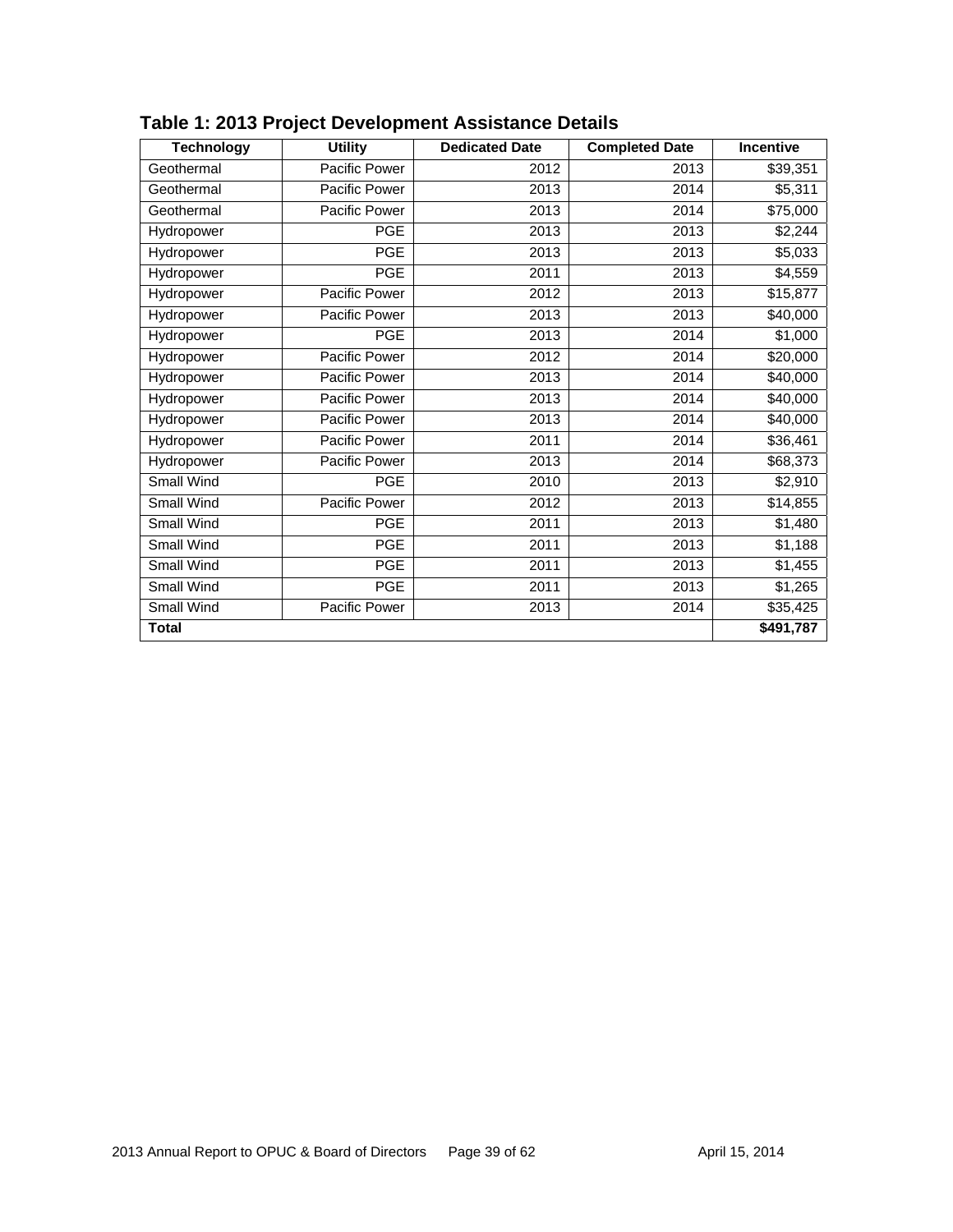| <b>Table 2: Non-solar Project Cost and Generation</b> |  |
|-------------------------------------------------------|--|
|-------------------------------------------------------|--|

|                            |           |                    |                  |                 |            | REC <sub>%</sub> | Energy           |              | \$/Energy        |
|----------------------------|-----------|--------------------|------------------|-----------------|------------|------------------|------------------|--------------|------------------|
|                            | QF        |                    | Energy           | <b>Contract</b> | <b>MWh</b> | to               | <b>Trust</b>     |              | <b>Trust</b>     |
|                            | ٧.        | <b>Date</b>        | <b>Trust</b>     | Term in         | per        | <b>Energy</b>    | <b>Allocated</b> | <b>Total</b> | <b>Allocated</b> |
| <b>Project Name</b>        | <b>NM</b> | <b>Operational</b> | <b>Incentive</b> | Years           | Year       | <b>Trust</b>     | <b>MWh</b>       | <b>RECs</b>  | <b>MWh</b>       |
| Revolution                 |           |                    |                  |                 |            |                  |                  |              |                  |
| <b>Energy Solutions</b>    |           |                    |                  |                 |            |                  |                  |              |                  |
| Oak Lea dairy              | QF        | 2012               | \$441,660        | 15              | 1,500      | 60               | 22,500           | 13,500       | \$32.72          |
| Klamath                    |           |                    |                  |                 |            |                  |                  |              |                  |
| Irrigation C-Drop          |           |                    |                  |                 |            |                  |                  |              |                  |
| Hydro                      | QF        | 2012               | \$490,000        | 20              | 3,494      | 84               | 69,881           | 58,700       | \$8.35           |
| <b>City of Portland</b>    |           |                    |                  |                 |            |                  |                  |              |                  |
| Vernon Hydro               | QF        | 2012               | \$65,000         | 20              | 115        | 50               | 2,300            | 1,150        | \$56.52          |
| <b>City of Medford</b>     |           |                    |                  |                 |            |                  |                  |              |                  |
| wastewater                 |           |                    |                  |                 |            |                  |                  |              |                  |
| treatment plant            | <b>NM</b> | 2012               | \$450,000        | 20              | 4,820      | 50               | 96,400           | 48,200       | \$9.34           |
| City of Pendleton          |           |                    |                  |                 |            |                  |                  |              |                  |
| wastewater                 |           |                    |                  |                 |            |                  |                  |              |                  |
| treatment plant            | <b>NM</b> | 2012               | \$450,000        | 25              | 1,383      | 24               | 34,583           | 8,300        | \$54.22          |
| Wallowa                    |           |                    |                  |                 |            |                  |                  |              |                  |
| Resources                  |           |                    |                  |                 |            |                  |                  |              |                  |
| Integrated                 |           |                    |                  |                 |            |                  |                  |              |                  |
| <b>Biomass Energy</b>      |           |                    |                  |                 |            |                  |                  |              |                  |
| Campus                     | <b>NM</b> | 2012               | \$70,000         | 15              | 700        | 55               | 10,500           | 5,775        | \$12.12          |
| Revolution                 |           |                    |                  |                 |            |                  |                  |              |                  |
| <b>Energy Solutions</b>    |           |                    |                  |                 |            |                  |                  |              |                  |
| Forest Glen                |           |                    |                  |                 |            |                  |                  |              |                  |
| Oaks                       | QF        | 2012               | \$441,660        | 15              | 2,800      | 60               | 42,000           | 25,200       | \$17.53          |
| Farmers                    |           |                    |                  |                 |            |                  |                  |              |                  |
| <b>Irrigation District</b> |           |                    |                  |                 |            |                  |                  |              |                  |
| Low Line Canal             | QF        | 2012               | \$95,000         | 20              | 119        | 100              | 2,380            | 2,380        | \$39.92          |
| <b>Farm Power</b>          |           |                    |                  |                 |            |                  |                  |              |                  |
| <b>Misty Meadows</b>       |           |                    |                  |                 |            |                  |                  |              |                  |
| dairy                      | QF        | 2013               | \$1,000,000      | 15              | 5,400      | 65               | 81,000           | 52,650       | \$18.99          |
|                            |           |                    |                  |                 |            |                  |                  |              |                  |
| JC-Biomethane              | QF        | 2013               | \$2,000,000      | 20              | 12,000     | 56               | 240,000          | 134,400      | \$14.88          |
| <b>Totals</b>              |           |                    | \$5,503,320      |                 | 32,331     |                  | 601,544          | 350,255      | \$15.71          |

Note: QF stands for qualifying facility, NM stands for net metered and REC stands for renewable energy certificate.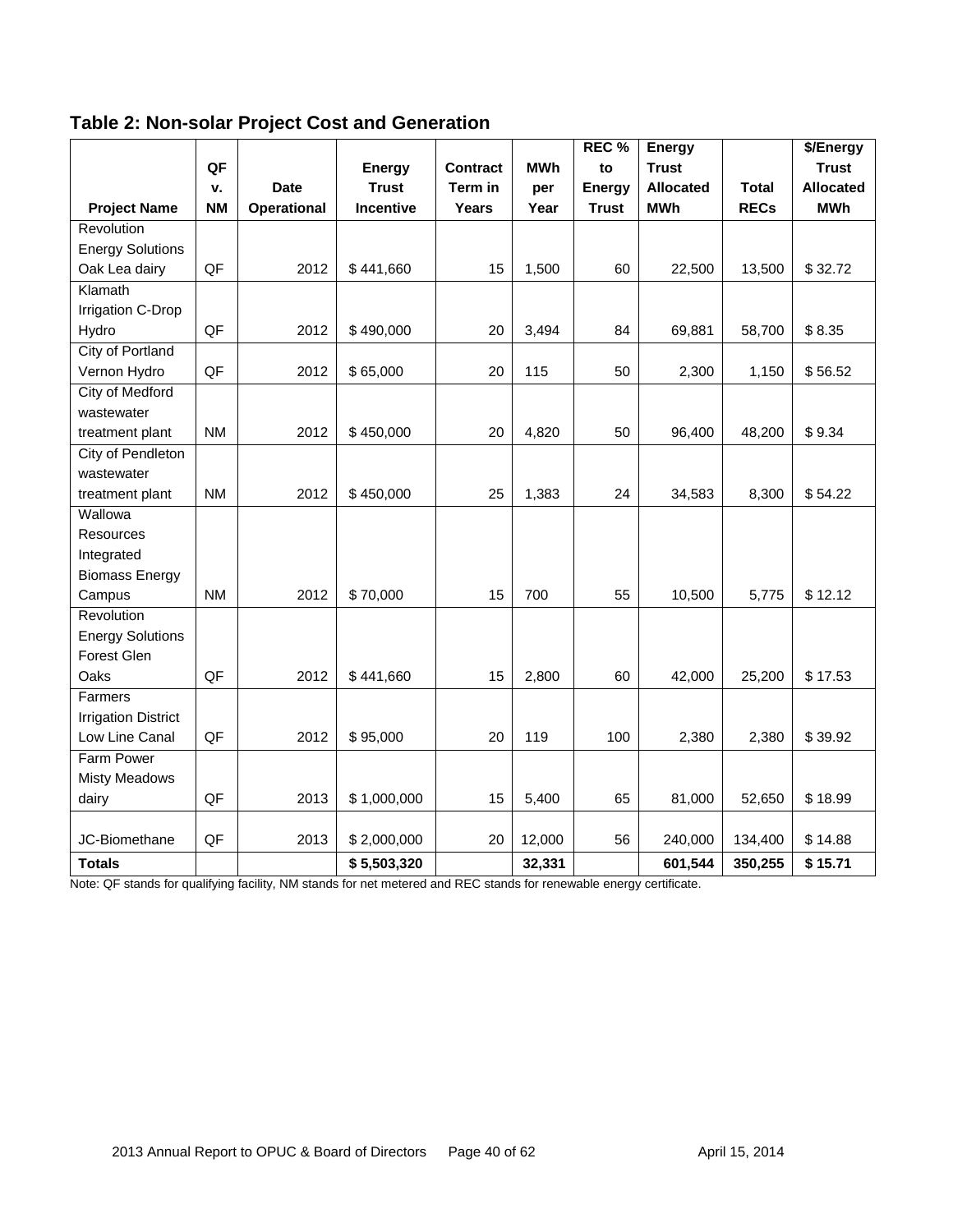# **APPENDIX 4: NW Natural Industrial Demand-side Management Activities**

Since 2009, Energy Trust has provided service to NW Natural's Schedule 31 and 32 non-transport customers, funded through a special rate adjustment mechanism rather than through the public purpose charge. Program costs and therm savings for these customers in 2013 are included in the body of this annual report as a portion of NW Natural savings and reported separately below.

| <b>Program/Customer Type</b> | 2013 Annual Therms<br><b>Saved</b> | 2013 Expenditures | 2013 Levelized Cost |  |  |
|------------------------------|------------------------------------|-------------------|---------------------|--|--|
| <b>Production Efficiency</b> | 676.553                            | \$1,676,730       | 24.0 $\sigma$       |  |  |
| <b>Existing Buildings</b>    | 355,002                            | \$729,733         | 17.6 $\mathfrak{C}$ |  |  |
| New Buildings                | 47.339                             | \$64,937          | 9.9c                |  |  |
| <b>Total</b>                 | 1,078,894                          | \$2,471,400       | 20.9c               |  |  |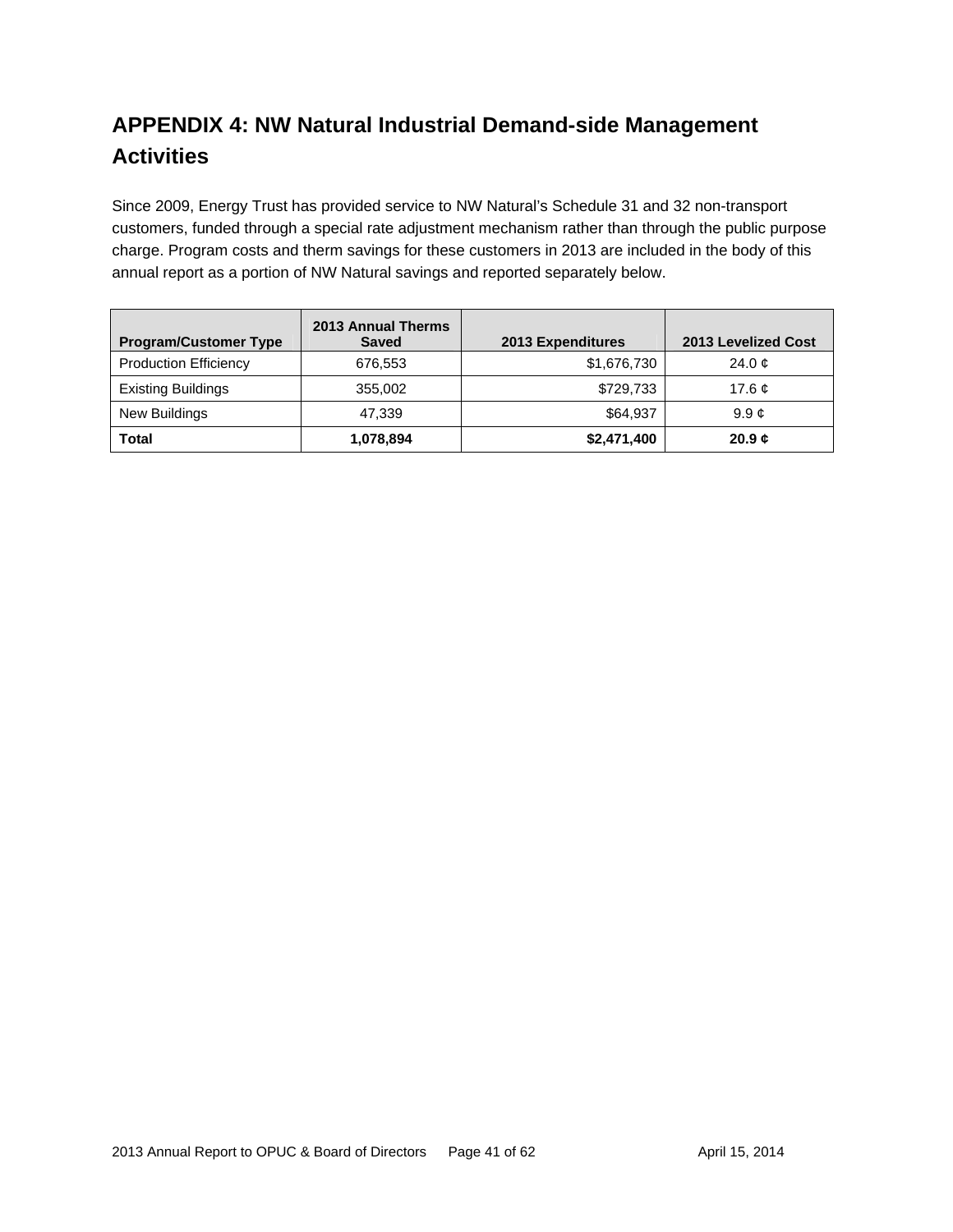# **APPENDIX 5: Energy Trust Program Descriptions**

**Existing Buildings.** Energy Trust Existing Buildings offers technical assistance and cash incentives for installation of qualified energy-efficient equipment to help commercial businesses of all types and sizes reduce energy use and lower operating costs. Existing Buildings offers incentives for improvements including lighting, HVAC, foodservice or insulation, as well as customized solutions and operations and maintenance improvements. Existing Buildings' technical staff helps customers identify and evaluate energy-saving opportunities with technical energy studies, contractor referrals and other technical services. Portions of the program are offered to NW Natural customers in Washington. Existing Buildings began in 2003 and was implemented in 2013 by ICF International.

Multifamily property managers have a menu of offerings for financial and service incentives for both inunit and common-area improvements. Technical services include direct-installs of compact fluorescent light bulbs and faucet aerators in the tenant spaces, energy surveys and custom incentive solutions, as well as cash incentives for common-area lighting, appliances, insulation, windows and HVAC systems. Multifamily moved to the commercial sector in 2010 and was implemented in 2013 by Lockheed Martin Services, Inc.

**New Buildings.** This program provides incentives for energy-efficient design and equipment to support construction of high-performance commercial new buildings and major renovations of all sizes and types of buildings. Participants can leverage a comprehensive set of services and incentives. These include early design and energy modeling assistance and a wide array of standard and customized equipment incentives, including modeled savings incentives for whole-building approaches and incentives for integrating solar designs. New in 2013, the market solutions offering helps small businesses under 70,000 square feet achieve deeper energy savings through standard tiered incentives packages for restaurants, groceries, multifamily buildings, office buildings, schools and retail buildings. Incentives are offered for projects that achieve Leadership in Energy and Environmental Design®, LEED, certification or save energy in excess of the 2010 Oregon Energy Efficiency Specialty Code requirements. Post construction, Energy Trust can help cover costs of earning ENERGY STAR<sup>®</sup> certification. New Buildings began in 2003 and was implemented in 2013 by Portland Energy Conservation, Inc.

**Production Efficiency.** Industrial and agricultural businesses of all types and sizes look to Production Efficiency for technical services and cash incentives to help them identify and implement electric and natural gas efficiency projects and practices. Energy Trust engages highly skilled industrial energy engineers to advise Oregon businesses on how to make the most of opportunities to reduce energyrelated operating costs while improving productivity, product quality and environmental performance. The program works closely and consultatively with industries long-term, helping these businesses employ best practices and continuously improve their energy performance. Production Efficiency began in 2003 and is managed internally.

**Existing Homes.** Homeowners and renters can take advantage of energy-saving recommendations, referrals to qualified trade ally contractors and cash incentives for qualified improvements including weatherization, heating equipment, and electric, gas and solar water heaters. The program supports market-based Home Performance with ENERGY STAR, a diagnostic assessment conducted by Building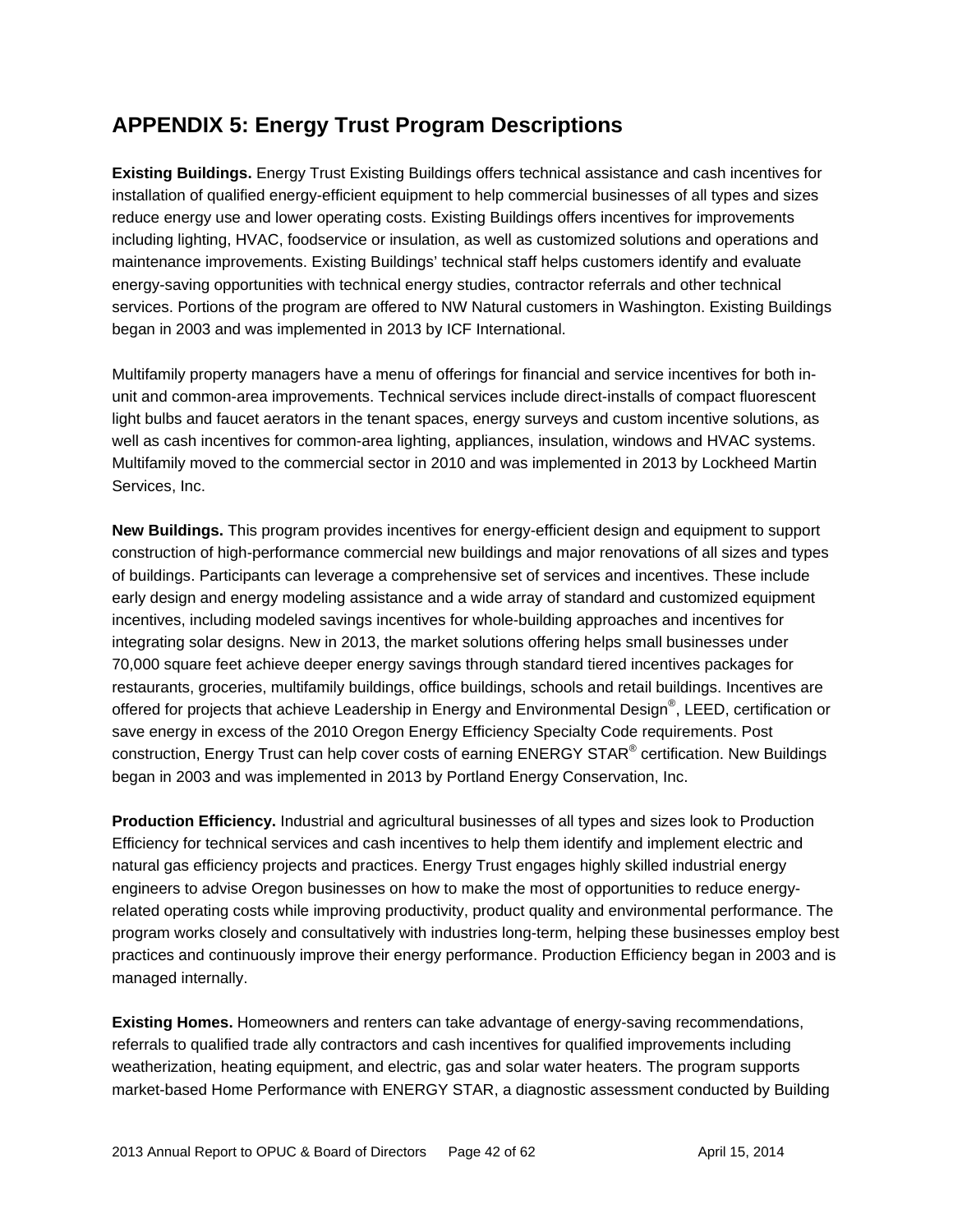Performance Institute-certified contractors, and Savings Within Reach, designed to provide greater assistance for moderate-income homeowners. The program offers a web-based home energy profile for residential customers, in-home energy reviews and phone-based support for customers. Customized Energy Saver Kits may be ordered online. The program is testing behavior change strategies through a pilot sending quarterly Personal Energy Reports to a sample of customers. Existing Homes supports referrals to Clean Energy Works, an initiative offering financing and repayment options for comprehensive home retrofit projects. Portions of the program are offered to NW Natural customers in Washington. Existing Homes has been offered since 2003. The program was implemented in 2013 by CLEAResult Consulting, Inc.

**New Homes and Products.** New Homes seeks to expand the market share of energy-efficient homes in Oregon by creating homebuyer demand and training the contractors who build them. Qualified new homes Energy Trust supports receive an EPS rating. EPS is an energy performance score useful in guiding homebuyers, just as a miles-per-gallon rating helps consumers shop for cars. New Homes provides builders with performance-based incentives tied to increased efficiency levels and incentives for integrating solar. In addition to builders, the program works with subcontractors and real estate professionals, and encourages the sale of energy-efficient manufactured homes by local retailers. Products offers include cash incentives for purchase of ENERGY STAR qualified clothes washers, refrigerators, freezers, lighting and showerheads, and for the recycling of old refrigerators and freezers. The program also provides energy-saving kits to food pantries to deliver to their clients, and distributes showerheads through water bureaus and districts throughout the state. Portions of the program are offered to NW Natural customers in Washington. New Homes and Products began in 2004 and is implemented by Portland Energy Conservation, Inc.

**Solar Electric.** This program helps homeowners, businesses and public agencies supplement their electricity needs with on-site solar generation. The program provides cash incentives for net-metered solar electric installations, educates consumers about solar purchasing and financing options and ensures high-quality installations through design review and verification. When additional funds are available, the program also supports custom, large-scale solar projects. The program envisions solar as a significant part of Oregon's energy mix and makes strategic investments in projects, infrastructure and the local industry that will give rise to a healthy, stable market for solar in the long-term. The Solar program began in 2003 and is managed internally.

**Biopower.** The Biopower program provides financial incentives, cost-shared grants for feasibility studies, technical assistance and other support for projects that generate electric power from organic residues. Eligible fuels include biogas from sewage treatment facilities, food processing and agriculture, and the organic fraction of municipal solid waste; solid organic fuels from mill waste, forest and field residues, and urban wood waste; landfill gas; and dedicated energy crops available on a renewable basis. The goal of the program is to expand Energy Trust's portfolio of biopower projects and to improve market conditions for the development of these projects. Biopower began in 2005 and is managed internally.

**Other Renewables.** This program provides support for renewable energy projects that generate electricity using wind, hydropower and geothermal technologies. The program provides custom incentives for projects with generating capacities of 20 megawatts or less and a standard incentive program for small wind systems up to 50 kilowatts in capacity. Custom incentives are calculated after a thorough,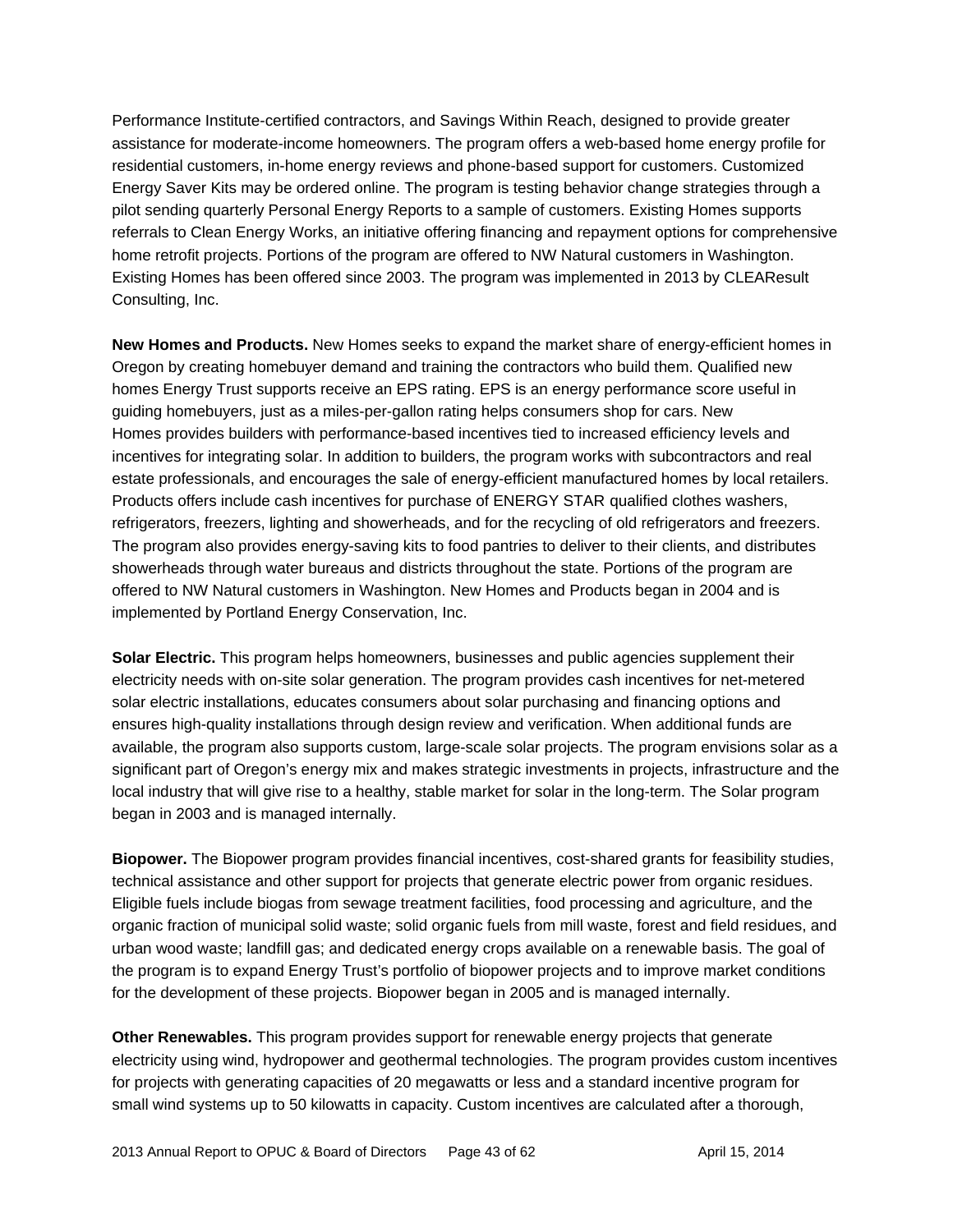multi-disciplinary technical and financial review of project applications. To ensure projects are well executed, incentives are paid upon successful project completion and inspection. In addition to incentives, the program offers various kinds of project development assistance for the early stages of projects. This includes financial and technical assistance for feasibility studies, resource characterization, site assessments, anemometers, grant-writing, initial design, permitting and interconnection cost development. The goal of the program is to expand Energy Trust's renewable energy portfolio across a range of technologies and to improve market conditions. Other Renewables started in 2003 and is managed internally.

**Northwest Energy Efficiency Alliance.** NEEA is a nonprofit organization working to maximize energy efficiency to meet our future energy needs. In 2013, Margie Harris, Energy Trust executive director, served as ex officio to the Executive Committee and subsequently board secretary of the NEEA Board of Directors. NEEA is supported by and works in partnership with Bonneville Power Administration, Energy Trust and more than 100 Northwest utilities for the benefit of more than 12 million energy consumers. NEEA uses the market power of the region to accelerate innovation and adoption of energy-efficient products, services and practices. NEEA has delivered market transformation savings under contract to Energy Trust since 2002.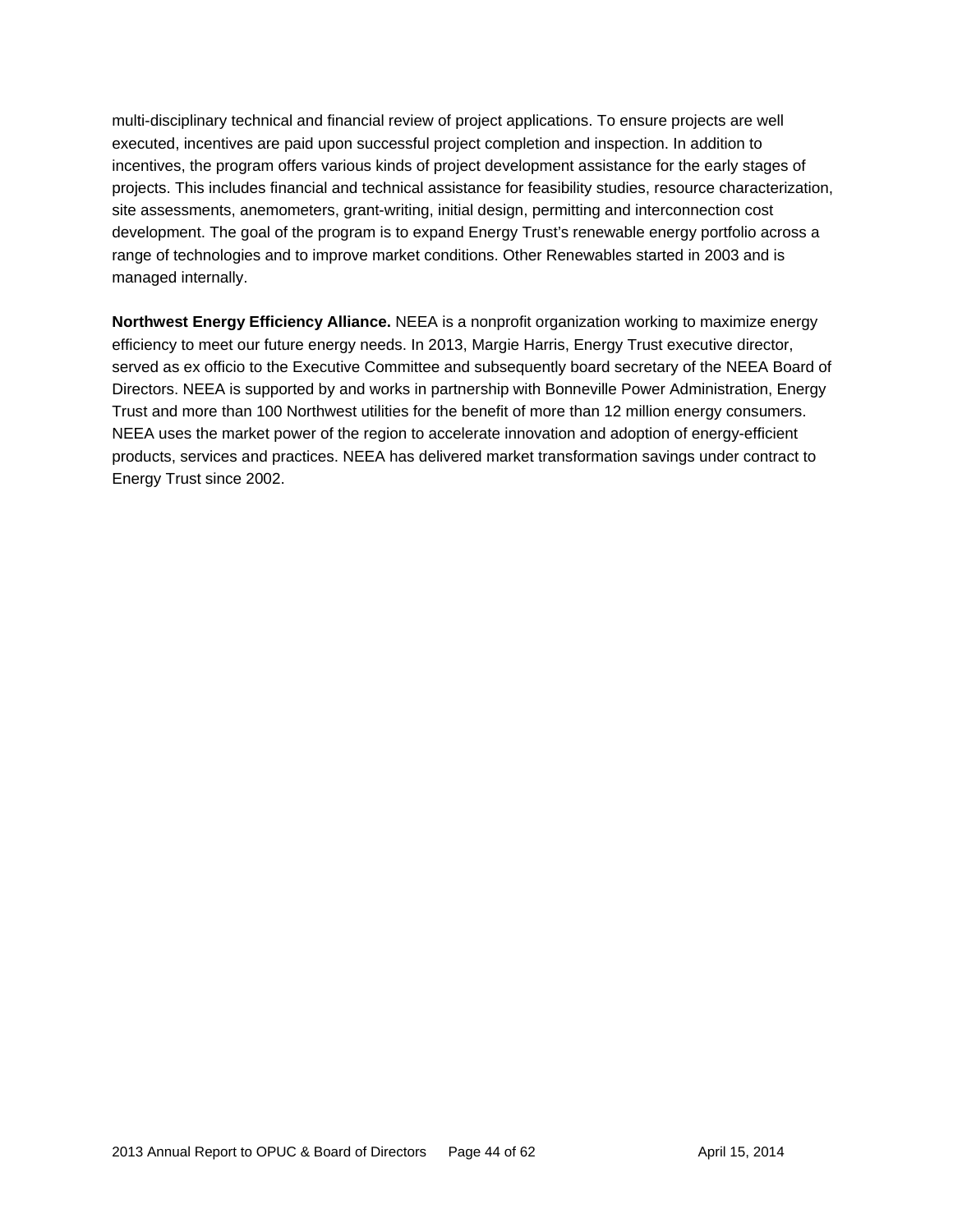# **APPENDIX 6: 2013 Energy Trust Board of Directors**

**PRESIDENT—John Reynolds**, Eugene, is a professor of architecture emeritus at the University of Oregon and a fellow of the American Institute of Architects. He has been involved in energy issues in Oregon since 1972, when he was elected to the Eugene Water and Electric Board. Since then, he has served as chair of the American Solar Energy Society, president of Solar Energy Association of Oregon and member of the board of the International Solar Energy Society. He has served on the Oregon Alternate Energy Commission and the Energy Committee of the Building Codes Structures Board. *John has served as president since 2008 and has served on the board since Energy Trust's inception.* 

**VICE PRESIDENT—Debbie Kitchin**, Portland, is the co-owner of InterWorks LLC, a construction company engaged in commercial tenant improvement and renovation and residential remodeling services. InterWorks is an award-winning contractor specializing in sustainable building practices. Prior to joining the family business in 1996, she served as senior economist for the Northwest Power and Conservation Council for 15 years and was a regional economist for the Bonneville Power Administration for three years. Debbie is treasurer of the Portland Business Alliance, vice president of the Central Eastside Industrial Council and a board member of the Portland Building Owners and Managers Association. She is a past president of the Portland Commercial Real Estate Women. *This is Debbie's third term as vice president.*

**SECRETARY—Alan Meyer**, Salem, recently retired as director of energy management for Weyerhaeuser Company, a diversified forest products manufacturing company. In that role, he was responsible for coordinating energy management activities at numerous manufacturing facilities throughout North America. Prior to joining Weyerhaeuser, he was director of energy for Willamette Industries, holding similar responsibilities. He also worked for PacifiCorp as the Oregon large industrial accounts manager. He previously served on the board of directors of Industrial Customers of Northwest Utilities, a nonprofit advocacy organization focused on energy policies. He has also served for more than 20 years on the City of Salem Morningside Neighborhood Association board. *Alan has served as secretary since February 2013.*

**TREASURER— Dan Enloe**, Portland, is supply chain manager at Intel Corporation in Hillsboro, where he has worked in varying capacities since 1984. Prior to 1984, he was on active duty in the U.S. Navy and served as a nuclear submarine officer. Since leaving active duty, he served with the Naval Reserve, completed six reserve command tours and retired as a captain in 2009. He is a member of the Naval Reserve Association, the American Legion and the Navy League. A graduate of the U.S. Naval Academy with a degree in electrical engineering, he holds two patents. *Dan has served as treasurer since November 2012.*

**Rick Applegate**, Portland, is the principal at Applegate Consulting, specializing in natural resource policy, environmental banking and restoration, strategic planning and facilitation. During the 10 years he served as Portland Harbor Superfund administrator for the City of Portland, he was responsible for coordinating the city's work on the lower Willamette River clean up. He served as administrative assistant and in senior legislative positions in the U.S. Senate and House of Representatives. Since then he has worked for more than 30 years on energy and environmental issues, principally as an advocate for salmon and their watersheds. He was the fish and wildlife director for the Northwest Power and Conservation Council,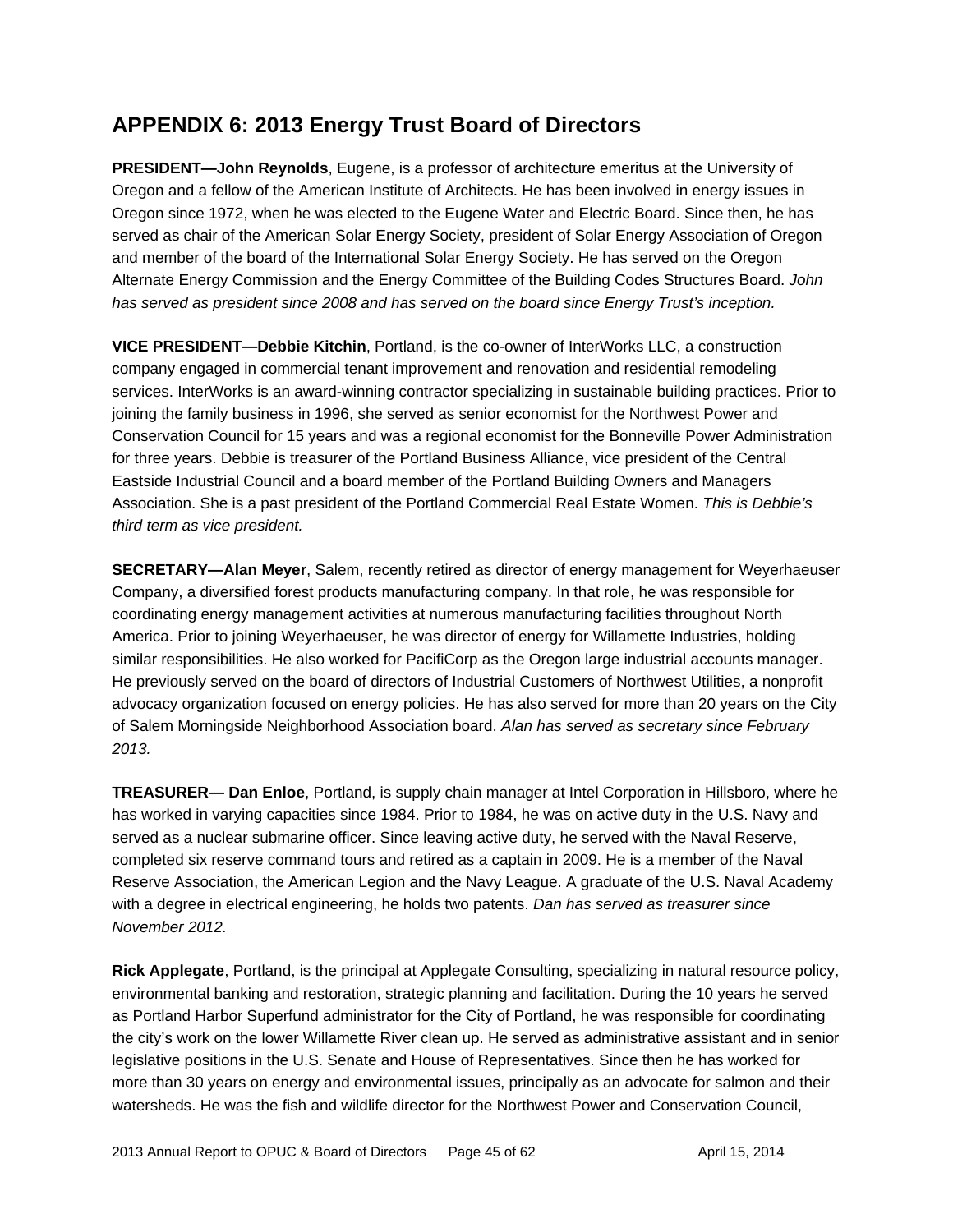West Coast conservation director for Trout Unlimited, assistant regional administrator of the Habitat Conservation Division and senior policy advisor at the National Oceanic and Atmospheric Administration's National Marine Fisheries Service. He was the chair of the U.S. Southern Stakeholders Pacific Salmon Treaty Negotiations and a member of the Pacific Northwest Comprehensive Energy Review.

**Julie Brandis**, Corvallis, is the director of corporate relations for the Oregon State University Foundation. She connects local, regional and national companies to the university through its first comprehensive fundraising effort, The Campaign for OSU, by matching their research and employment needs with internationally recognized researchers and high-achieving OSU students. Previously, she spent 17 years as the energy lobbyist for Associated Oregon Industries, Oregon's largest business advocacy organization, including during the period of time when SB 1149 was negotiated and enacted.

**Ken Canon**, Myrtle Creek, founded in 1981 the Industrial Customers of Northwest Utilities, a regional trade association focused on electric energy issues. Since retiring from that role in 2005, he chaired a committee that examined the performance of the Northwest Energy Efficiency Alliance and also managed the Northwest Energy Efficiency Task Force. Earlier in his career, while working for Associated Oregon Industries, he drafted and helped enact Oregon's Business Energy Tax Credit. Later, he helped implement a comprehensive energy-efficiency program at an International Paper mill. He has a long history of organizing, managing and advising nonprofit organizations. Applying his expertise to residence, Ken built the first ENERGY STAR home in Douglas County. Ken, a life-long Oregonian, was born and raised in Medford and graduated from Southern Oregon University and Willamette University College of Law.

**Anne Warrington Donnelly**, Coos Bay, is executive director of the Coos County Historical Society, a 120-year-old private, nonprofit institution. Under Donnelly's direction, the organization is building a new facility, the Coos Historical and Maritime Museum. The new museum incorporates energy-saving features supported by Energy Trust. Her wide-ranging professional background includes land use planning, watershed management and trial law. *Anne resigned from the board in September 2013.* 

**Roger Hamilton**, Eugene, is a consultant with Western Grid Group, an organization that promotes transmission access for renewable energy projects across the West. He also consults with The Resource Innovation Group on climate change adaptation and mitigation. He owns and operates a cattle and hay ranch in south-central Oregon. He has spent many years in public service as a Klamath County commissioner, an advisor on energy and watersheds to Governor John Kitzhaber and an Oregon Public Utility Commissioner. He has also served on the Oregon State Parks Commission and the National Association of Public Utility Commissioners. He currently serves on the board of directors of the Regulatory Assistance Project.

**Anne Haworth Root**, Medford, is co-owner and general manager of EdenVale Winery and Eden Valley Orchards, a destination winery, historic pear orchard and events center in southeast Medford. A second tasting room called Enoteca is located in Ashland. An award-winning entrepreneur, she developed the concept and helped found the Oregon Wine and Farm Tour, an agritourism coalition of Southern Oregon wineries, historic farms and specialty food and cheese companies. She is a graduate of Southern Oregon University, where she was student body president and chair of the Oregon Student Lobby. She pursued postgraduate studies in the Master of Commerce program at Wollongong University in Australia.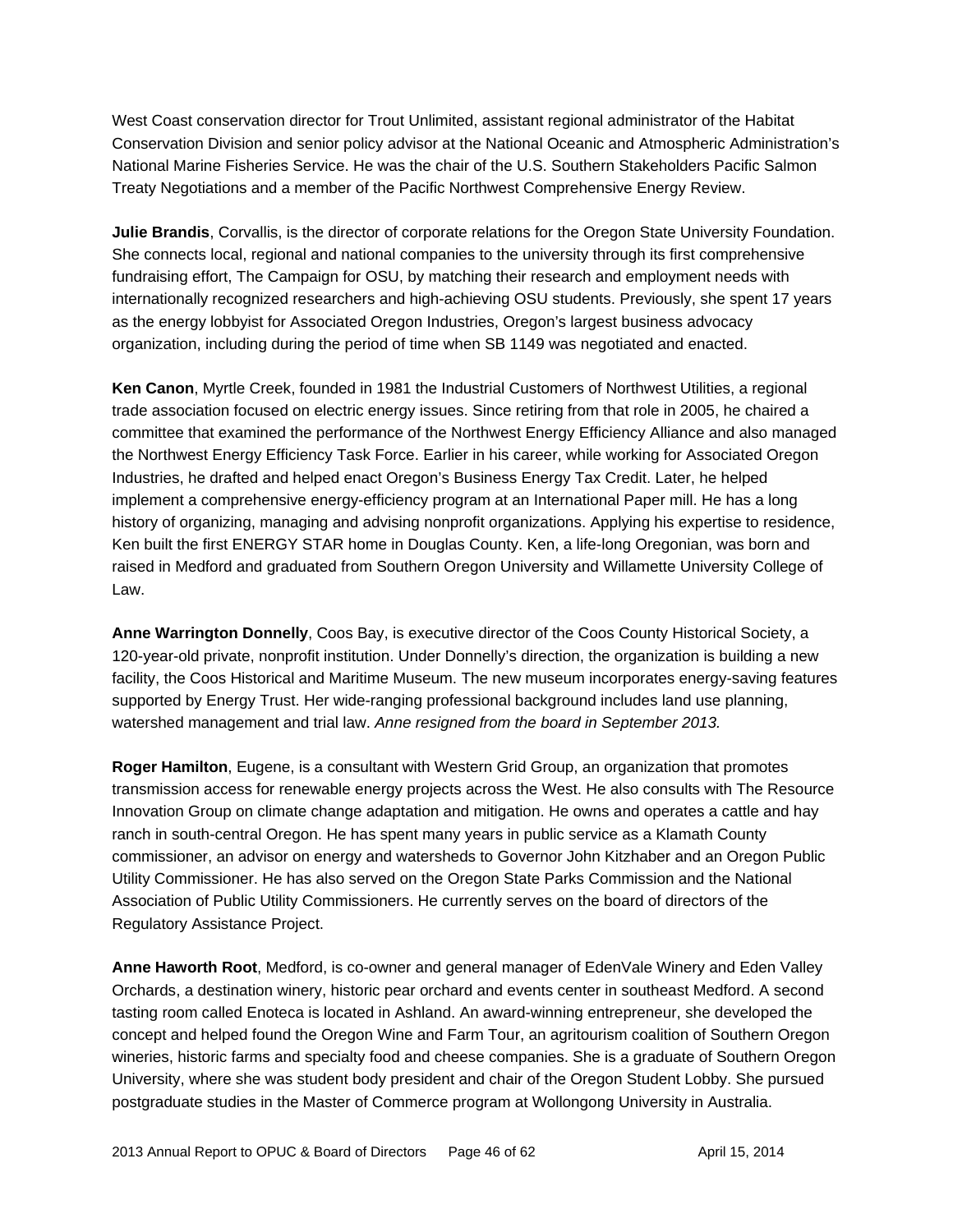**Mark Kendall**, Salem, has more than 33 years of experience in energy management and renewable resource development in Oregon. Prior to founding his own consultancy, Kendall Energy, in 2009, he spent 19 years with the Oregon Department of Energy working in commercial and industrial energy management policy, including serving as the governor's appointee to the Northwest Energy Efficiency Alliance board from 2001-2006. Before working for the state, he spent 11 years with the Eugene Water and Electric Board. He also served on the Oregon Low Carbon Fuel Standard Advisory Committee, and facilitated the 2009 Industrial Greenhouse Gas Reduction subcommittee of the Oregon Global Warming Commission. He received his bachelor's degree from Linfield College with an emphasis in communications and energy management, and his master's degree in organizational development from the Leadership Institute of Seattle City University.

**Jeff King**, Portland, has a long history in the energy industry, including more than 25 years with the Northwest Power and Conservation Council. At the council, he analyzed issues associated with the development and operation of electric power generation resources; prepared the council's forecasts of regional power prices, generation development and carbon dioxide production; and staffed the Northwest Wind Integration Forum. While at the council, he engaged with utilities, government agencies, power project developers and public interest groups, including service as the council's representative on the Energy Trust Renewable Energy Advisory Council. Prior to his position at the council, he worked as a staff engineer at the U.S. Department of Energy Pacific Northwest Laboratories. Following retirement, he continues part-time consulting on energy related issues.

**Kenneth Mitchell-Phillips Sr.**, Multnomah County, is an attorney and president of Easy Legal Northwest, Inc., which specializes in providing high quality, personalized and low-cost legal services throughout Oregon and Washington. He recently served as general counsel, vice president of human resources and chief compliance officer and corporate secretary at Portland-based NxSystems, Inc. NxSystems is a provider of global electronic payment solutions with offices in Canada, Ireland and the U.K. Prior to joining NxSystems, he specialized in corporate law as an associate attorney at Davis Wright Tremaine LLP. He also established Mitchell-Phillips Law, P.C. where he provided legal services to businesses throughout the Pacific Northwest. In addition to practicing law, he teaches business law courses at Portland Community College and has served as a member of the Oregon State Bar Board of Governors. He received a J.D. from Lewis and Clark Law School in 2006, a Master of Science degree in Business from Troy State University in 1996 and a Bachelor of Arts degree in English from University of Maryland Eastern Shore in 1991. He is currently admitted to the Oregon State Bar and the United States District Court for the District of Oregon. His Washington State Bar license is pending. *When Anne Donnelly resigned from the board in September 2013, Kenneth was elected to the board in December 2013 to serve the remainder of the three-year term, which will expire in February 2016.* 

**Dave Slavensky**, Bend, is the Operations Manager at EarthCruiser USA, building adventure vehicles to travel the globe. Prior to joining EarthCruiser, he was chief operating officer for Structus Building Technologies, a Bend manufacturing company specializing in construction products. He has worked as a manufacturing consultant with Oregon Manufacturing Extension Partnership, as vice president of operations at KVP in Sacramento and as a consultant with the California Manufacturing Technology Center. He also spent five years working for Aircon Energy, Inc., an energy management and HVAC service company founded by his father. In 2007 he co-founded the High Desert Enterprise Consortium, a group of companies in Central Oregon committed to employing Lean Manufacturing principles to improve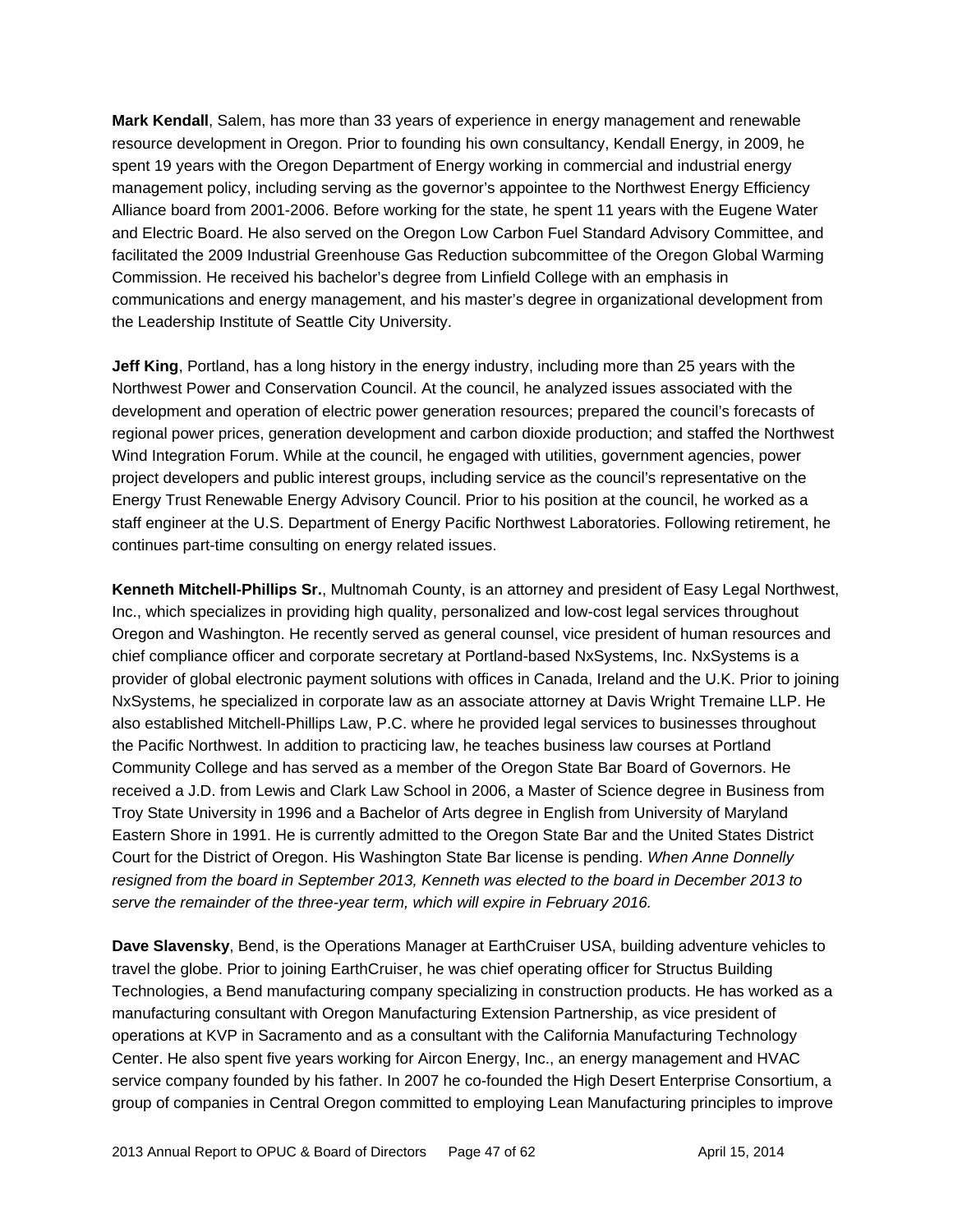their businesses. He has conducted professional seminars in numerous process improvement techniques including Lean, Kaizen and Just-in-Time. He has been a member of the Bend Economic Development Advisory Board since 2009, and was the president of the Cascades Mountaineers in Bend from 2008 - 2010.

#### *ex-officio*

**John Savage**, Salem, is one of three Oregon Public Utility Commissioners. He joined the staff of the Commission in 2002 as Director of its Utility Program, after serving as Director of the Oregon Department of Energy from 1993 - 2002. He was Administrator of the Department of Energy's Policy and Planning division from 1987 - 1993. He received a master's degree in natural resource economics from Oregon State University in 1979 and a Bachelor of Science degree from Oregon State University in 1975.

#### *Oregon Department of Energy Special Board Advisor*

**Lisa Schwartz**, Salem, was appointed the Oregon Department of Energy director. Lisa has more than 25 years of experience in energy policy, regulation and education. She began state service in 1987 as assistant administrator of the Oregon State University Extension Energy Program. Joining the Oregon Department of Energy for the first time in 1995, she helped establish oversight mechanisms for the state's new third-party administrator for energy efficiency and renewable energy—Energy Trust. At the OPUC from 2002 through early 2009, she directed analysis of electric utility resource plans and competitive bidding processes, and helped develop the state's Renewable Portfolio Standard. Before re-joining the Oregon Department of Energy, she was senior associate at the Regulatory Assistance Project and recently served on the Western Electricity Coordinating Council's Transmission Expansion Policy Committee.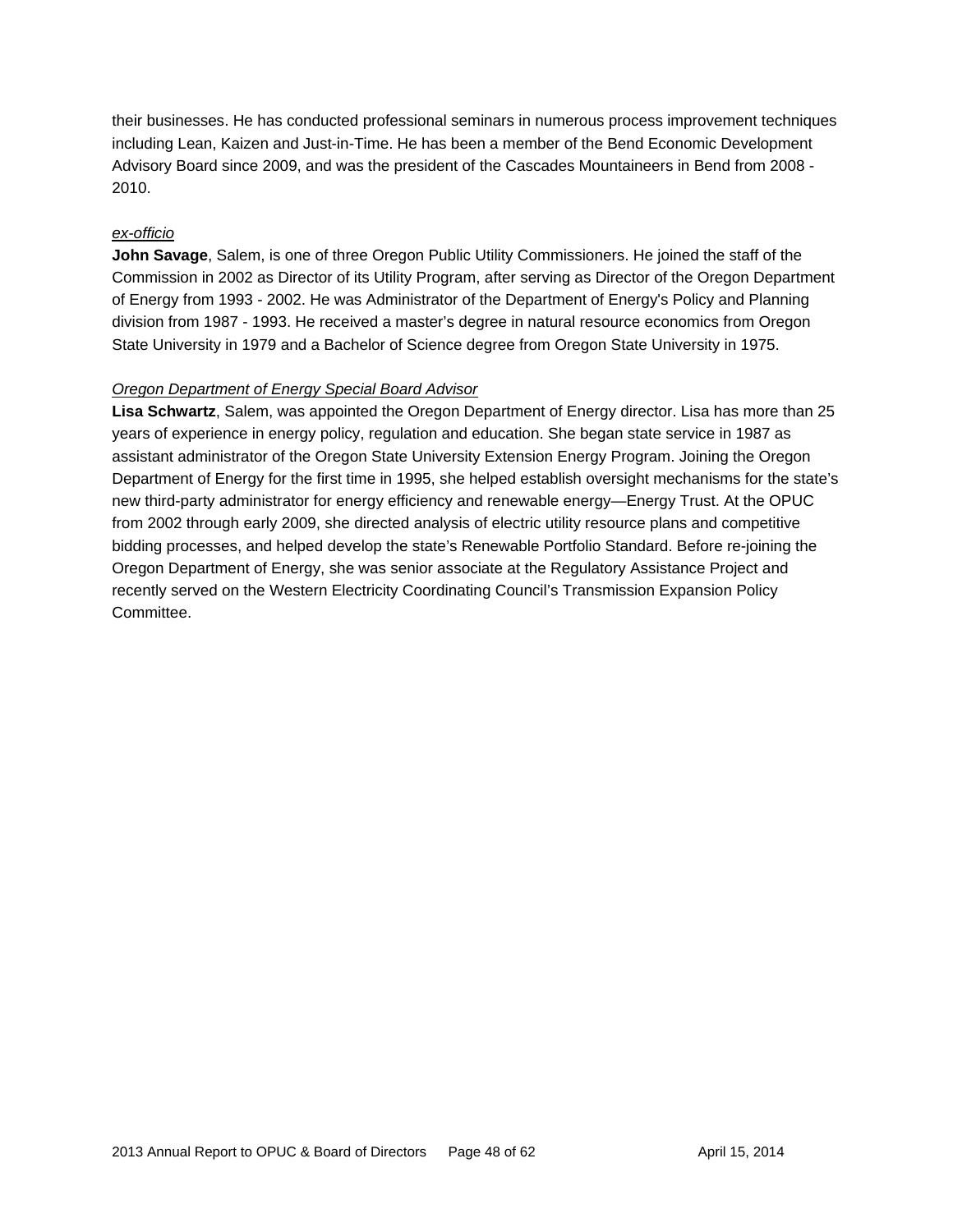# **APPENDIX 7: Board Development Guidelines; 2013 Advisory Council Members and Meetings**

### **Board Development Guidelines**

Energy Trust's board of directors is a non-stakeholder, volunteer board. The board oversees Energy Trust management, provides strategic and policy direction and approves the organization's budget and major expenditures. The board carries out its oversight role collectively and through several committees. The board's bylaws ensure that Energy Trust board meetings and other processes are clear, open and accessible to the public.

The Oregon Public Utility Commission grant agreement with Energy Trust calls for the Energy Trust board to include the skills, broad representation and diversity necessary to achieve the nonprofit's mission.

The initial board of directors included nine members from a variety of energy and business backgrounds, and one non-voting *ex-officio* member from the OPUC. As board openings arise, the board consults advisory councils, individuals and collaborating organizations to identify candidates with appropriate experience from throughout the state. To allow further diversity, the board expanded its size to 13 voting members.

The 2013 board included voting members with background in business (agriculture, industry/ manufacturing, construction/remodeling, restaurant), private consulting, nonprofit and higher education. Members come from Bend, Coos Bay, Corvallis, Eugene, Medford, Myrtle Creek, Salem and the Portland area. Of the 13 voting members at the end of the year, three were women. The board's OPUC *ex-officio* member is Commissioner John Savage. The board created an additional non-voting position for an appointee of the Oregon Department of Energy. Lisa Schwartz, Oregon Department of Energy director, occupied this "special advisor" position for 2013.

All new members participate in an orientation session and are provided handbooks containing historical information, policies, plans, budgets and program descriptions. The majority of board members also participate on advisory councils and board committees. All regular board and advisory council meetings and background information are public. Advisory council and board meetings are well attended, and public comment is included in every meeting.

All regular board members complete and sign disclosure of economic interest forms each year. The OPUC *ex-officio* board member and the special advisor from the Oregon Department of Energy do not receive confidential information. Once each year, board and staff members participate in a planning session to review progress and discuss Energy Trust's strategic direction. Board development is a part of this public planning session, if warranted.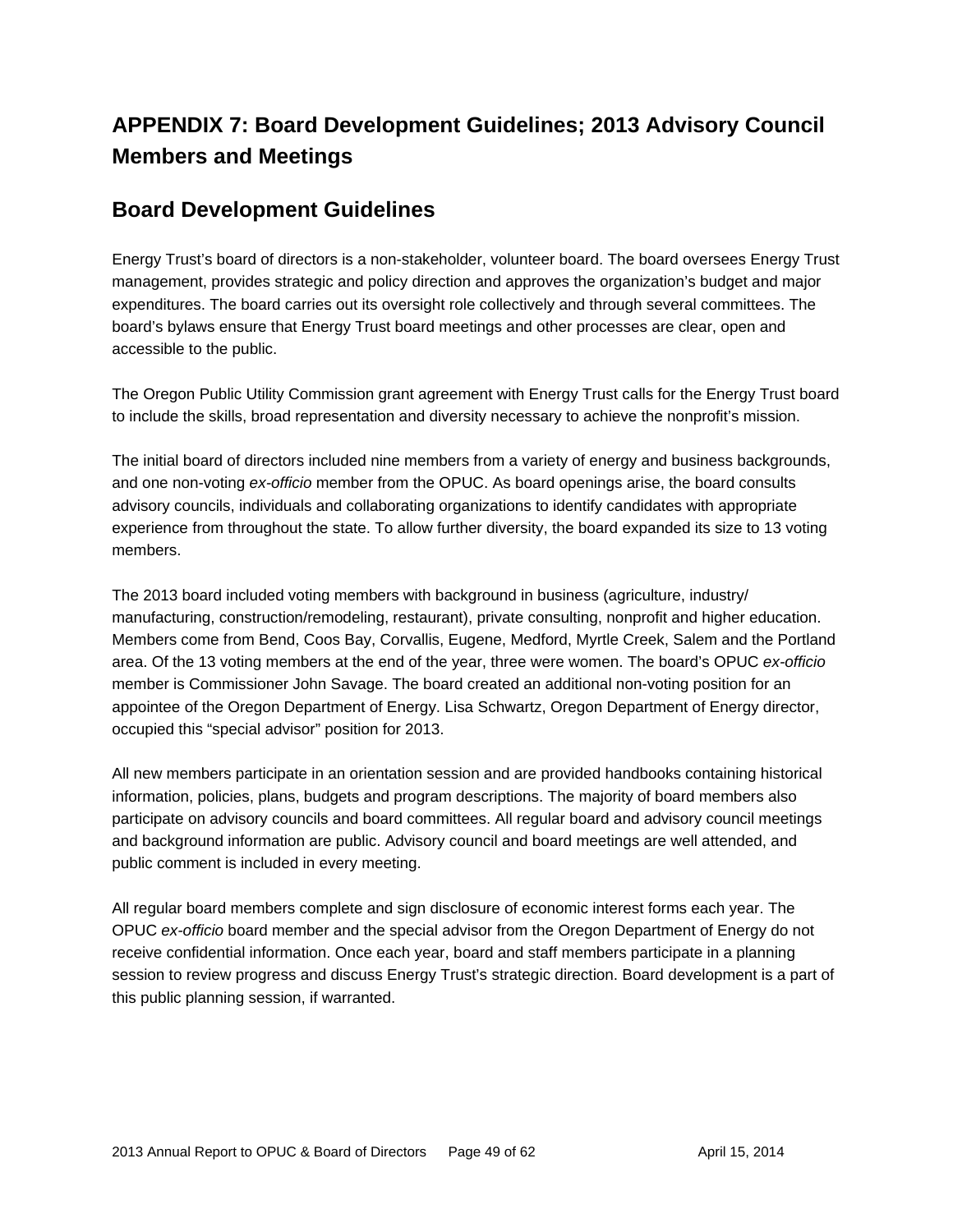# **2013 Advisory Council Members and Meetings**

#### **Conservation Advisory Council**

Jim Abrahamson, Cascade Natural Gas Brent Barclay, Bonneville Power Administration Jeff Bissonnette, Fair and Clean Energy Coalition Warren Cook, Oregon Department of Energy Bruce Dobbs, Building Owners and Managers Association Joe Esmonde, International Brotherhood of Electrical Workers Wendy Gerlitz, Northwest Energy Coalition Charlie Grist, NW Power and Conservation Council Garrett Harris, Portland General Electric Karen Horkitz, Northwest Energy Efficiency Alliance Scott Inman, Oregon Remodelers Association Andria Jacob, City of Portland Bureau of Planning and Sustainability Juliet Johnson, Oregon Public Utility Commission Don Jones, Jr., PacifiCorp Don MacOdrum, Home Performance Guild of Oregon Holly Meyer, NW Natural Stan Price, Northwest Energy Efficiency Council

| 2013 Meeting Dates | <b>Major Discussion Topics</b>                                                |
|--------------------|-------------------------------------------------------------------------------|
| February 13        | Gas weatherization cost-effectiveness update; deemed savings calculator;      |
|                    | program measure changes and pilots                                            |
| March 13           | OPUC performance measures; commercial sector trends; Building Performance     |
|                    | Tracking and Control Systems pilot results                                    |
| May 1              | Industry and agriculture sector trends and opportunities; market and customer |
|                    | research                                                                      |
| June 19            | Residential sector trends and opportunities                                   |
| July 17            | Annual goals, funding nomenclature and utility IRPs; draft 2014-15 budget and |
|                    | action plan and budget themes                                                 |
| September 11       | Residential sector fall bonus; Strategic Energy Management customer panel;    |
|                    | Commercial Pay for Performance pilot                                          |
| October 23         | Results through quarter three; 2014 measure and incentive changes             |
| November 20        | Final proposed 2014-15 budget and action plan; 2014 residential measure       |
|                    | changes                                                                       |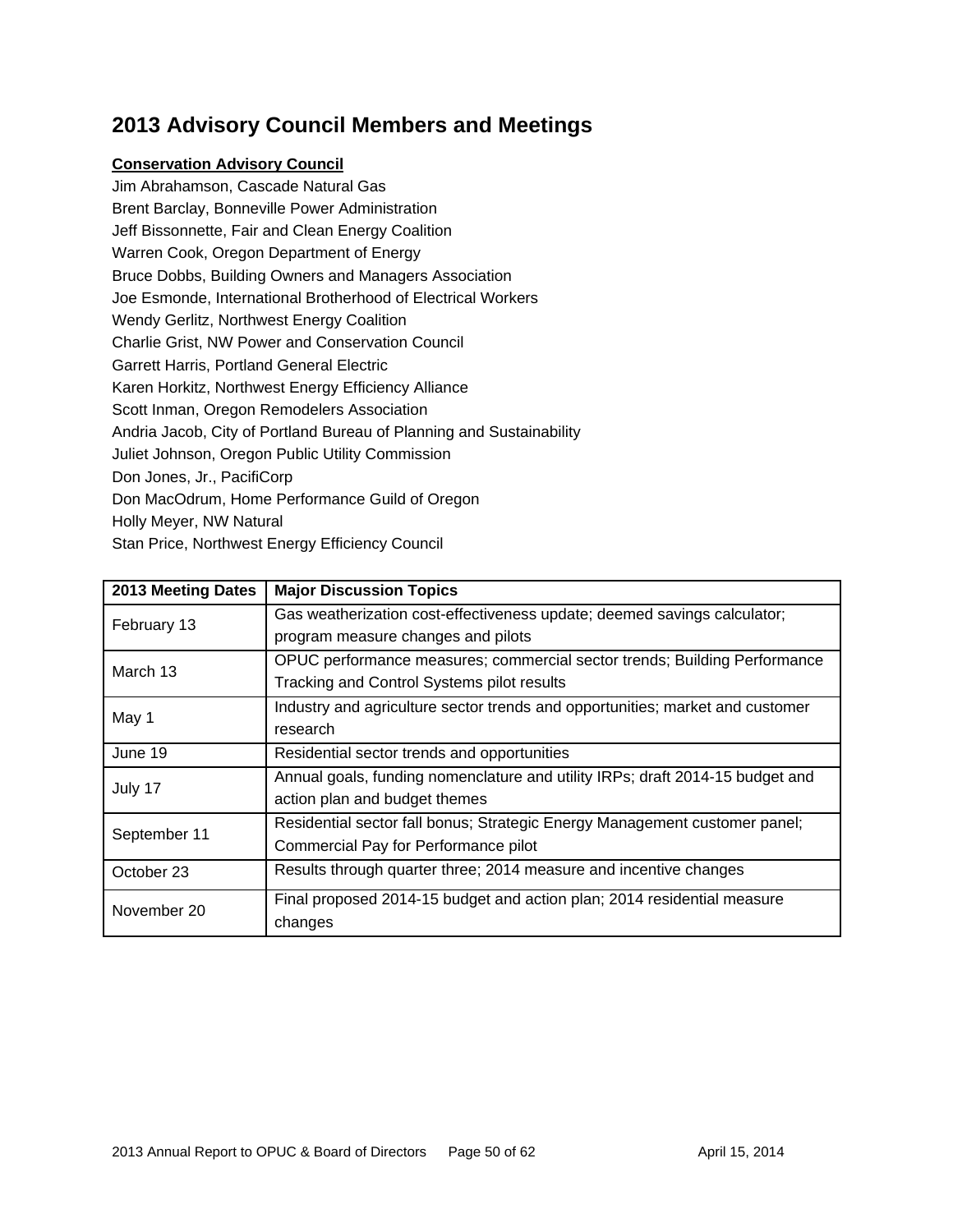#### **Renewable Energy Advisory Council**

Bruce Barney, Portland General Electric Jason Busch, Oregon Wave Energy Trust Robert Grott, Northwest Environmental Business Council Juliet Johnson, Oregon Public Utility Commission Suzanne Leta-Liou, Atkins Jimmy Lindsey, Renewable Northwest Project Frank Vignola, Solar Monitoring, University of Oregon Dick Wanderscheid, Bonneville Environmental Foundation Tashiana Wangler, Pacific Power Matt Krumenauer, Oregon Department of Energy

| 2013 Meeting Dates | <b>Major Discussion Topics</b>                                                |
|--------------------|-------------------------------------------------------------------------------|
| March 13           | OPUC performance measures for renewable energy programs; 2012 year-end        |
|                    | results; 2013 plans                                                           |
| May 1              | Competitive process for custom and solar projects; Central Oregon Irrigation  |
|                    | District Juniper Ridge funding proposal                                       |
| June 19            | Results through quarter one; proposal to merge Biopower and Other             |
|                    | Renewables programs; commercial solar update                                  |
| July 17            | Legislative recap; PGE Smart Power Project; results through quarter two       |
| September 11       | 2014-2015 budget themes; research on hydropower irrigation districts          |
| October 23         | Results through quarter three; proposed 2014-15 budget and action plan; solar |
|                    | projects proposed for funding; Astoria hydropower projects                    |
| November 20        | Biopower and hydropower projects proposed for funding                         |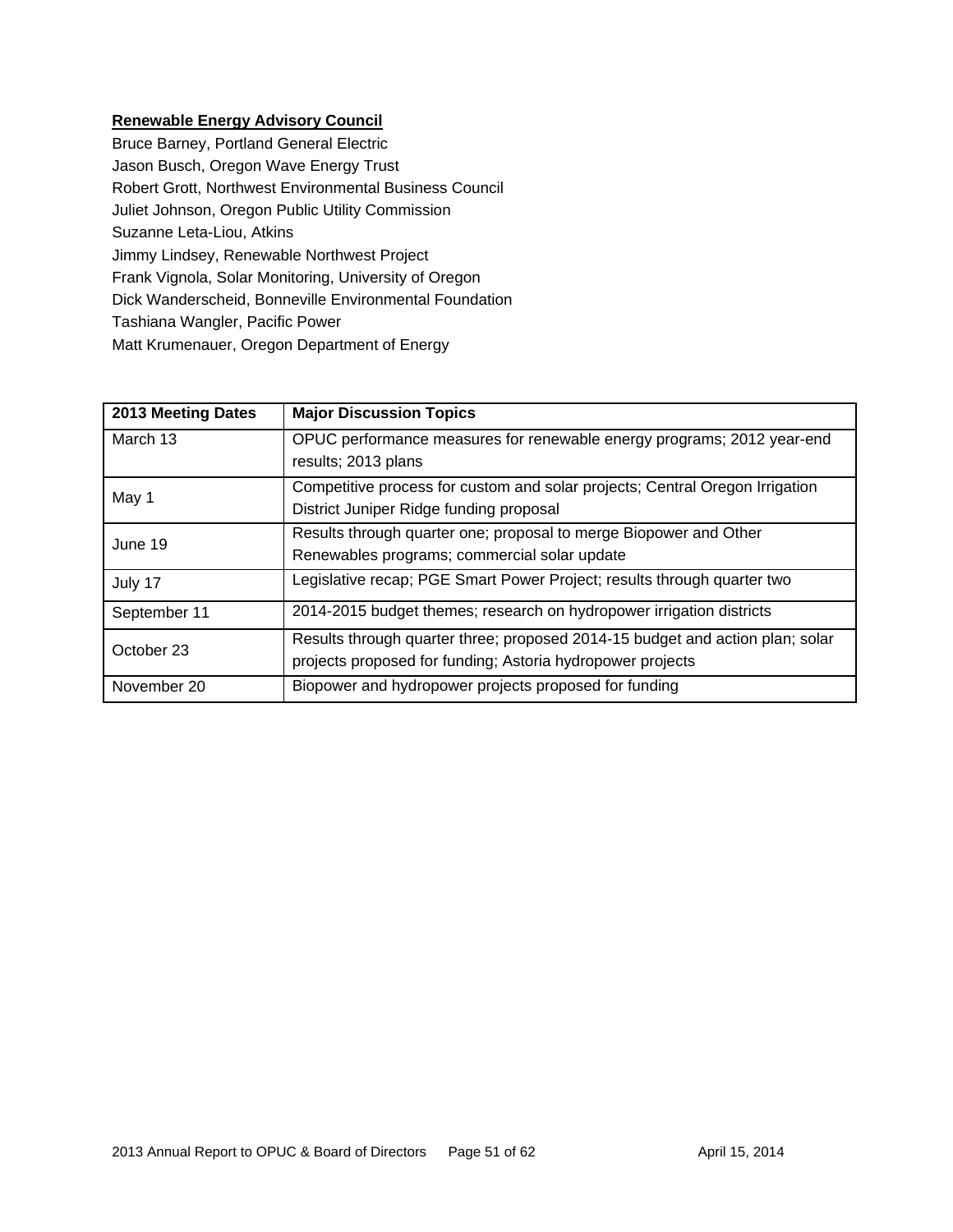### **APPENDIX 8: 2013 Utility Activities Supported by SB 838-authorized Funding**

PGE and Pacific Power will each complete annual reports detailing activities supported by SB 838 authorized funding, with Energy Trust input and coordination. As such, utility activity reports are no longer included as appendices to Energy Trust annual reports. In spring 2014, the OPUC will receive the 2013 reports and PGE, Pacific Power and Energy Trust will jointly present highlights of the reports at a public commission meeting. The presentation will include areas of focus and collaboration, and progress toward goals of building awareness and engaging customers in Energy Trust programs.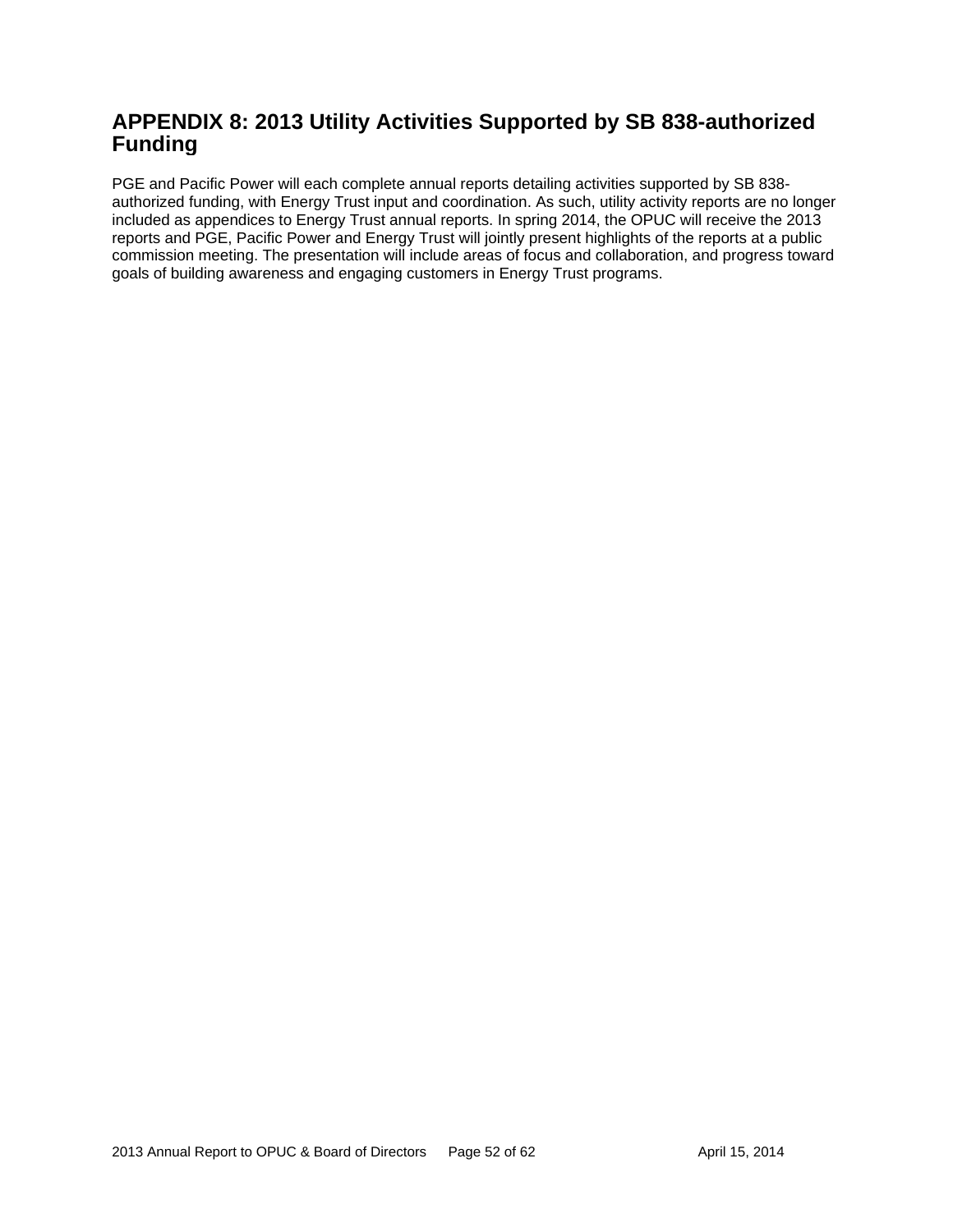# **APPENDIX 9: Energy Trust 2013 Annual Report on Activities for NW Natural in Washington**

# **2013 Annual Report NW Natural Washington**

# **TABLE OF CONTENTS**

|    |                                                     | Page |
|----|-----------------------------------------------------|------|
| L. | Introduction, Background, Oversight and Goals       | 54   |
|    | II. Annual Report Highlights                        | 55   |
|    | III. Annual Results                                 | 58   |
|    | <b>Appendices</b>                                   |      |
| 1. | <b>Energy Efficiency Measure Counts and Savings</b> | 60   |
| 2. | <b>Customer Satisfaction</b>                        | 62   |

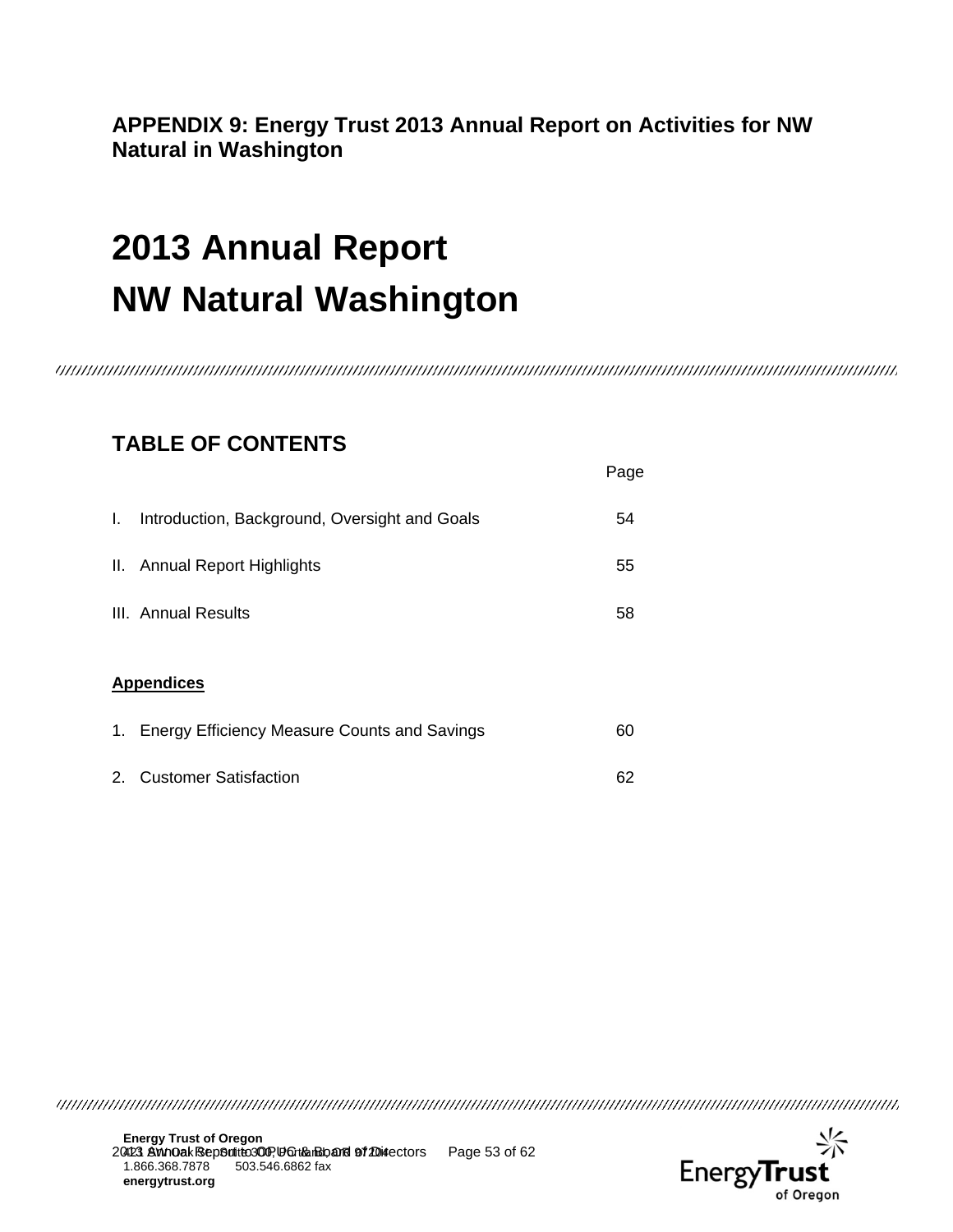# **I INTRODUCTION, BACKGROUND, OVERSIGHT AND GOALS**

### **A. Introduction**

This report covers 2013, the fourth full year that Energy Trust of Oregon provided services and incentives to residential and commercial customers of NW Natural in Washington.

It addresses progress toward annual goals, information on revenues and expenditures, number of completed measures and incentives paid during the year and highlights of program activity.

#### **B. Background**

At the request of NW Natural and following approval granted by the Washington Utilities and Transportation Commission, WUTC, Energy Trust began administering NW Natural's demand-side management programs in southwest Washington on October 1, 2009. The first year was viewed as a pilot. Satisfied with results from the pilot year, in 2011 the WUTC approved Energy Trust's continued administration of conservation programs for NW Natural in Washington.

### **C. Oversight**

The Energy Efficiency Advisory Group, EEAG, was created, at the direction of the WUTC, to provide advice and oversight for NW Natural/Energy Trust energy-efficiency offerings in Washington. The advisory group is comprised of representatives from NW Natural, Energy Trust, WUTC, Washington Public Counsel, Northwest Industrial Gas Users and the Northwest Energy Coalition.

#### **D. Goals**

NW Natural, in collaboration with the EEAG, established performance metrics for the 2013 program year. This report presents Energy Trust's performance against those goals (see page 55).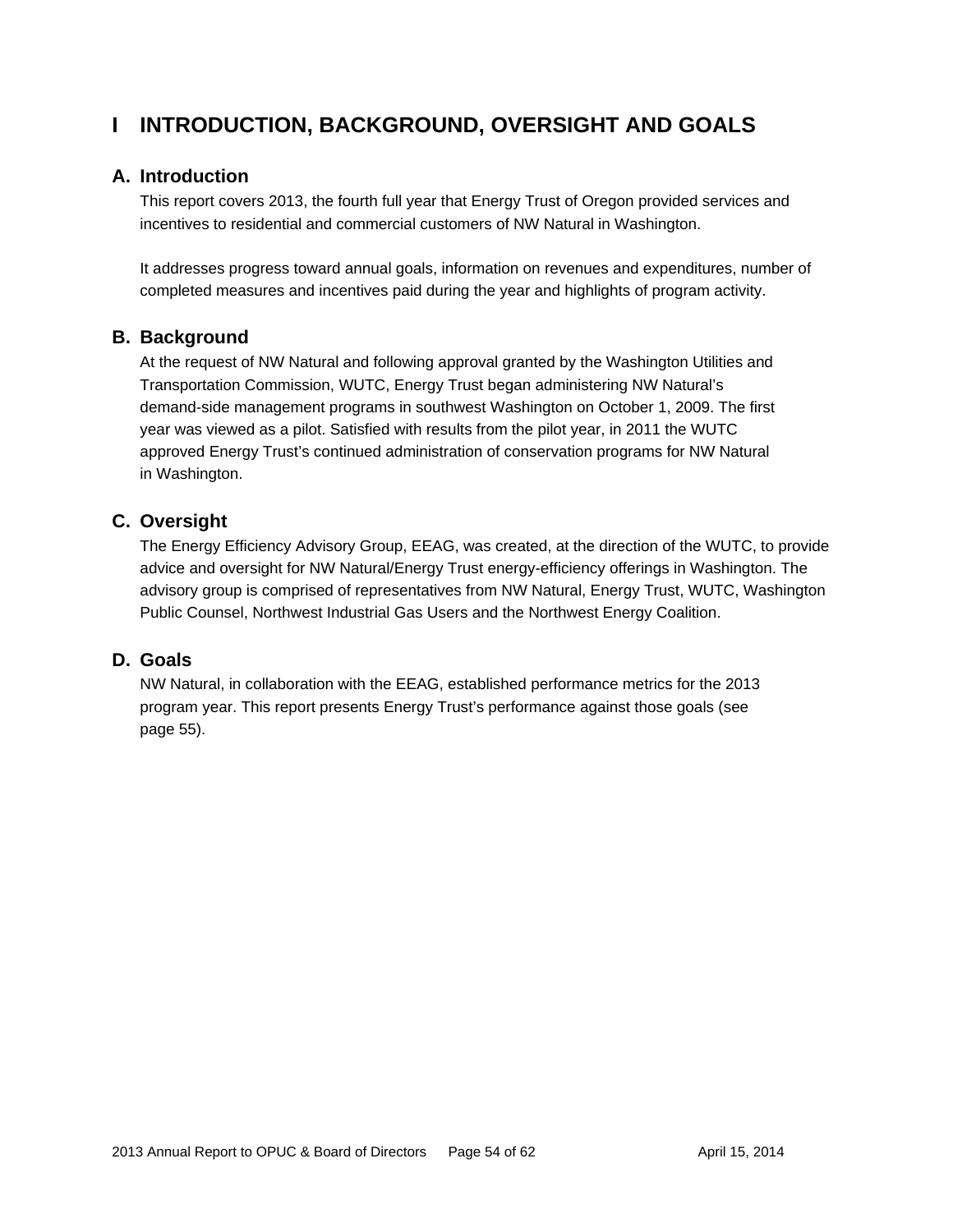# **II. ANNUAL REPORT HIGHLIGHTS**

### **A. Summary**

- **Gas efficiency measures installed in 2013** by NW Natural's Washington customers saved 221,172 annual therms of natural gas—including 132,308 annual therms in Existing Buildings, 40,238 annual therms in Existing Homes and 48,626 annual therms in New Homes. In total, this was 4 percent greater than 2012 savings.
- **Total 2013 savings met the minimum savings goal**, as detailed in NW Natural's 2013 Energy Efficiency Plan. Total program spending (including incentives, delivery and administration) was under budget, with variances primarily occurring between budgeted and actual expenditures for incentives. This is, in part, a result of capping custom path commercial incentives at 50 percent of project costs, which may result in a lower-thanbudgeted cost of therm acquisition. Within the Existing Homes program, the budget variance is the result of some incentive offers not being adopted at the expected rate.
- **An energy-efficiency services group,** comprised of Clark County stakeholders, continued meeting in 2013 to identify collaboration opportunities, including joint incentive offerings and coordination on outreach events and marketing. The group includes representatives from Energy Trust, Clark Public Utilities, Planet Clark, Clark County Department of Environmental Services and Clark County Community Development's Weatherization Program.
- **Energy Trust completed transitions to new Program Management Contractors** for commercial and residential programs providing services to NW Natural customers in Washington, following a 2012 competitive bid process.

### **B. Washington Utilities and Transportation Commission Performance Metrics**

The table below compares 2013 annual results to 2013 program goals, as established in NW Natural's Energy Efficiency Plan for Washington (updated December 2012).

|                                                                              |                              | 2013 Total       |                      |                      |                      |                      |
|------------------------------------------------------------------------------|------------------------------|------------------|----------------------|----------------------|----------------------|----------------------|
| <b>Metrics</b>                                                               | Goal                         | <b>YTD</b>       | <b>Results</b><br>Q1 | <b>Q2 Results</b>    | Q3 Results           | <b>Q4 Results</b>    |
| <b>Therms Saved</b>                                                          | $220,421 - 259,319$          | 221,172          | 20,626               | 40,948               | 28,087               | 131,512              |
| <b>Total Program</b><br><b>Costs</b>                                         | $$1,430,092-$<br>\$1,613,437 | \$1,170,602      | \$190,711            | \$291,420            | \$240,649            | \$447,821            |
| <b>Average Levelized</b><br>Cost Per Measure                                 | Less than \$0.65             | \$0.42           | \$0.826              | \$0.573              | \$0.648              | \$0.268              |
| <b>Dollars Spent Per</b><br><b>Therm Saved</b>                               | Less than \$6.50             | \$5.29           | \$9.25               | \$7.12               | \$8.57               | \$3.41               |
| <b>Total Resource Cost</b><br>and Utility Costs at<br><b>Portfolio Level</b> | Greater than 1.0             | 1.26 and<br>1.19 | Reported<br>annually | Reported<br>annually | Reported<br>annually | Reported<br>annually |

#### **2013 Results Compared to Goals**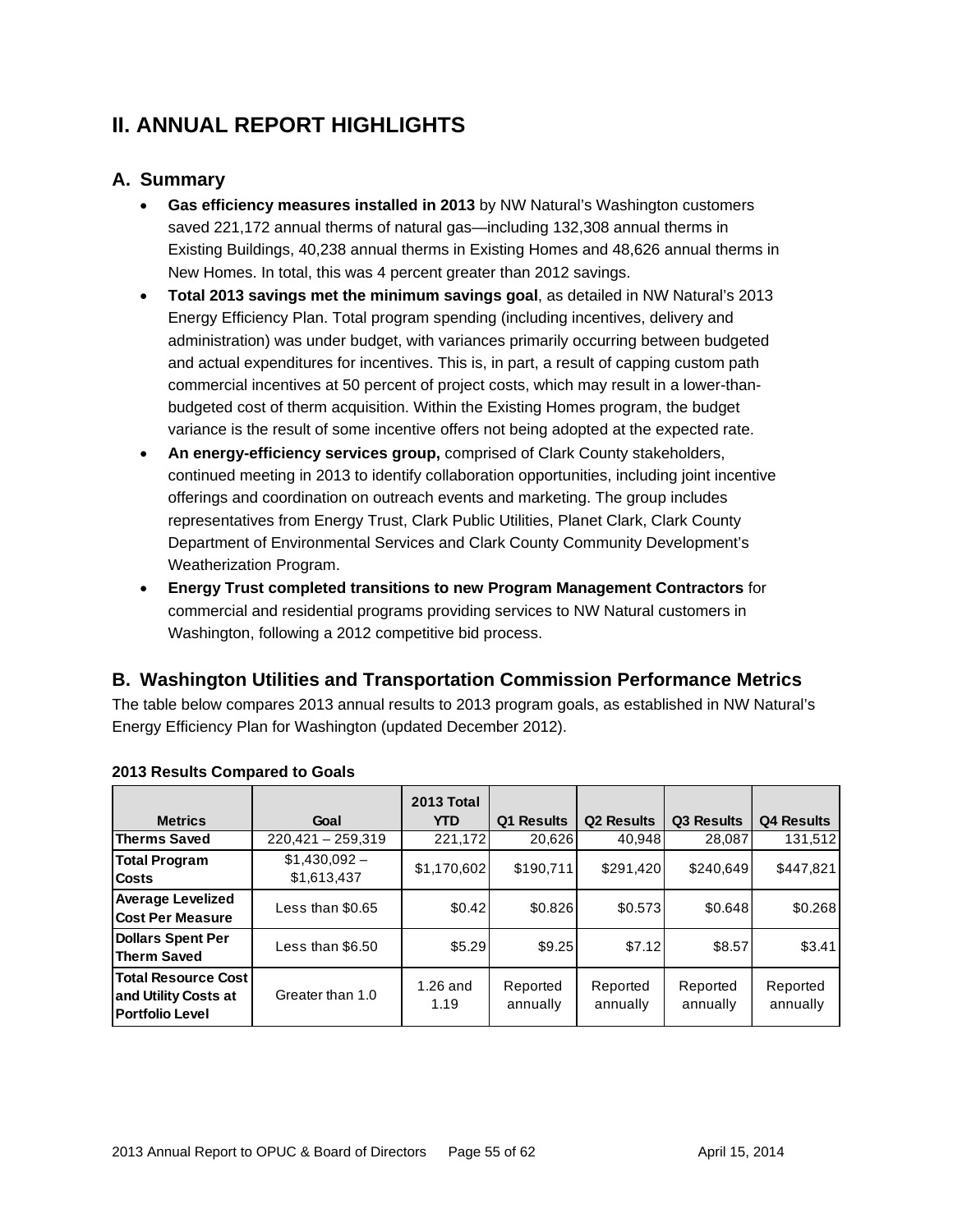#### **2013 Utility Cost and Resource Benefit/Cost Ratio by Program**

|                           |                                   | <b>Total Resource</b>     |
|---------------------------|-----------------------------------|---------------------------|
| <b>Program</b>            | <b>Utility Benefit Cost/Ratio</b> | <b>Benefit/Cost Ratio</b> |
| <b>Existing Buildings</b> | 17                                |                           |
| <b>Existing Homes</b>     | 0.8                               | 0.9                       |
| New Homes                 | 1.0                               | 1.6                       |
| <b>Total</b>              | 1.26                              | 1.19                      |

#### **2013 Total Utility Cost and Resource Benefit/Cost Ratio**

|                                 |                                   | <b>Total Resource</b>     |  |  |
|---------------------------------|-----------------------------------|---------------------------|--|--|
| <b>Program</b>                  | <b>Utility Benefit Cost/Ratio</b> | <b>Benefit/Cost Ratio</b> |  |  |
|                                 |                                   |                           |  |  |
| NW Natural Washington Portfolio | 1.3                               | 1.2                       |  |  |
| NW Natural Washington Low       |                                   |                           |  |  |
| Income                          | 0.9                               | 0.6                       |  |  |
| <b>Total</b>                    | 1.24                              | 1.16                      |  |  |

### **C. Commercial Sector Highlights**

*Existing Buildings* 

- **Existing Buildings achieved savings of 132,308 annual therms** in 2013, 4 percent over the conservative goal of 127,500 annual therms.
- **Custom path projects comprised 41 percent of commercial sector savings**. Savings acquired through the custom path are initiated by technical studies. The cost of these studies is partially paid for with the program's incentives.
- **Existing Buildings observed a significant increase in foodservice upgrades,** with 34 in 2013 and five in 2012, resulting from increased outreach and marketing to restaurant and hospitality sectors.
- **The rooftop HVAC unit tune-up incentive was discontinued in 2013**, primarily due to less market potential than expected and evaluation efforts indicating rooftop tune-ups achieve fewer savings than expected. Advanced HVAC controls upgrades remain available through the custom path, where site specific studies can be produced to demonstrate cost-effective savings potential.
- **Commercial customers expressed satisfaction with their experience with Energy Trust**, with four of four respondents surveyed indicating satisfaction with their overall program experience.

### **D. Residential Sector Highlights**

 **Residential programs achieved total savings of 88,864 annual therms** in 2013, of which Existing Homes accounted for savings of 40,238 annual therms, while New Homes saved 48,626 annual therms. Existing Homes results were 29 percent below the conservative goal of 56,409 annual therms, while the New Homes results were 13 percent over stretch goal of 42,956 annual therms. In total, the residential sector achieved savings that were 16 percent lower than 2012, which was a particularly strong year for savings.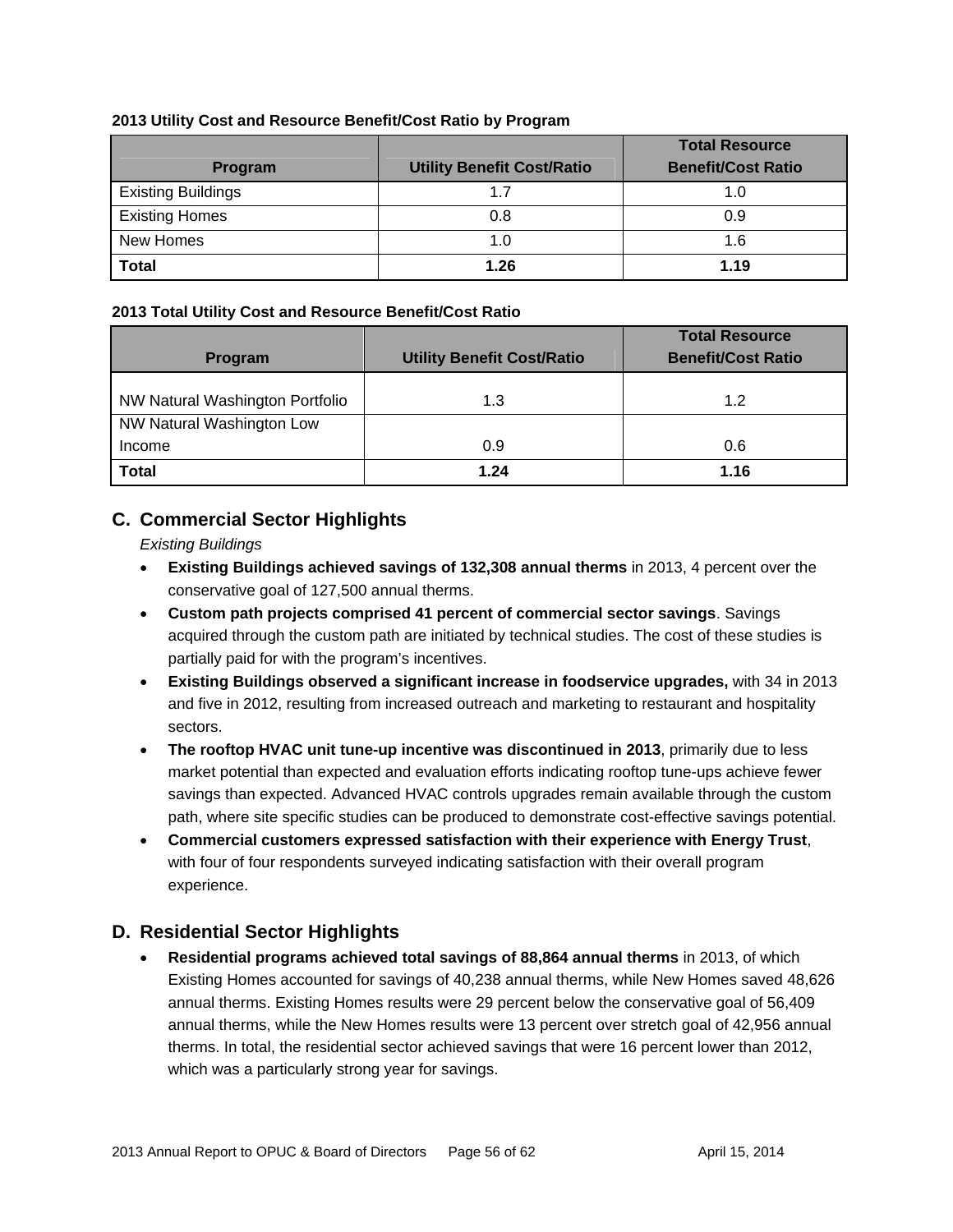#### *Existing Homes*

- **The Existing Homes program planned to reduce savings from Energy Saver Kits** and increase savings from equipment and weatherization. While equipment and weatherization measures did increase in 2013, the pace of the growth was not strong enough to make up for the significant reduction in savings from kits. The program distributed a total of 167 kits in 2013 as compared with 992 in 2012 and 1,757 in 2011.
- **The program installed 94 gas hearths in 2013, a 24 percent increase over 2012**. Dedicated outreach to trade associations and dealer networks and new marketing materials supported this trend.
- **Installation of 192 high-efficiency gas furnaces comprised one-third of program savings,** more than double the savings achieved in 2012. This is consistent with the above strategy to increase savings from equipment and weatherization.
- **The volume of completed water heaters, insulation measures and window installations** remained comparable to 2012.
- **In 2013, the program launched mobile media campaigns** to supplement online ads in KGW.com, The Oregonian and The Columbian. Mobile and online advertising with regional outlets enables exclusive targeting of customers in SW Washington.
- **Customer satisfaction surveys indicate 93 percent of Existing Homes participants** were satisfied with their experience with Energy Trust in 2013—up from 89 percent in 2012. Surveys were conducted with 145 program participants by phone shortly after completing energyefficiency upgrades and receiving an incentive check. While it is unclear what impacted the increased customer satisifaction, the 2013 sample included fewer participants who received Home Energy Reviews (17 percent in 2013 as compared to 23 percent in 2012), and was the first year that participants who installed gas hearths were surveyed.

#### *New Homes*

- **The program saw a 22 percent increase in ENERGY STAR new homes** since 2012, with 231 homes completed in 2013.
- **In 2013, the program supported 846 high-efficiency gas clothes washers** through a joint incentive offer with Clark Public Utilities, an increase of 31 percent from 2012.

#### **E. Trade Ally Network**

- **Energy Trust's Trade Ally Network serving Washington** customers continued its steady growth in 2013.
- **By year-end, 201 trade allies served Washington,** including 80 based in Washington. Energy Trust enrolled 18 new trade allies serving Washington in 2013.
- **Breakfast meetings exclusively for Washington trade allies** were held in June and December for Existing Homes trade allies and in June for Existing Buildings trade allies. Located in Vancouver, these breakfasts continue to be important forums, particularly on the residential side, and trade ally attendance and engagement continues to increase.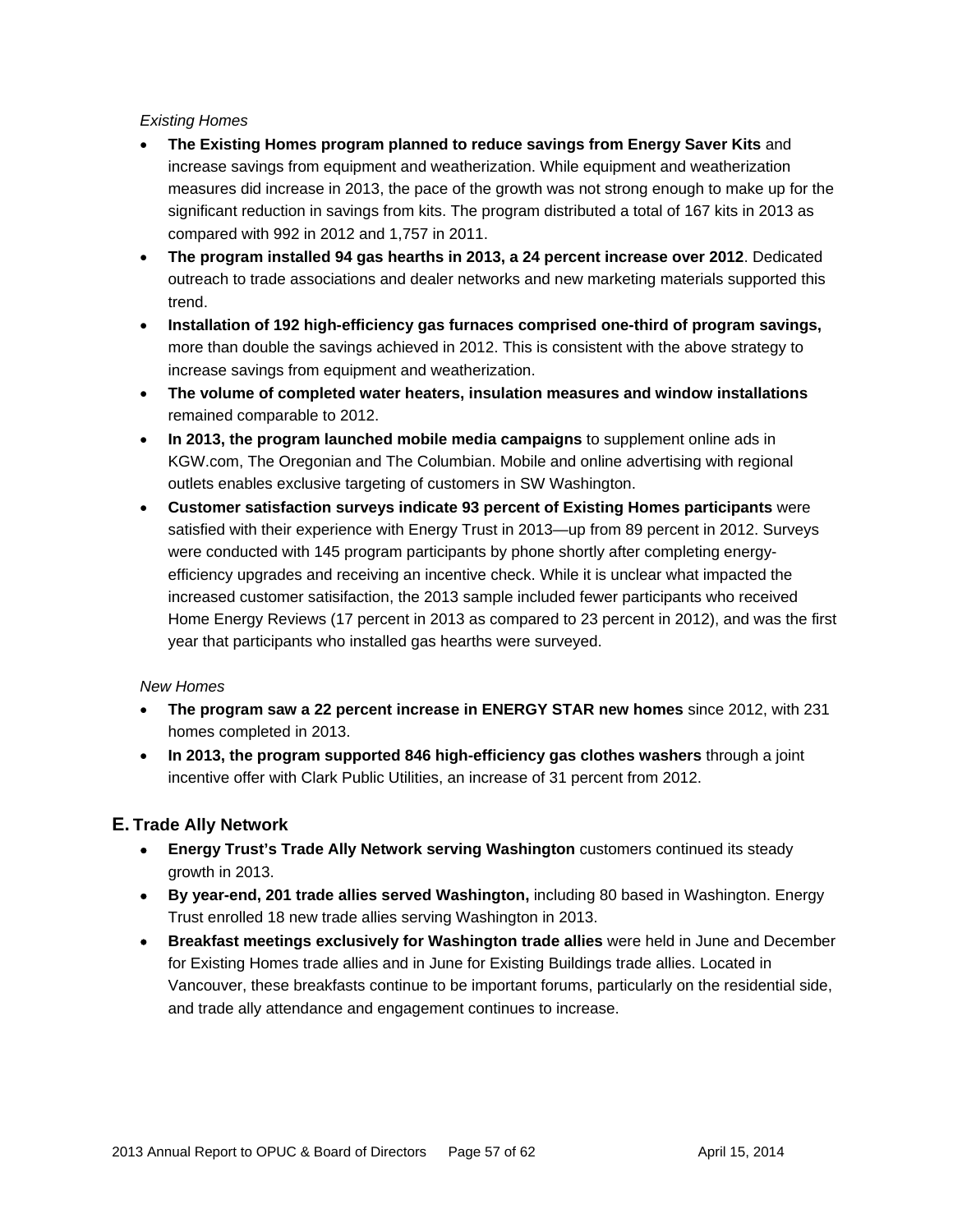# **III. ANNUAL RESULTS**

### **A. Activity Highlights—Sites Served**

|                                                               | Q1       | Q <sub>2</sub> | Q <sub>3</sub> | Q4  | <b>Total</b> |
|---------------------------------------------------------------|----------|----------------|----------------|-----|--------------|
| <b>Existing Commercial</b>                                    |          |                |                |     |              |
| School/college retrofits                                      | 0        | $\overline{2}$ | $\Omega$       | 2   | 4            |
| Other commercial retrofits                                    | 1        | 20             | 13             | 24  | 58           |
| <b>Studies</b>                                                | $\Omega$ | $\overline{2}$ |                | 3   | 6            |
| <b>Existing Homes</b>                                         |          |                |                |     |              |
| Weatherization (insulation, air and duct sealing and windows) | 11       | 33             | 32             | 51  | 127          |
| Gas hearths                                                   | 9        | 26             | 8              | 43  | 86           |
| Gas furnaces                                                  | 21       | 35             | 28             | 100 | 184          |
| Water heaters                                                 | 4        | 6              | 6              | 23  | 39           |
| Home Energy Reviews                                           | 11       | 14             | 21             | 25  | 71           |
| <b>New Homes</b>                                              |          |                |                |     |              |
| <b>Builder Option Packages</b>                                | 5        | 55             | 16             | 155 | 231          |
| Clothes washers                                               | 159      | 124            | 140            | 423 | 846          |

#### **B. Revenues**

| <b>Source</b>      | <b>Actual Revenue YTD</b> |           |  | <b>Budgeted Revenue YTD</b> |  |  |  |
|--------------------|---------------------------|-----------|--|-----------------------------|--|--|--|
| <b>INW Natural</b> |                           | 1,291,102 |  | 1.291.102                   |  |  |  |

### **C. Expenditures**

|                             |                       | <b>Actual</b><br><b>Expenditures YTD</b> | <b>Budgeted</b><br>expenditures YTD |           |    | Variance |  |  |
|-----------------------------|-----------------------|------------------------------------------|-------------------------------------|-----------|----|----------|--|--|
| <b>Commercial Programs</b>  | Existing Buildings    | \$<br>475,643                            | S                                   | 630,877   | \$ | 155,235  |  |  |
|                             | <b>Subtotal</b>       | \$<br>475,643                            | S                                   | 630,877   | \$ | 155,235  |  |  |
|                             | <b>Existing Homes</b> | \$<br>340,831                            | \$                                  | 456,436   | \$ | 115,605  |  |  |
| <b>Residential Programs</b> | New Homes             | \$<br>315,772                            | \$                                  | 331,005   | \$ | 15,233   |  |  |
|                             | <b>Subtotal</b>       | \$<br>656,603                            | \$                                  | 787,441   | \$ | 130,838  |  |  |
| Administration              |                       | \$<br>38,356                             | \$                                  | 51,174    | \$ | 12,818   |  |  |
| Total                       |                       | \$<br>1,170,602                          | S                                   | 1,469,492 | S  | 298,890  |  |  |

A range of savings goals were established in the program annual update to the Energy Efficiency Plan, with conservative goal representing 15 percent less than stretch goal. Total program spending was under budget, with spending variances primarily occurred between budgeted and actual expenditures for incentives. In part, this is a result of capping custom path commercial incentives at 50 percent of the project cost, which may result in a lower than budgeted cost of therm acquisition. Within the Existing Homes program, the variance is the result of some incentive offers not being adopted at the expected rate.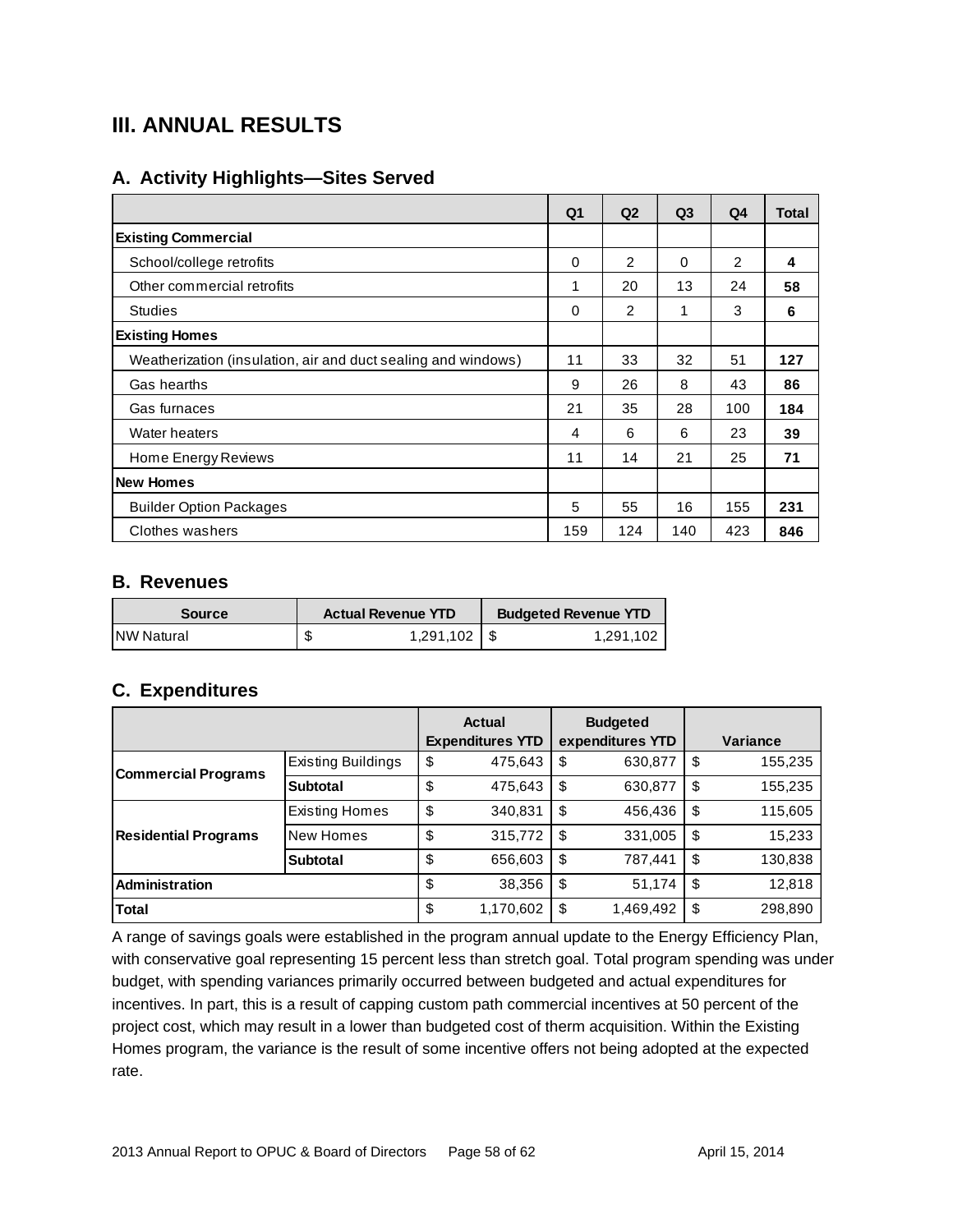### **D. Incentives Paid**

|                             |                           | <b>Actual Incentives YTD</b> |         |
|-----------------------------|---------------------------|------------------------------|---------|
| <b>Commercial Programs</b>  | <b>Existing Buildings</b> | \$                           | 218,066 |
|                             | Subtotal                  | \$                           | 218,066 |
|                             | <b>Existing Homes</b>     | \$                           | 103,337 |
| <b>Residential Programs</b> | <b>New Homes</b>          | \$                           | 183,381 |
|                             | <b>Subtotal</b>           | \$                           | 286,718 |
| <b>TOTAL</b>                |                           | \$                           | 504,784 |

Incentives paid account for just over 50 percent of year-to-date program expense, when total program expense is adjusted down by 15 percent to account for costs that a utility-delivered program would recover through rates.

### **E. Savings**

|                             |                       |               |                                                | $\%$                   |            |                         |
|-----------------------------|-----------------------|---------------|------------------------------------------------|------------------------|------------|-------------------------|
|                             |                       | <b>Therms</b> | <b>Annual Goal</b><br>Saved YTD (Conservative) | <b>Achieved</b><br>YTD | \$/Therm   | Levelized<br>Cost/Therm |
|                             |                       |               |                                                |                        |            |                         |
| <b>Commercial Programs</b>  | Existing Buildings    | 132,308       | 127,500                                        | 104%                   | \$<br>3.72 | 30.5 $\mathcal{L}$      |
|                             | <b>Subtotal</b>       | 132,308       | 127,500                                        | 104%                   | \$<br>3.72 | 30.5 $\phi$             |
|                             | <b>Existing Homes</b> | 40,238        | 56,409                                         | 71%                    | \$<br>8.76 | 64.2 $\mathfrak{C}$     |
| <b>Residential Programs</b> | New Homes             | 48,626        | 36,513                                         | 133%                   | \$<br>6.71 | 52.7 $\mathfrak{C}$     |
|                             | <b>Subtotal</b>       | 88,864        | 92,921                                         | 96%                    | \$<br>7.64 | 58.1 $\mathfrak{C}$     |
| <b>TOTAL</b>                |                       | 221,172       | 220.421                                        | 100%                   | \$<br>5.29 | 42.0 $\phi$             |

A portfolio-wide shift to acquire a greater proportion of measures with longer measure lives contributed to a reduction in levelized cost from \$0.48 to \$0.42. The levelized cost represents the annualized cost of the investment made in savings acquisition on a per unit basis. When the average measure life across a portfolio of programs increases, it reduces the annual per unit cost to acquire savings, when those costs are levelized across the useful life of the investment. The program is performing well below the per therm metric established by the WUTC.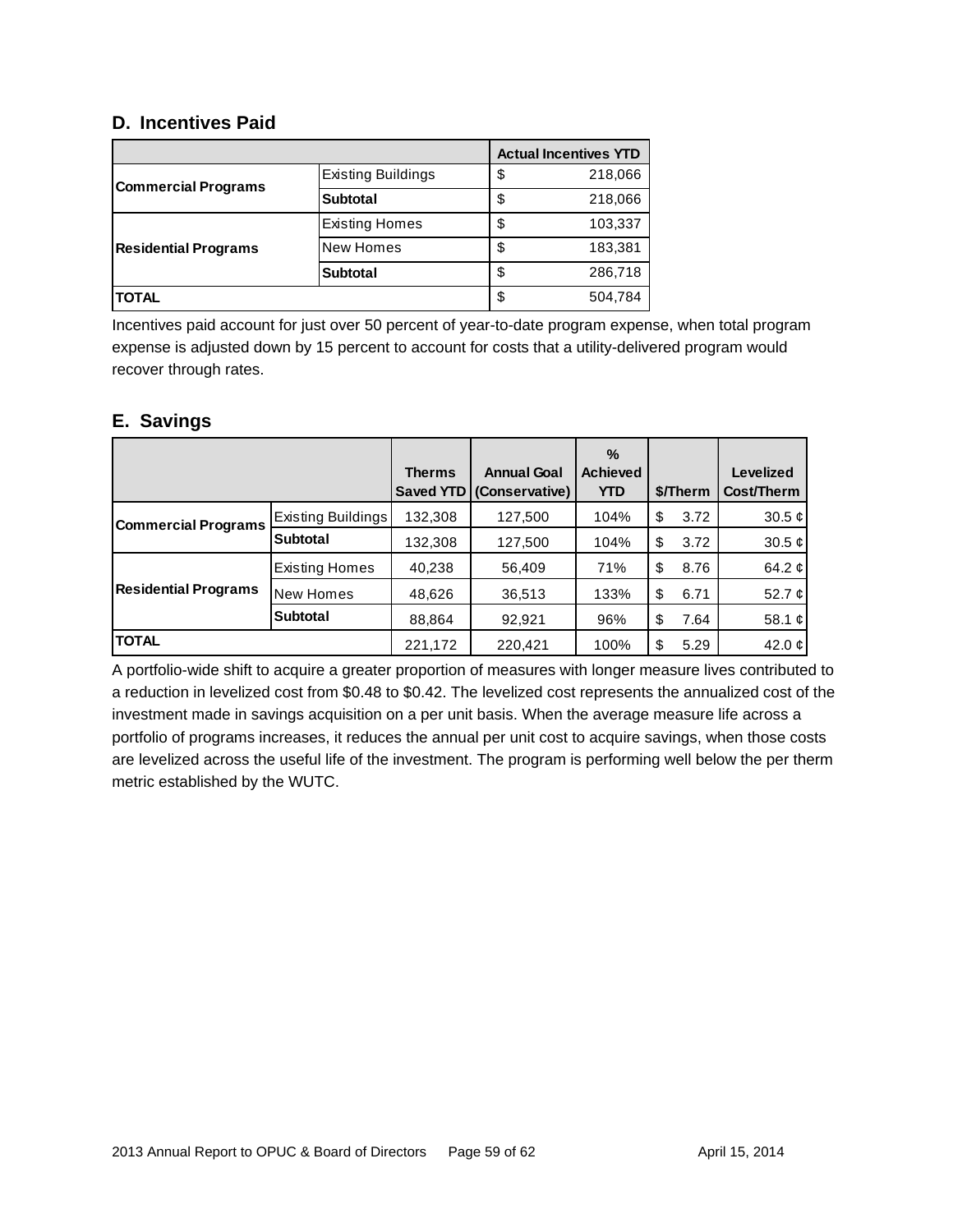# **NW NATURAL APPENDIX 1: 2013 Energy Efficiency Measure Counts and Savings**

|                             | <b>Measure</b>                                         | <b>Measures</b>  | <b>Total Therms</b> |
|-----------------------------|--------------------------------------------------------|------------------|---------------------|
| <b>Category</b>             |                                                        | <b>Installed</b> | <b>Saved</b>        |
| <b>Air Sealing</b>          | Air Sealing                                            | 11               | 230                 |
|                             | <b>Blower Door Test</b>                                | 8                | $\Omega$            |
|                             | <b>Air Sealing Total</b>                               | 19               | 230                 |
| Duct Sealing and Insulation | Duct Insulation                                        | 7                | 86                  |
|                             | <b>Duct Sealing</b>                                    | 3                | 102                 |
|                             | <b>Duct Testing</b>                                    | 3                | $\Omega$            |
|                             | <b>Duct Sealing and Insulation Total</b>               | 13               | 188                 |
| <b>Energy Saver Kit</b>     | <b>Energy Saver Kit Total</b>                          | 167              | 6,184               |
| <b>Home Energy Reviews</b>  | <b>Home Energy Reviews Total</b>                       | 71               |                     |
| Shell Insulation            | Ceiling Insulation                                     | 30               | 2,571               |
|                             | Floor Insulation                                       | 14               | 567                 |
|                             | Wall Insulation                                        | 9                | 286                 |
|                             | <b>Shell Insulation Total</b>                          | 53               | 3,424               |
| Space Heating               | <b>Boiler</b>                                          |                  | 88                  |
|                             | Furnace                                                | 192              | 13,556              |
|                             | Gas Fireplaces                                         | 94               | $\overline{9,572}$  |
|                             | <b>Space Heating Total</b>                             | 288              | 23,216              |
| <b>Water Heating</b>        | Tank Water Heater                                      | 47               | 1,149               |
|                             | <b>Tankless Water Heater</b>                           | $\Omega$         | 0                   |
|                             | Water Heater Thermostat Set-back                       | $\mathbf 0$      | $\mathbf 0$         |
|                             | Showerheads Left Behind At Home Energy Review          | 63               | 907                 |
|                             | Showerwands Left Behind At Home Energy Review          | 29               | 386                 |
|                             | Faucet Aerators Left Behind At Home Energy Review      | 137              | 1,005               |
|                             | Cold Water Detergent Left Behind At Home Energy Review | 41               | 238                 |
|                             | Water-saving Device Installed By Plumber               | $\Omega$         |                     |
|                             | <b>Water Heating Total</b>                             | 317              | 3,685               |
| Windows                     | <b>Windows Total</b>                                   | 86               | 3,310               |
| <b>New Homes</b>            | <b>ENERGY STAR New Home</b>                            | 231              | 23,260              |
|                             | <b>Tankless Water Heater</b>                           | 10               | 650                 |
|                             | Low Income Energy Saver Kit                            | 45               | 324                 |
|                             | Showerheads Sold At Retail                             | 2,563            | 21,068              |
|                             | <b>High Efficiency Clothes Washers</b>                 | 846              | 3,325               |
|                             | <b>New Homes Total</b>                                 | 3,695            | 48,627              |
|                             | <b>Grand Total</b>                                     | 4,709            | 88,864              |

### **Table 1: Residential Sector Measures**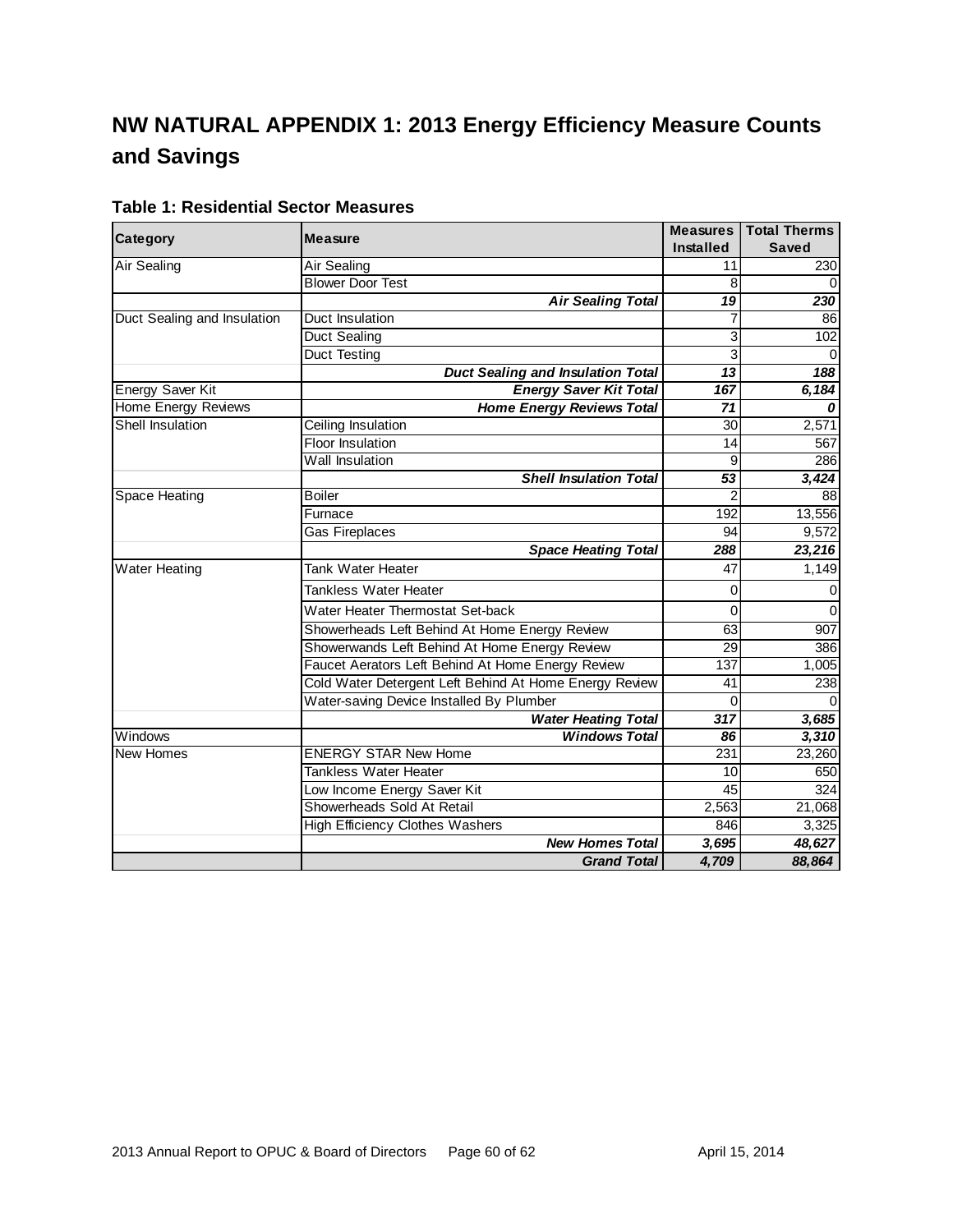| Category                | <b>Measure</b>                      | <b>Measures</b><br><b>Installed</b> | <b>Total Therms</b><br><b>Saved</b> |
|-------------------------|-------------------------------------|-------------------------------------|-------------------------------------|
| Foodservice Equipment   | Gas Fryer                           | 31                                  | 17639                               |
|                         | <b>Convection Oven</b>              | 3                                   | 906                                 |
|                         | <b>Foodservice Equipment Total</b>  | 34                                  | 18,545                              |
| <b>Shell Insulation</b> | Ceiling Insulation                  |                                     | 3,000                               |
|                         | <b>Shell Insulation Total</b>       | 1                                   | 3,000                               |
| Space Heating           | <b>Boiler</b>                       | 13                                  | 35,246                              |
|                         | <b>Space Heating Total</b>          | 13                                  | 35,246                              |
| <b>Water Heating</b>    | <b>Conventional Condensing Tank</b> | 4                                   | 642                                 |
|                         | <b>Water Heating Total</b>          | 4                                   | 642                                 |
| Rooftop HVAC Tune-up    | RTU Tune Up DCV Control             | 60                                  | 20,287                              |
|                         | <b>Rooftop HVAC Tune-up Total</b>   | 60                                  | 20,287                              |
| Custom                  | <b>Studies</b>                      | 6                                   | 0                                   |
|                         | <b>Custom Building Controls</b>     | 20                                  | 43724                               |
|                         | <b>Misc Custom Measures</b>         | 5                                   | 10,864                              |
|                         | <b>Custom Total</b>                 | 31                                  | 54,588                              |
|                         | <b>Grand Total</b>                  | 143                                 | 132,308                             |

### **Table 2: Commercial Sector Measures**